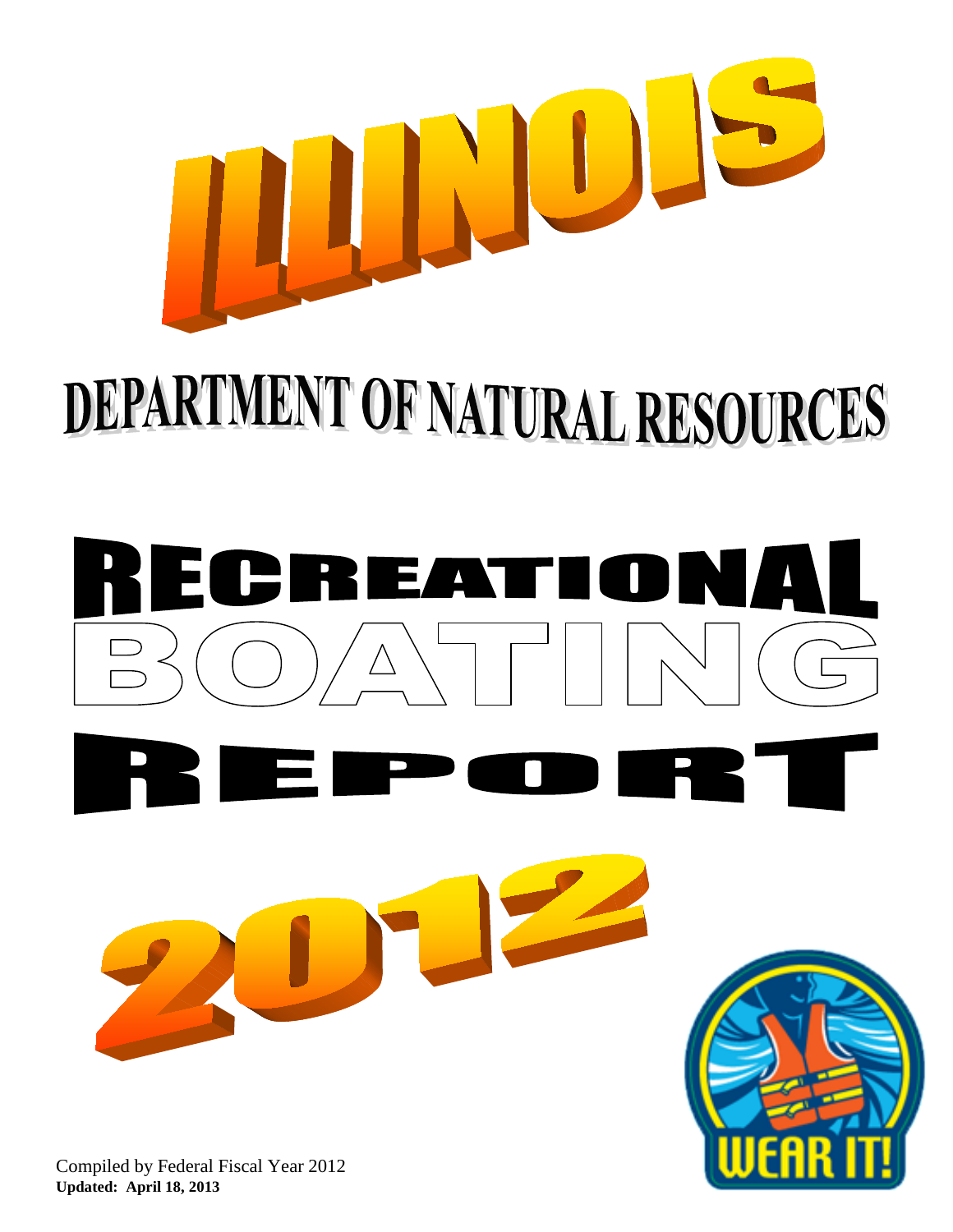Illinois Department of Natural Resources One Natural Resources Way Springfield, IL 61702 Phone: (217) 782-6431 Fax: (217) 785-8405

#### **FOREWORD**

Recreational Boating Report 2012 contains statistics on recreational boating accidents, recreational boating enforcement, boating safety, and boat registering activities. Statistical information contained in this report is based on the Federal Fiscal Year 2012 (FFY12) (10/01/2011 – 09/30/2012), excluding the registered boats, which is based on calendar year 2012. This publication is a result of the coordinated effort of the Illinois Department of Natural Resources (IDNR) and those jurisdictions which investigate recreational boating accidents and enforce boating laws in the State of Illinois.

Recreational Boating Report 2012 may be copied freely in the interest of boating safety. For questions and suggestions regarding content, availability of the current or back issues, use the address or telephone number at the top of this page. For an electronic copy, visit the Illinois Department of Natural Resources Web Site at [http://dnr.state.il.us/law3/](http://dnr.state.il.us/)

## Law Enforcement Greed

*"To serve, protect, and educate the citizens and visitors to the state of Illinois in their outdoor recreational endeavors."*

*"To be a vigilant guardian of the natural resources, public safety, and homeland security of Illinois."*

*"To assist the public in their times of need; routine and emergency."*

*"To educate the inadvertent violator of conservation law, by taking an appropriate level of enforcement action to achieve this goal."*

*"To relentlessly pursue, with full statewide police authority, deliberate offenders and bring them before the courts for the administration of justice"*

*"To maintain the highest level of professional standards, integrity, and conduct."*

*"THIS WE PLEDGE TO THE CITIZENS OF ILLINOIS."*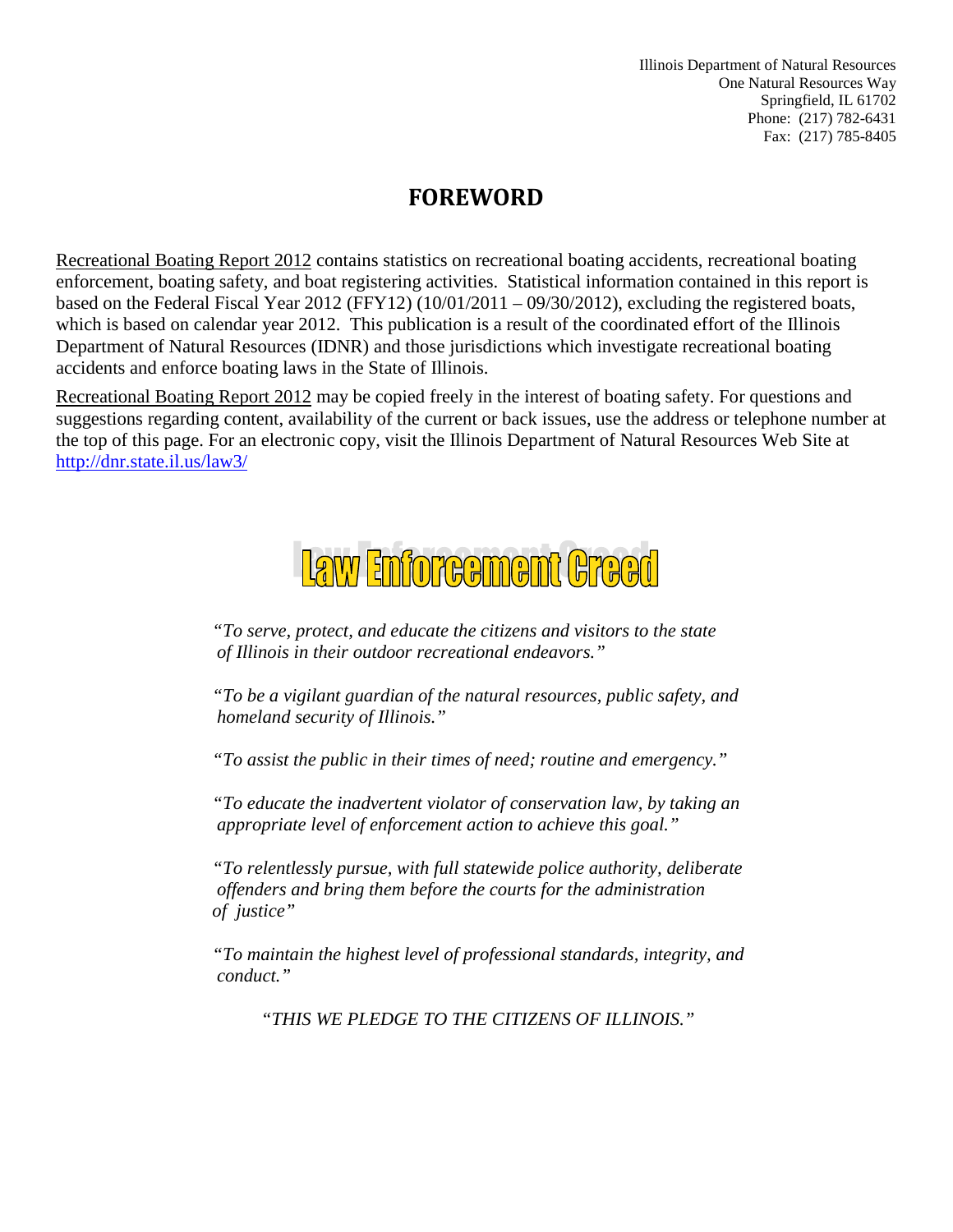#### **TABLE OF CONTENTS**

| Introduction                                              | 5       |
|-----------------------------------------------------------|---------|
| Scope                                                     | 5       |
| Use of the Statistics                                     | 5       |
| <b>Reporting Guidelines for Boat Accidents</b>            | 6       |
| How Do I Report A Boating Violation or Boat Accident?     | 6       |
| "Reportable" Boating Accidents                            | 7       |
| "Non-Reportable" Boating Accidents                        | 8       |
| <b>Boating Statistical Summary</b>                        | 9       |
| Boating Accidents and Enforcement at a Glance 1964 - 2012 | $10-12$ |
| <b>BOATING SAFETY EDUCATION</b>                           | 13      |
| <b>Traditional Course</b>                                 | 13      |
| <b>Boat-Ed Internet Course</b>                            | 13      |
| BoaterExam.com Course                                     | 13      |
| <b>REGISTERED RECREATIONAL BOATS - Calendar Year 2012</b> | 14      |
| Report of Certificates of Number Issued to Boats          | $14-15$ |
| <b>BOATING ENFORCEMENT - Federal Fiscal Year 2012</b>     | 16      |
| <b>Top Boating Violations</b>                             | 16      |
| <b>Top Citations</b>                                      | 16      |
| Top Written Warnings                                      | 16      |
| <b>Complete List of Boating Citations</b>                 | 17      |
| <b>Complete List of Boating Written Warnings</b>          | 18      |
| <b>Boating Patrol Log Report</b>                          | 19      |
| <b>Boat Registration Inspections</b>                      | 19      |
| Operating Under the Influence (OUI) Arrests               | 20      |
| Boating Accidents and Alcohol Use                         | 21      |
| <b>BOATING ACCIDENT REPORT - Federal Fiscal Year 2012</b> | 22-44   |
| <b>Total Number of Accidents</b>                          | 22      |
| <b>Total Number of Injuries</b>                           | 22      |
| <b>Total Number of Fatalities</b>                         | 22      |
| <b>Total Number of Vessels</b>                            | 22      |
| <b>Total Number of Registered Boats</b>                   | 22      |
| Number of Accidents per 100,000 Registered Boats          | 22      |
| Number of Injuries per 100,000 Registered Boats           | 22      |
| Number of Fatalities per 100,000 Registered Boats         | 22      |
| <b>Cause of Death</b>                                     | 22      |
| Victim Activity                                           | 22      |
| Use of Personal Floatation Device (PFD)                   | 22      |
| Primary Type of Injury                                    | 22      |
| <b>Injury Causes</b>                                      | 22      |
|                                                           | 22      |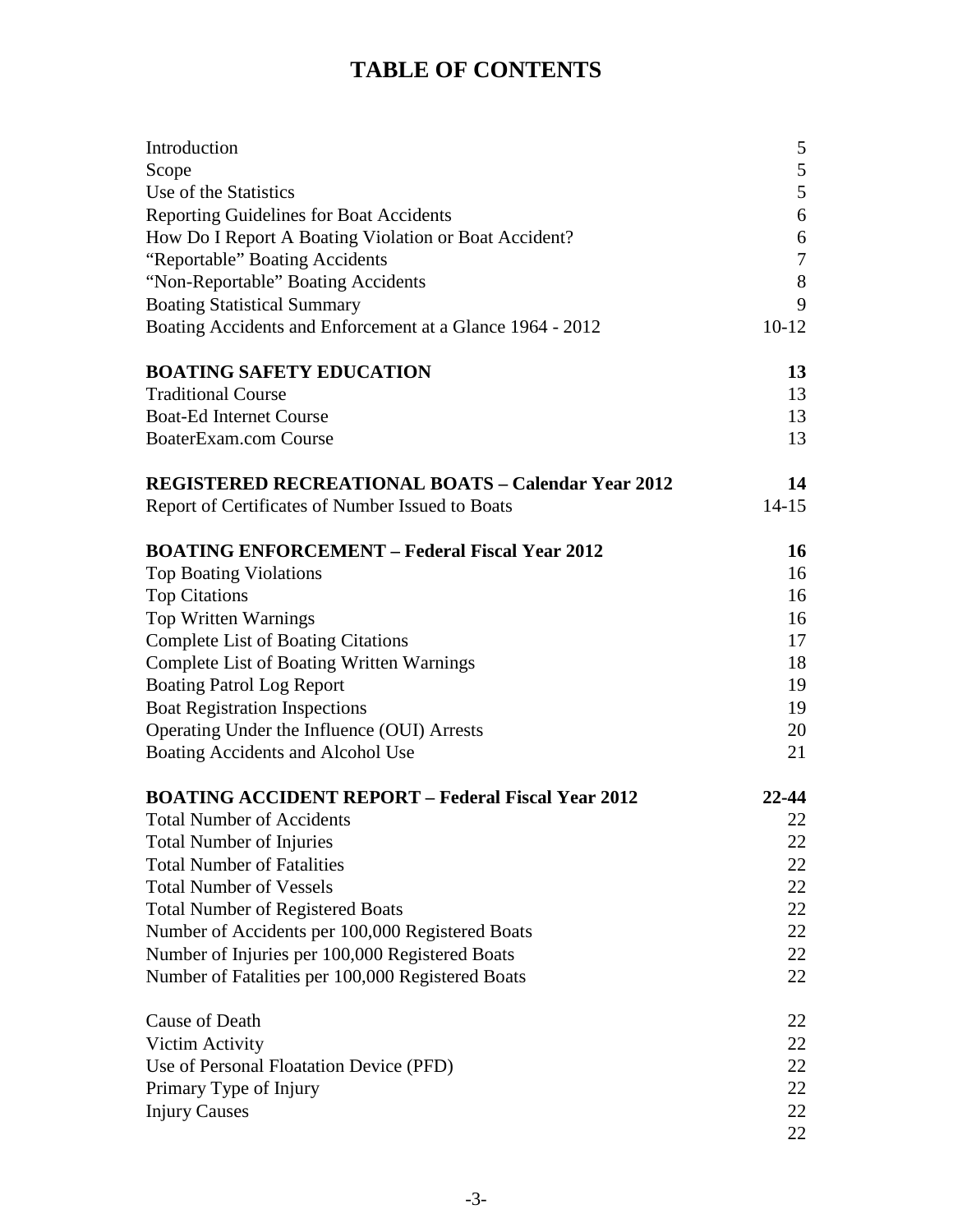| TIME RELATED ACCIDENT STATISTICS                          | 23        |
|-----------------------------------------------------------|-----------|
| Day of Week                                               | 23        |
| Date of Accidents                                         | $23 - 24$ |
| Month of the Year                                         | 25        |
| Time of Day                                               | 25        |
| <b>WATER &amp; WEATHER CONDITIONS ACCIDENT STATISTICS</b> | 26        |
| <b>Water Conditions</b>                                   | 26        |
| <b>Weather Conditions</b>                                 | 26        |
| <b>Wind Conditions</b>                                    | 26        |
| Visibility                                                | 26        |
| <b>CAUSE &amp; TYPE ACCIDENT STATISTICS</b>               | $27 - 28$ |
| Primary Cause of Accident                                 | 27        |
| Type of Accident                                          | 28        |
| <b>VESSEL ACCIDENT STATISTICS</b>                         | 29        |
| Type of Vessel                                            | 29        |
| <b>Vessel Operation at Time of Accident</b>               | 29        |
| Vessel Length in Feet                                     | 30        |
| <b>OPERATOR ACCIDENT STATISTICS</b>                       | 31        |
| <b>Operator Education</b>                                 | 31        |
| <b>Operator Experience</b>                                | 31        |
| <b>Operator Age</b>                                       | 31        |
| <b>BODY OF WATER &amp; COUNTY ACCIDENT STATISTICS</b>     | 32-39     |
| Body of Water                                             | 32        |
| Body of Water Broken Down by County                       | $33 - 35$ |
| County                                                    | 36        |
| County Broken Down by Body of Water                       | 37-39     |
| <b>BOATING ACCIDENT FATALITY NARRATIVES</b>               | 40-44     |
| <b>GLOSSARY OF BOATING TERMINOLOGY</b>                    | 45-48     |
| <b>CONTACTING A CONSERVATION POLICE OFFICER</b>           | 49        |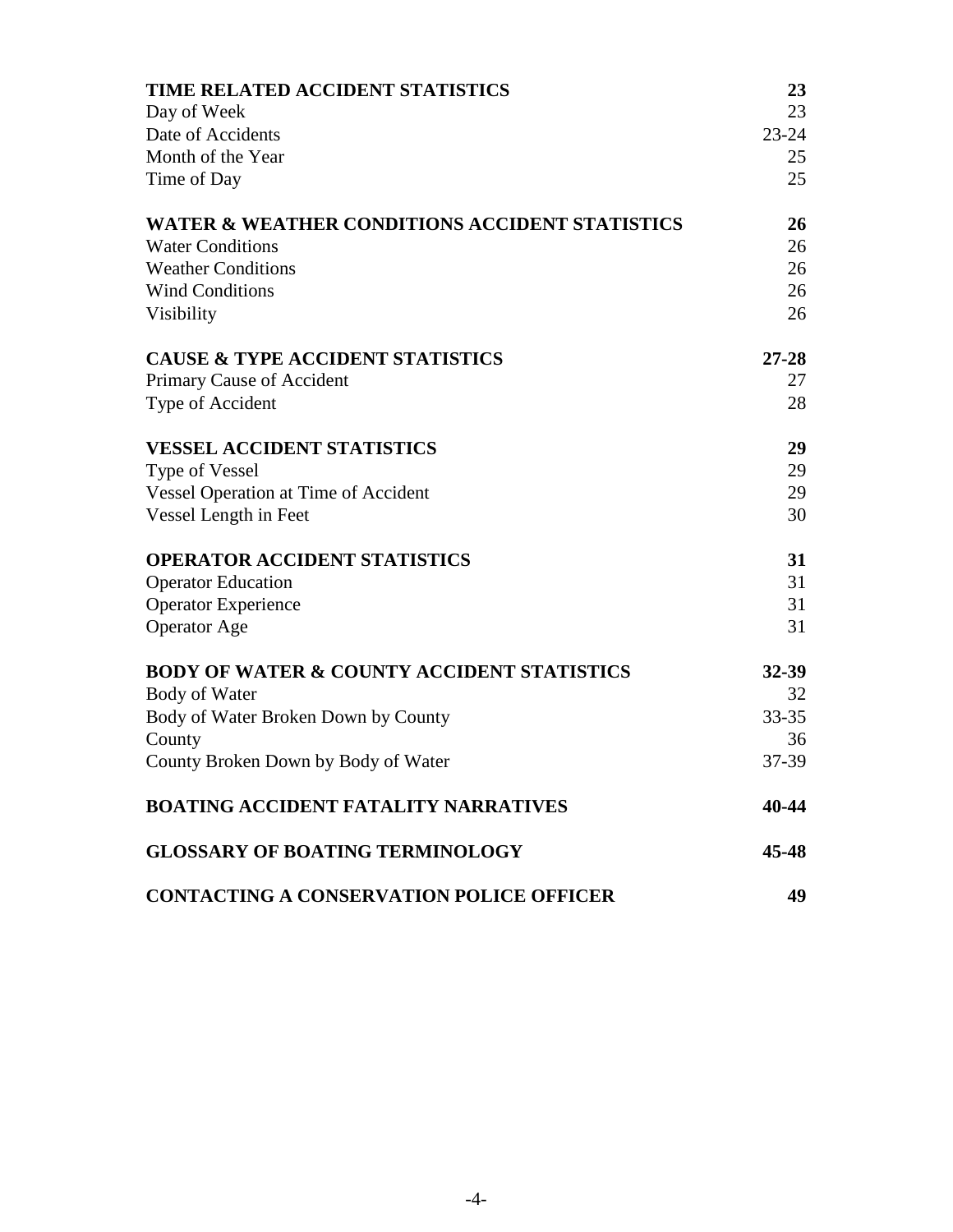#### **INTRODUCTION**

#### **SCOPE**

Statistical information contained in this report is based on the Federal Fiscal Year 2012 (FFY12) (10/01/2011 – 09/30/2012), excluding the registered boats, which is based on calendar year 2012. This report contains statistics on recreational boating accidents, registered boats, boating enforcement, and information on boating safety activities. Data used to compile the recreational boating accident statistics comes from two sources: (1) Boating Accident Reports of IDNR investigations of boating accidents that occurred on waters within the State; and (2) reports forwarded to the IDNR by other jurisdictions within the State. In the absence of investigations, information is collected from accident reports filed by boat operators. Data used to compile the boating enforcement statistics comes from three sources: (1) IDNR Conservation Police Officer Daily Activity Reports, (2) CPO Operating Under the Influence Reports, and (3) reports forwarded to the IDNR by other jurisdictions within the State.

#### **USE OF THE STATISTICS**

Users of the statistics in this report need to be aware of the following facts that may affect results of analyses of accident report data:

- 1. Some accidents are not in the system because they are not required to be reported. Many more accidents are not reported because boaters are not aware of the accident reporting regulations as well as the difficulty law enforcement agencies encounter in enforcing those regulations. We believe only a small fraction of boating accidents occurring in the State of Illinois are not reported to the IDNR or local law enforcement agencies. However, we believe nearly all fatal recreational boating accidents are included in this report. Overall, the more serious the accident, the more frequent the reporting.
- 2. Non-fatal accidents cannot be assumed to have occurred in numbers proportional to the reported statistics because the act of reporting an accident is not a random sampling of accidents in the statistical sense. Rather, selection is based on the ability and willingness of those involved to file a report.
- 3. Fluctuations from year to year in statistics may be caused by factors other than the change in the total number of recreational watercraft. A seemingly small change in the low reporting rate may cause a relatively large change in the statistics.
- 4. Recreational boating enforcement is not a random sampling of arrests in the statistical sense. Rather, selection is based on arrests the Conservation Police and other law enforcement agencies involved report to the IDNR.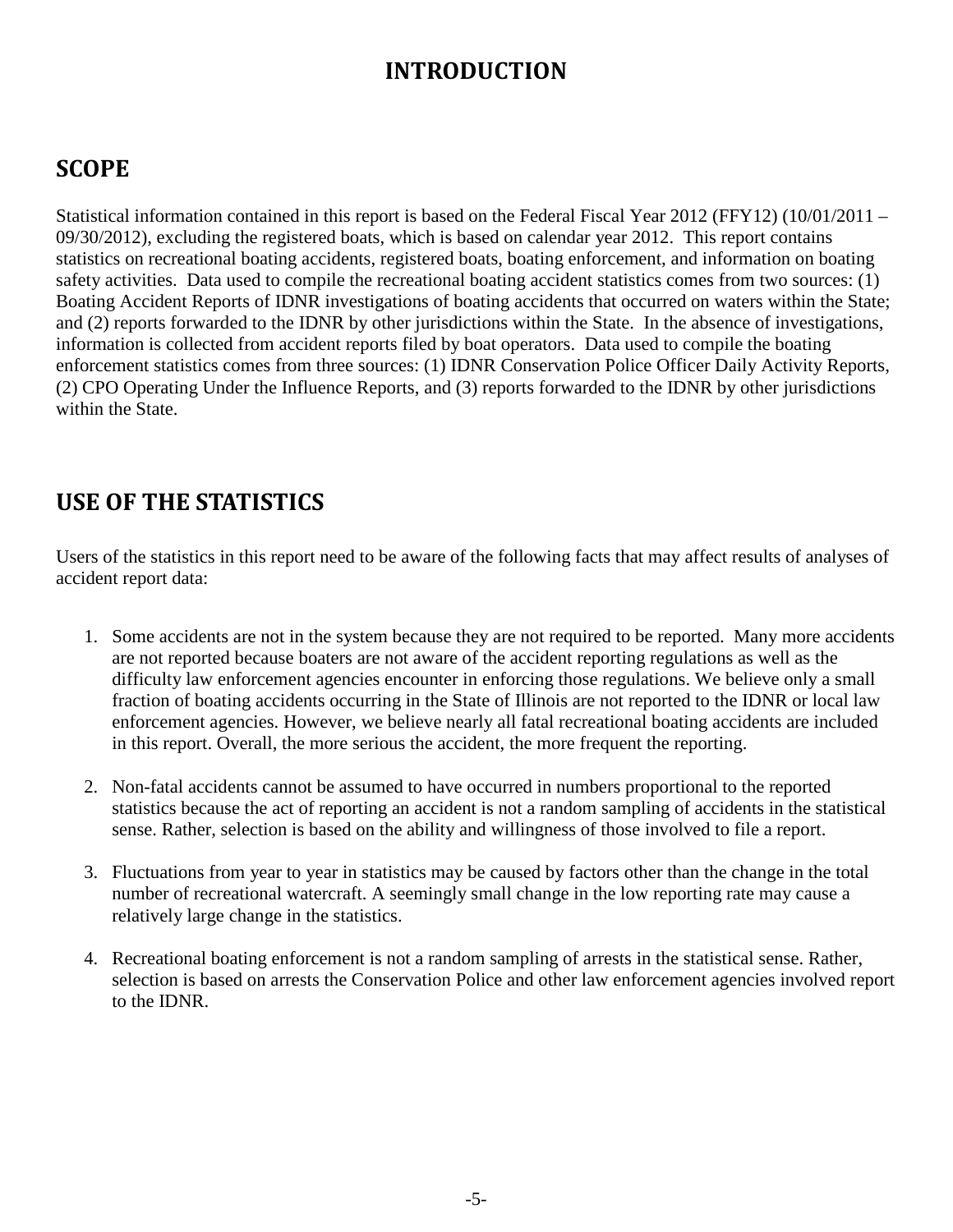#### **REPORTING GUIDELINES FOR BOAT ACCIDENTS**

Federal Regulations (33 CFR 174.121) require accident report data to be forwarded to Coast Guard Headquarters within 30 days of receipt by a state.

Illinois Boat Registration and Safety Act (625 ILCS 45/6) requires the operator of a vessel involved in a collision or accident must render aid (if practical) to any affected persons and provide his name, address and vessel information to any person injured and to the owner of any property damaged as a result of the collision or accident. Failure to comply when the accident or collision resulted in the death or personal injury to a person is a Class A misdemeanor. Any person who has failed to stop or comply with this section must as soon as possible but no later than one hour after the collision or accident occurred, report the incident to the nearest police station or sheriff's office. If the operator was hospitalized, this report must be filed within one hour of being discharged from the hospital. If the collision or accident involved personal injury to a person, failure to comply is a Class 4 felony. Personal injury is defined as any injury requiring treatment beyond first aid. If the collision or accident resulted in death, failure to comply is a Class 2 felony punishable by 3 – 4 years in prison. In addition to the above requirements, whenever a boat is involved in a collision or accident causing property damage of \$2000 or more, or results in total loss of the vessel, or causes injury to any person requiring medical attention beyond first aid, a report, completed by the operator, must be made to the Department, on forms

provided, within 5 days. All boating accidents which result in loss of life, must be reported, by the operator, to the Department on forms provided, within 48 hours.

Boat accident reporting applies to each "vessel" used by its operator for recreational purposes or vessels that are required to be numbered and are not subject to inspection.

The term "vessel" includes every description of watercraft or other artificial contrivance used, or capable of being used, as a means of transportation on the water. Terms used to describe the various types of watercraft are: airboats, auxiliary sailboats, cabin motorboat, canoe, houseboat, inflatable boat, kayak, open motorboat, personal watercraft, pontoon boat, raft, rowboat, and sailboat. Unmodified inner tubes have not been determined to be "vessels" to date and thus any accident that only involves an unmodified inner tube has not been included in the statistics in the main body of this report.

#### **How Do I Report A Boating Violation or Boat Accident?**

Illinois Conservation Police Officers (CPO's) are dispatched by your local Illinois State Police District HQ dispatch center. If you have a serious boating violation or boat accident to report, dial "911" immediately. Otherwise, contact your local Illinois State Police District Dispatch Center HQ for assistance in contacting a Conservation Police Officer.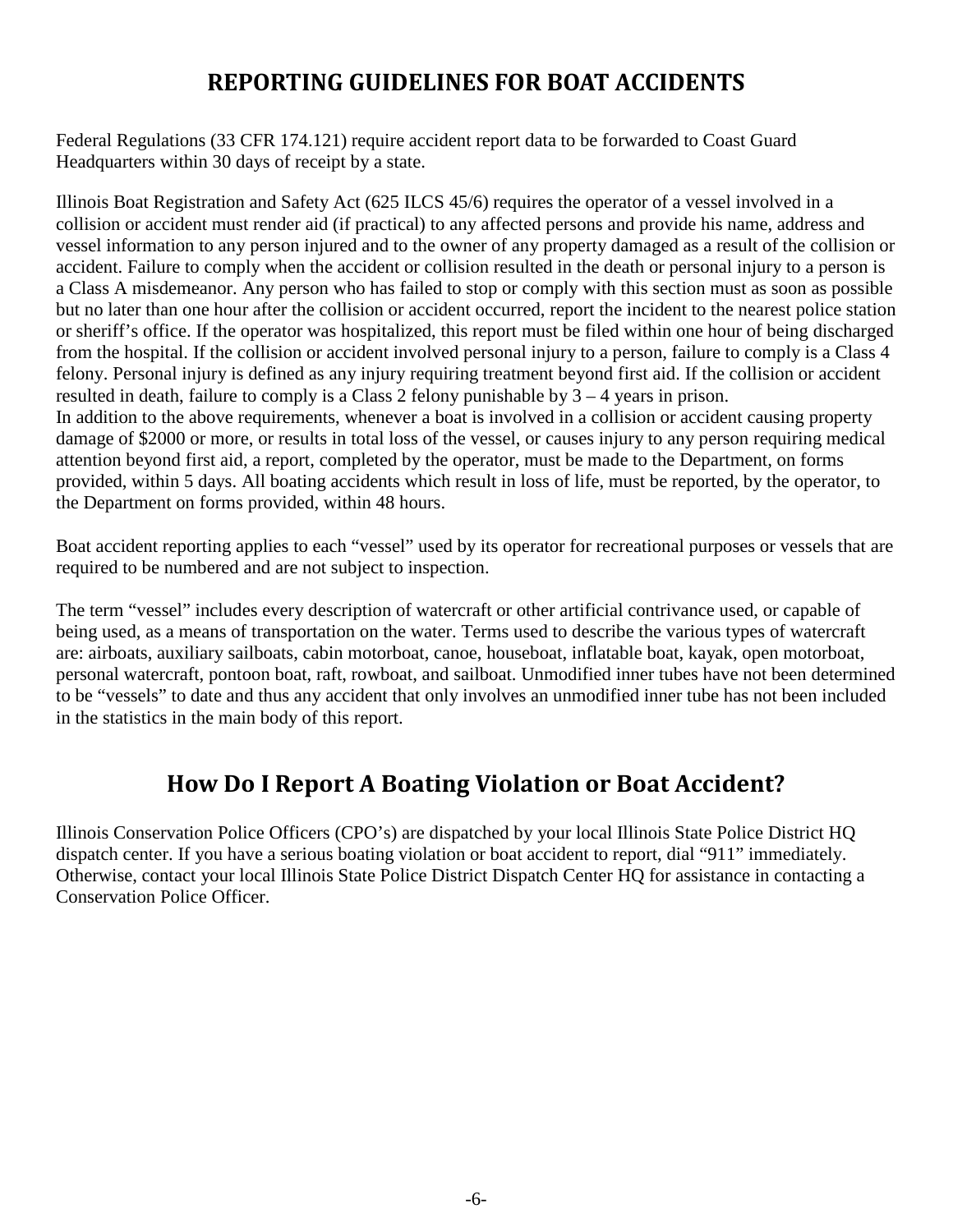#### **"Reportable" Boating Accidents**

A *vessel* is considered to be involved in a "boating accident" whenever a death, missing person, personal injury, property damage, or total vessel loss results from the vessel's operation, construction, seaworthiness, equipment, or machinery.

The following are examples of accident types that are used in this report:

- Grounding, capsizing, sinking, or flooding/swamping
- Falls in or overboard a vessel
- Persons ejected from a vessel
- Fire or explosions that occur while underway and while anchored, moored or docked if the fire resulted from the vessel or vessel equipment.
- Water-skiing or other mishap involving a towable device
- Collision with another vessel or object
- Striking a submerged object
- A person struck by a vessel, propeller, propulsion unit, or steering machinery
- Carbon monoxide exposure
- Electrocution due to stray current related to a vessel
- Casualties while swimming from a vessel that is not anchored, moored or docked.
- Casualties where natural causes served as a contributing factor in the death of an individual but the determined cause of death was drowning.
- Casualties from natural phenomena such as interaction with marine life (i.e. leaping sturgeon causes casualty to person) and interaction with nature (i.e. mountain side falls onto vessel causing casualties).
- Casualties where a person falls off an anchored vessel.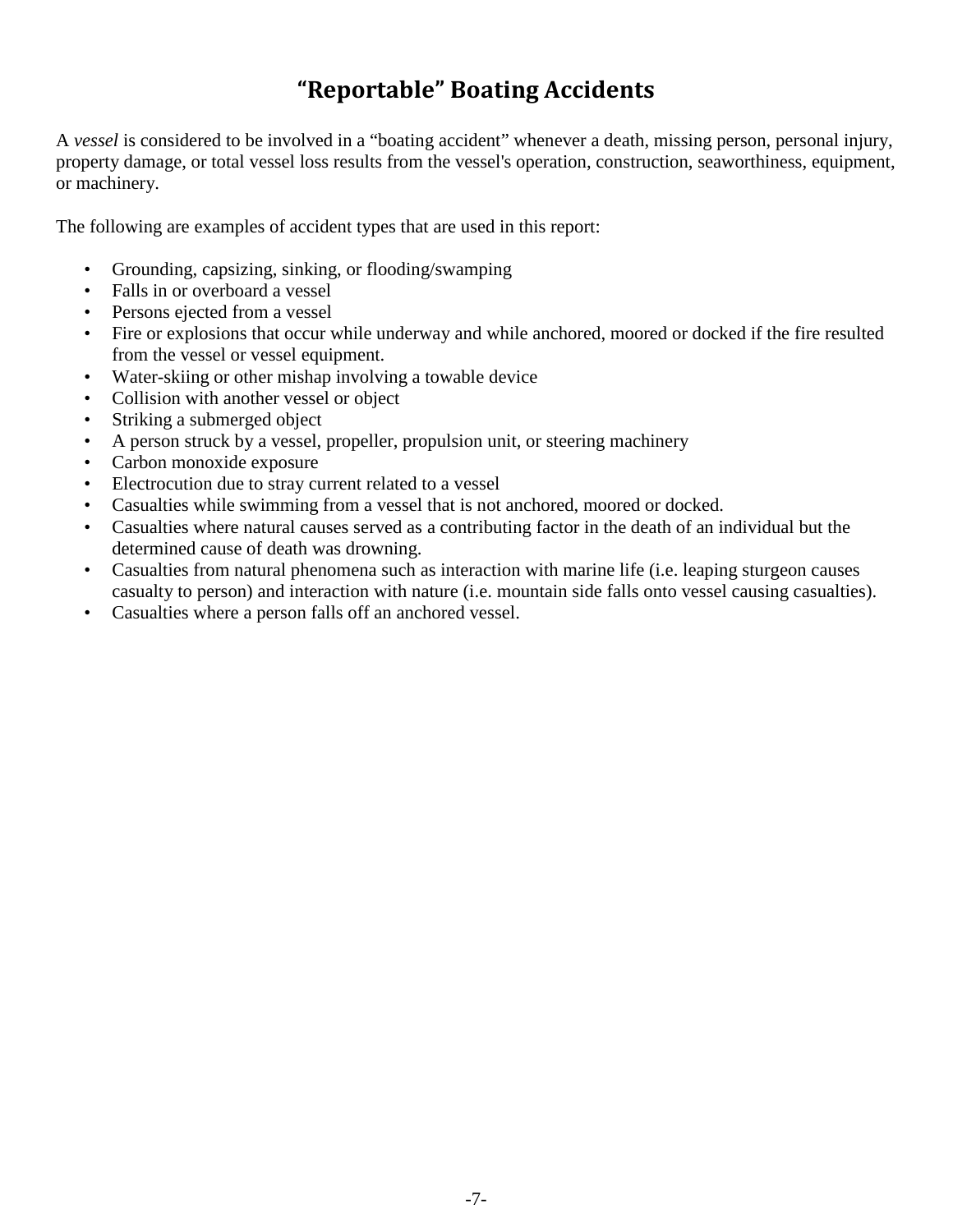#### **"Non-Reportable" Boating Accidents**

Not every occurrence involving a vessel is considered within the scope of the National Recreational Boating Safety Program. The following occurrences involving a vessel may be required to be reported to the state, but for statistical purposes are excluded from this report and are considered "non-reportable" boating accidents:

- A person dies, is injured, or is missing as a result of self-inflicted wounds, alcohol poisoning, gunshot wounds, or the ingestion of drugs, controlled substances or poison.
- A person dies, is injured, or is missing as a result of assault by another person or persons while aboard a vessel.
- A person dies or is injured from natural causes while aboard a vessel.
- A person dies, is injured, or is missing as a result of jumping, diving, or swimming for pleasure from an anchored, moored or docked vessel.
- A person dies, is injured, or is missing as a result of swimming to retrieve an object or a vessel that is adrift from its mooring or dock, having departed from a place of inherent safety, such as the shore or pier.
- Property damage occurs or a person dies, is injured, or is missing while preparing a vessel for launching or retrieving and the vessel is not on the water and capable / ready for its intended use.
- Property damage occurs or a person dies, is injured, or is missing as a result of a fire on shore or a pier that spreads to a vessel or vessels.
- Property damage occurs to a docked or moored vessel or a person dies, is injured, or is missing from such a vessel as a result of storms, or unusual tidal or sea conditions; or when a vessel gets underway in those conditions in an attempt to rescue persons or vessels.
- Property damage occurs to a docked or moored vessel due to lack of maintenance on the vessel.
- Property damage occurs to a docked or moored vessel due to theft or vandalism.
- Property damage occurs to, a person dies or is injured on, or a person is missing from a non-propelled houseboat or other vessel used primarily as a residence when such a vessel is not underway.
- Casualties that result from falls from or on docked vessels or vessels that are moored to a permanent structure.
- Casualties that result from a person climbing aboard an anchored vessel from the water or swimming near an anchored vessel.
- Fire or explosions on anchored, docked or moored boats where the cause of the fire was not attributed to the vessel or vessel equipment.
- Casualty or damage that results when the vehicle used for trailering the vessel fails.
- Casualties or damage that occur during accidents that only involve unmodified inner tubes.
- Casualties or damage that occur when the only vessel(s) involved are being used solely for governmental, commercial or criminal activity.
- Casualties or damage that occur when the only vessel(s) involved are not numbered and are being used exclusively for racing.
- Casualties or damage that occur when the only vessel(s) involved are foreign vessels and thus not subject to U.S. federal reporting requirements.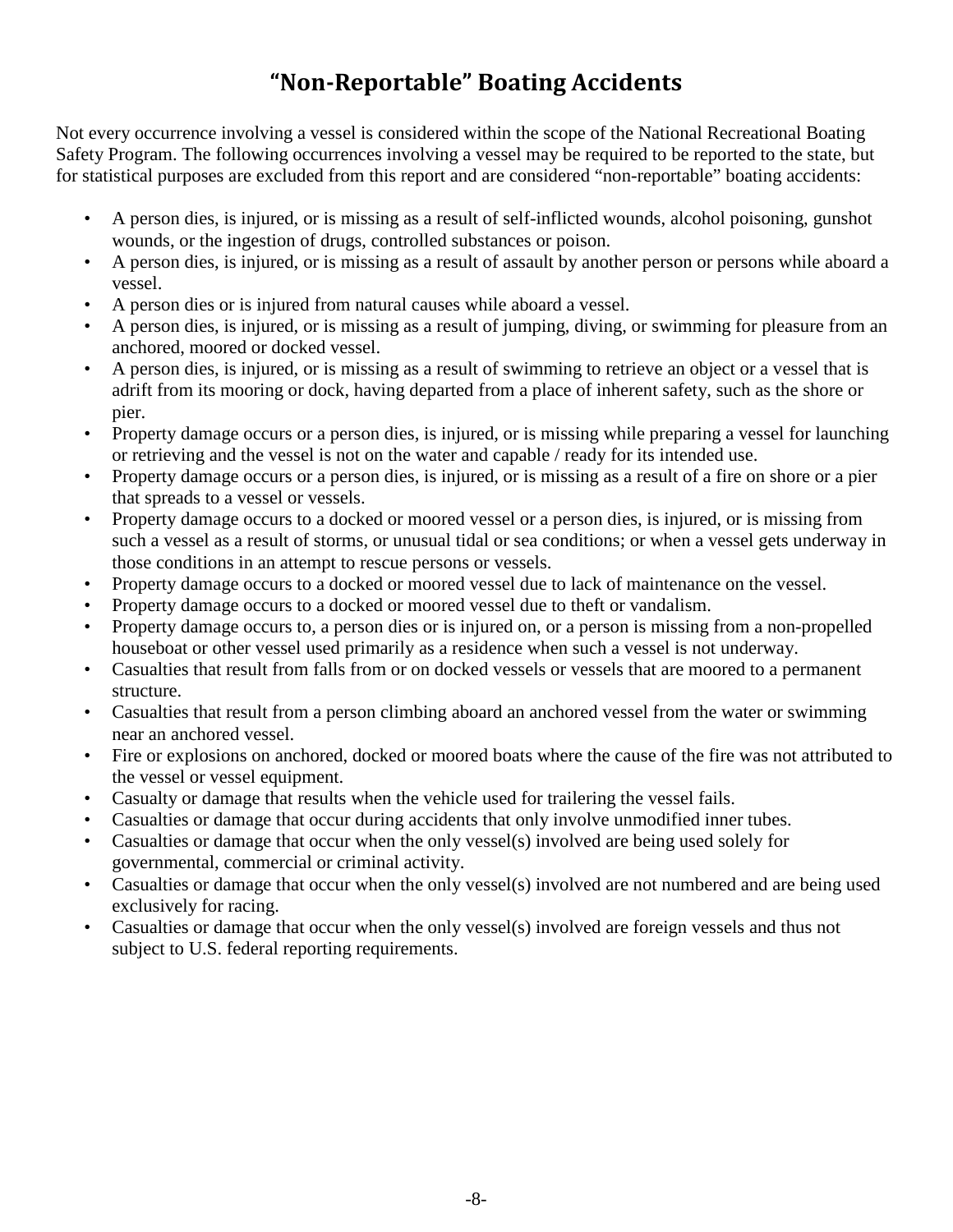#### **BOATING STATISTICAL SUMMARY**

Statistical information contained in this report is based on the Federal Fiscal Year 2012 (FFY12)  $(10/01/2011 - 09/30/2012)$ , excluding the registered boats, which is based on calendar year 2012.

- Illinois had 101 USCG Reportable Accidents in FFY12, resulting in 69 injuries and 19 fatalities.
- $\triangleright$  Last year Illinois had 103 USCG Reportable Accidents in FFY11, resulting in 70 injuries and 21 fatalities.
- $\triangleright$  The total number of registered boats continues to decline from 319,559 last year to 312,664 this year.
- $\triangleright$  Conservation Police Officers (CPOs) made 123 operating under the influence (OUI) of alcohol or drugs arrests. Other Law Enforcement agencies made 86 OUI arrests, for a total of 209 OUI arrests.
- $\triangleright$  In FFY12, the Illinois Department of Natural Resources Office (IDNR) of Law Enforcement saw a significant increase in the amount of hours worked on the Recreational Boat Safety Program (RBS) from FFY11. A total of 50,664 (46% increase) of which 15,885 hours (28% increase) were spent on-thewater.
- $\triangleright$  Although additional time was spent on-the-water, enforcement activity decreased slightly. There were 1,230 citations issued (down .23%) and 3,972 written warnings (down .15%) in FFY12, compared to 1,520 citations and 4,581 written warnings the previous year.
- $\triangleright$  CPOs inspected 20,015 vessels, provided assistance to a combination of 2,231 persons and vessels
- Boating accident reports indicate the majority of accidents occur between June and July, on Saturday or Sunday, between 12 p.m. and 6 p.m. Conditions are usually clear with good visibility, light winds, and calm water. Most accidents involve operators between the ages of twenty and forty who have over one hundred hours of boating experience but have little or no classroom boating safety instruction. They also involve open motorboats cruising in a careless/reckless manner culminating in a collision with another boat.
- $\geq 19$  people died in 16 Illinois boating accidents.
- $\geq 9$  fatalities occurred during the week and 10 on the weekend
- $\geq 15$  fatalities with clear conditions and 13 with calm waters.
- $\triangleright$  The winds were light to moderate (16) with good visibility (15)
- $\triangleright$  In the majority of fatalities, the operators had no formal boat safety education (19).
- $\geq 10$  out of 19 fatalities involved alcohol/drug impairment
- $\triangleright$  The leading type of accidents involving fatalities was falls overboard
- $\triangleright$  Once again, the factor that would have saved lives this past season would have been for people to wear their Personal Floatation Devices (PFD). Of 19 fatalities, 14 may have survived if they had worn their PFDs.
- $\geq 4$  person died from blunt force trauma

.

- The State of Illinois does not require a Coast Guard-approved PFD to be worn. However, persons under the age of 13, and operators/passengers on personal watercraft or specialty prop-craft, are required to wear a Coast Guard-approved PFD.
- $\triangleright$  The most proactive action a boater can do to ensure his/her safety on the water is wearing a Coast Guard-approved PFD of the appropriate size and in serviceable condition.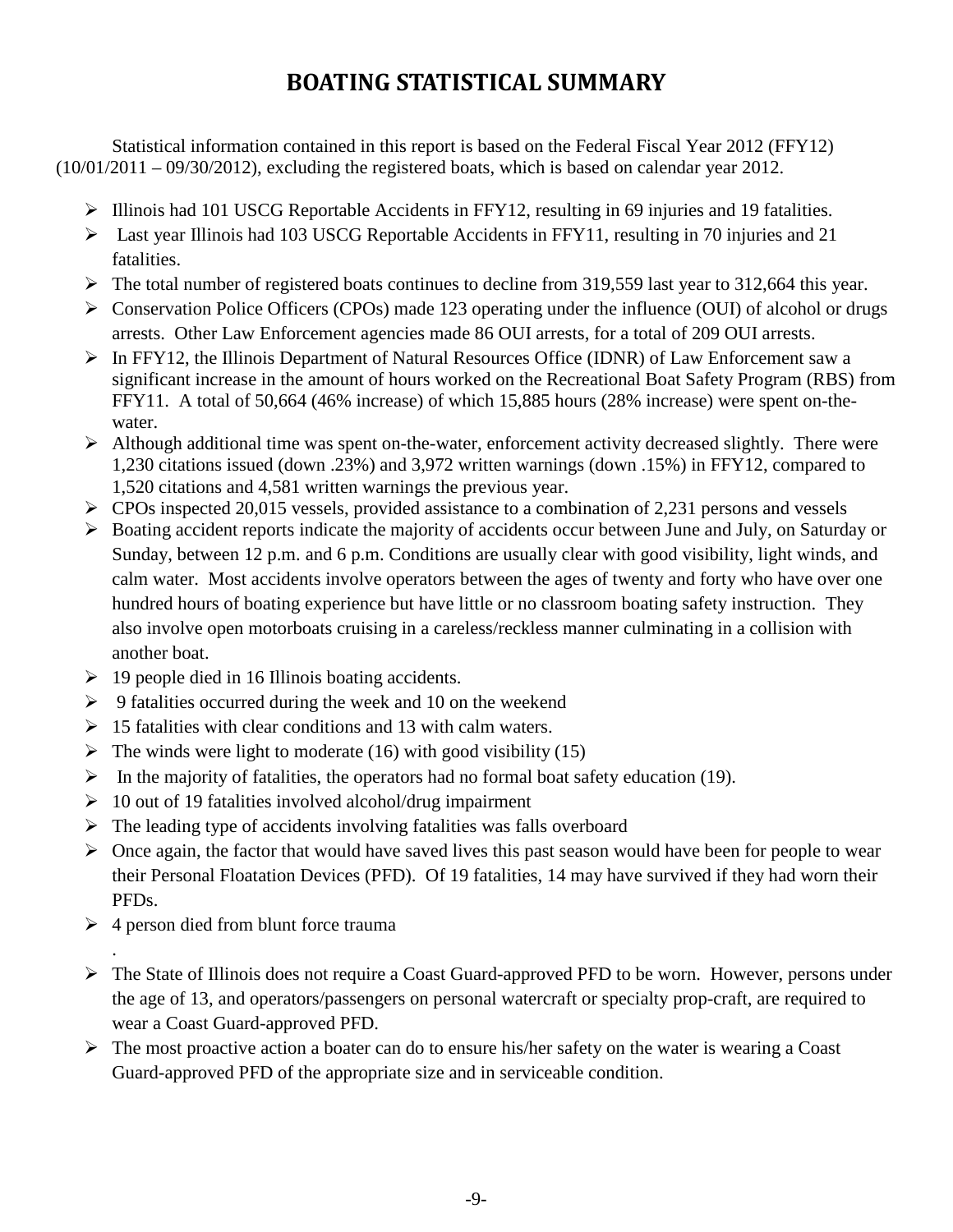#### **BOAT ACCIDENTS & ENFORCEMENT AT A GLANCE**

#### **1964 - Present**

|       | <b>Total</b><br><b>Number</b><br>of | <b>Total</b><br><b>Number</b><br><b>of</b> | <b>Total</b><br><b>Number</b><br>of | <b>Total</b><br><b>Number</b><br><b>of</b> | <b>Total</b><br>Number of<br><b>Registered</b> | <b>Number of</b><br><b>Fatalities</b> per<br>100,000<br><b>Registered</b> | <b>Total</b><br><b>Number of</b><br><b>Fatalities</b><br>by | Conservation<br><b>Police</b><br><b>Operating</b><br><b>Under The</b><br><b>Influence</b><br>(OUI) | <b>Total</b><br><b>Number</b><br>of<br><b>Boating</b> | <b>Total</b><br><b>Number</b><br>of<br><b>Boating</b><br>Written | <b>Total Hours</b><br>Worked on the<br><b>Recreational</b><br><b>Boat Safety</b> |
|-------|-------------------------------------|--------------------------------------------|-------------------------------------|--------------------------------------------|------------------------------------------------|---------------------------------------------------------------------------|-------------------------------------------------------------|----------------------------------------------------------------------------------------------------|-------------------------------------------------------|------------------------------------------------------------------|----------------------------------------------------------------------------------|
| Year  | <b>Accidents</b>                    | <b>Injuries</b>                            | <b>Fatalities</b>                   | <b>Vessels</b>                             | <b>Boats</b>                                   | <b>Boats</b>                                                              | <b>Drowning</b>                                             | <b>Arrests</b>                                                                                     | <b>Citations</b>                                      | <b>Warnings</b>                                                  | Program (RBS)                                                                    |
| 1964  | 115                                 | 72                                         | 33                                  | 167                                        | $\overline{0}$                                 | $\boldsymbol{0}$                                                          | <b>NA</b>                                                   | $\mathbf{0}$                                                                                       | $\theta$                                              | $\boldsymbol{0}$                                                 | $\mathbf{0}$                                                                     |
| 1965  | 116                                 | 48                                         | 52                                  | 161                                        | $\boldsymbol{0}$                               | $\boldsymbol{0}$                                                          | <b>NA</b>                                                   | $\boldsymbol{0}$                                                                                   | $\boldsymbol{0}$                                      | $\boldsymbol{0}$                                                 | $\boldsymbol{0}$                                                                 |
| 1966  | 127                                 | 112                                        | 49                                  | 184                                        | $\overline{0}$                                 | $\mathbf{0}$                                                              | 13                                                          | $\overline{0}$                                                                                     | $\boldsymbol{0}$                                      | $\overline{0}$                                                   | $\mathbf{0}$                                                                     |
| 1967  | 113                                 | 73                                         | 44                                  | 146                                        | $\overline{0}$                                 | $\mathbf{0}$                                                              | <b>NA</b>                                                   | $\overline{0}$                                                                                     | $\overline{0}$                                        | $\overline{0}$                                                   | $\mathbf{0}$                                                                     |
| 1968  | 122                                 | 80                                         | 56                                  | 162                                        | $\boldsymbol{0}$                               | $\boldsymbol{0}$                                                          | 54                                                          | $\overline{0}$                                                                                     | $\boldsymbol{0}$                                      | $\overline{0}$                                                   | $\boldsymbol{0}$                                                                 |
| 1969  | 101                                 | 54                                         | 42                                  | 136                                        | $\boldsymbol{0}$                               | $\mathbf{0}$                                                              | 37                                                          | $\overline{0}$                                                                                     | $\boldsymbol{0}$                                      | $\overline{0}$                                                   | $\boldsymbol{0}$                                                                 |
| 1970  | 98                                  | 58                                         | 38                                  | 133                                        | $\boldsymbol{0}$                               | $\mathbf{0}$                                                              | 31                                                          | $\overline{0}$                                                                                     | $\boldsymbol{0}$                                      | $\boldsymbol{0}$                                                 | $\boldsymbol{0}$                                                                 |
| 1971  | 88                                  | 73                                         | 29                                  | 119                                        | $\boldsymbol{0}$                               | $\mathbf{0}$                                                              | 29                                                          | $\boldsymbol{0}$                                                                                   | $\mathbf{0}$                                          | $\boldsymbol{0}$                                                 | $\boldsymbol{0}$                                                                 |
| 1972  | 94                                  | 43                                         | 39                                  | 129                                        | $\overline{0}$                                 | $\mathbf{0}$                                                              | 37                                                          | $\overline{0}$                                                                                     | $\overline{0}$                                        | $\boldsymbol{0}$                                                 | $\mathbf{0}$                                                                     |
| 1973  | 130                                 | 58                                         | 64                                  | 175                                        | $\overline{0}$                                 | $\boldsymbol{0}$                                                          | 59                                                          | $\overline{0}$                                                                                     | $\mathbf{0}$                                          | $\boldsymbol{0}$                                                 | $\boldsymbol{0}$                                                                 |
| 1974  | 115                                 | 62                                         | 56                                  | 152                                        | $\boldsymbol{0}$                               | $\mathbf{0}$                                                              | 52                                                          | $\boldsymbol{0}$                                                                                   | $\overline{0}$                                        | $\boldsymbol{0}$                                                 | $\boldsymbol{0}$                                                                 |
| 1975  | 126                                 | 87                                         | 43                                  | 178                                        | $\boldsymbol{0}$                               | $\boldsymbol{0}$                                                          | 34                                                          | $\overline{0}$                                                                                     | $\boldsymbol{0}$                                      | $\overline{0}$                                                   | $\boldsymbol{0}$                                                                 |
| 1976* | 124                                 | 30                                         | 20                                  | 174                                        | $\boldsymbol{0}$                               | $\mathbf{0}$                                                              | <b>NA</b>                                                   | $\overline{0}$                                                                                     | $\overline{0}$                                        | $\boldsymbol{0}$                                                 | $\boldsymbol{0}$                                                                 |
| 1977* | 111                                 | 18                                         | 27                                  | 159                                        | $\overline{0}$                                 | $\overline{0}$                                                            | <b>NA</b>                                                   | $\overline{0}$                                                                                     | $\overline{0}$                                        | $\overline{0}$                                                   | $\mathbf{0}$                                                                     |
| 1978* | 113                                 | 54                                         | 36                                  | 118                                        | $\overline{0}$                                 | $\overline{0}$                                                            | <b>NA</b>                                                   | $\overline{0}$                                                                                     | $\boldsymbol{0}$                                      | $\overline{0}$                                                   | $\boldsymbol{0}$                                                                 |
| 1979* | <b>NA</b>                           | <b>NA</b>                                  | <b>NA</b>                           | <b>NA</b>                                  | $\overline{0}$                                 | $\overline{0}$                                                            | <b>NA</b>                                                   | $\overline{0}$                                                                                     | $\overline{0}$                                        | $\boldsymbol{0}$                                                 | $\mathbf{0}$                                                                     |
| 1980* | 95                                  | 72                                         | 30                                  | 95                                         | $\overline{0}$                                 | $\boldsymbol{0}$                                                          | <b>NA</b>                                                   | $\overline{0}$                                                                                     | $\mathbf{0}$                                          | $\boldsymbol{0}$                                                 | $\boldsymbol{0}$                                                                 |
| 1981* | 97                                  | <b>NA</b>                                  | <b>NA</b>                           | 97                                         | $\overline{0}$                                 | $\mathbf{0}$                                                              | <b>NA</b>                                                   | $\overline{0}$                                                                                     | $\mathbf{0}$                                          | $\overline{0}$                                                   | $\mathbf{0}$                                                                     |
| 1982  | 109                                 | 71                                         | 28                                  | 139                                        | $\overline{0}$                                 | $\overline{0}$                                                            | <b>NA</b>                                                   | $\overline{0}$                                                                                     | $\overline{0}$                                        | $\overline{0}$                                                   | $\mathbf{0}$                                                                     |
| 1983  | 97                                  | 51                                         | 17                                  | 139                                        | $\boldsymbol{0}$                               | $\mathbf{0}$                                                              | NA                                                          | $\overline{0}$                                                                                     | $\boldsymbol{0}$                                      | $\overline{0}$                                                   | $\boldsymbol{0}$                                                                 |
| 1984  | 118                                 | 62                                         | 39                                  | 138                                        | $\overline{0}$                                 | $\mathbf{0}$                                                              | <b>NA</b>                                                   | $\overline{0}$                                                                                     | $\overline{0}$                                        | $\overline{0}$                                                   | $\mathbf{0}$                                                                     |
| 1985  | 105                                 | 47                                         | 30                                  | 123                                        | $\boldsymbol{0}$                               | $\mathbf{0}$                                                              | 25                                                          | $\boldsymbol{0}$                                                                                   | $\boldsymbol{0}$                                      | $\boldsymbol{0}$                                                 | $\boldsymbol{0}$                                                                 |
| 1986  | 94                                  | 58                                         | 11                                  | 114                                        | $\overline{0}$                                 | $\overline{0}$                                                            | 11                                                          | $\overline{0}$                                                                                     | $\boldsymbol{0}$                                      | $\boldsymbol{0}$                                                 | $\mathbf{0}$                                                                     |
| 1987  | 70                                  | 63                                         | 13                                  | 82                                         | $\overline{0}$                                 | $\mathbf{0}$                                                              | 12                                                          | $\overline{0}$                                                                                     | $\boldsymbol{0}$                                      | $\overline{0}$                                                   | $\mathbf{0}$                                                                     |
| 1988  | 103                                 | 89                                         | 16                                  | 120                                        | $\boldsymbol{0}$                               | $\mathbf{0}$                                                              | 11                                                          | $\boldsymbol{0}$                                                                                   | $\boldsymbol{0}$                                      | $\boldsymbol{0}$                                                 | $\boldsymbol{0}$                                                                 |
| 1989  | 97                                  | 70                                         | 14                                  | 129                                        | $\overline{0}$                                 | $\mathbf{0}$                                                              | 9                                                           | $\overline{0}$                                                                                     | $\boldsymbol{0}$                                      | $\overline{0}$                                                   | $\boldsymbol{0}$                                                                 |
| 1990  | 146                                 | 107                                        | 26                                  | 187                                        | 350,000                                        | 7.4                                                                       | 22                                                          | $\overline{0}$                                                                                     | $\Omega$                                              | $\boldsymbol{0}$                                                 | $\boldsymbol{0}$                                                                 |
| 1991  | 179                                 | 125                                        | 31                                  | 224                                        | 362,000                                        | 8.6                                                                       | 23                                                          | $\overline{0}$                                                                                     | $\mathbf{0}$                                          | $\boldsymbol{0}$                                                 | $\boldsymbol{0}$                                                                 |
| 1992  | 147                                 | 124                                        | 28                                  | 200                                        | 365,000                                        | 7.7                                                                       | 20                                                          | $\boldsymbol{0}$                                                                                   | $\boldsymbol{0}$                                      | $\boldsymbol{0}$                                                 | $\boldsymbol{0}$                                                                 |
| 1993  | 134                                 | 94                                         | 32                                  | 163                                        | 371,000                                        | 8.6                                                                       | 29                                                          | 57                                                                                                 | $\boldsymbol{0}$                                      | $\overline{0}$                                                   | $\overline{0}$                                                                   |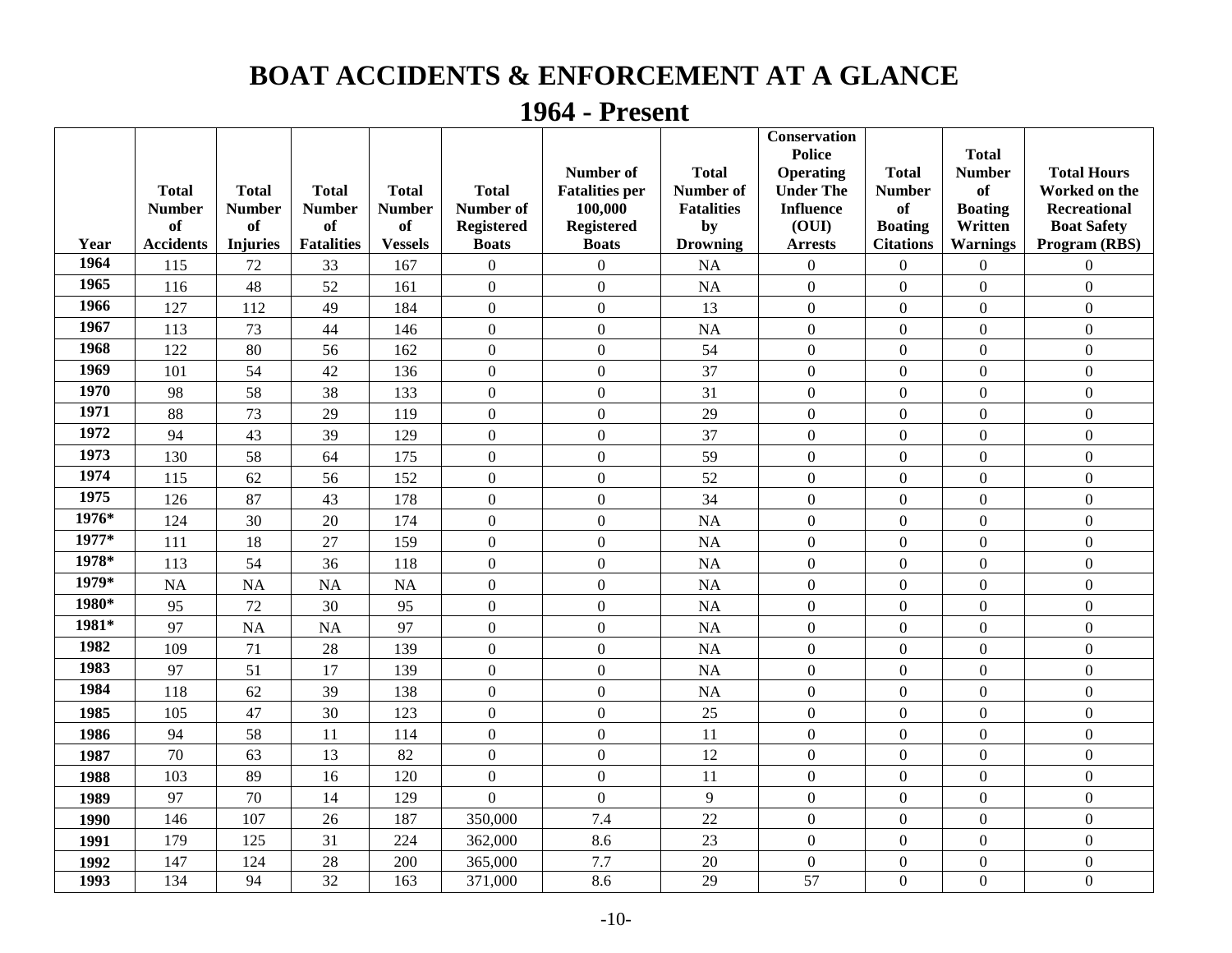#### **BOAT ACCIDENTS & ENFORCEMENT AT A GLANCE**

|              |                  |                 |                   |                |                   |                       |                   | <b>Conservation</b><br><b>Police</b> |                  | <b>Total</b>    |                     |
|--------------|------------------|-----------------|-------------------|----------------|-------------------|-----------------------|-------------------|--------------------------------------|------------------|-----------------|---------------------|
|              |                  |                 |                   |                |                   | Number of             | <b>Total</b>      | <b>Operating</b>                     | Total            | <b>Number</b>   | <b>Total Hours</b>  |
|              | <b>Total</b>     | <b>Total</b>    | <b>Total</b>      | <b>Total</b>   | <b>Total</b>      | <b>Fatalities</b> per | Number of         | <b>Under The</b>                     | <b>Number</b>    | of              | Worked on the       |
|              | <b>Number</b>    | <b>Number</b>   | <b>Number</b>     | <b>Number</b>  | Number of         | 100,000               | <b>Fatalities</b> | <b>Influence</b>                     | of               | <b>Boating</b>  | <b>Recreational</b> |
|              | of               | of              | of                | of             | <b>Registered</b> | <b>Registered</b>     | by                | (OUI)                                | <b>Boating</b>   | Written         | <b>Boat Safety</b>  |
| Year         | <b>Accidents</b> | <b>Injuries</b> | <b>Fatalities</b> | <b>Vessels</b> | <b>Boats</b>      | <b>Boats</b>          | <b>Drowning</b>   | <b>Arrests</b>                       | <b>Citations</b> | <b>Warnings</b> | Program (RBS)       |
| 1994         | 157              | 131             | 17                | 211            | 381,864           | 4.5                   | 15                | 67                                   | $\Omega$         | $\overline{0}$  | $\mathbf{0}$        |
| 1995         | 178              | 88              | 16                | 228            | 386,500           | 4.1                   | 13                | 111                                  | $\overline{0}$   | $\overline{0}$  | $\mathbf{0}$        |
| 1996         | 155              | 90              | 27                | 214            | 390,000           | 6.9                   | 23                | 93                                   | $\overline{0}$   | $\overline{0}$  | $\mathbf{0}$        |
| 1997         | 145              | 81              | 14                | 223            | 397,000           | 3.5                   | 10                | 123                                  | $\overline{0}$   | $\overline{0}$  | 14,328              |
| 1998         | 176              | 107             | 19                | 249            | 395,500           | 4.8                   | 12                | 75                                   | $\overline{0}$   | $\overline{0}$  | 16,048              |
| 1999         | 159              | 75              | 13                | 238            | 394,108           | 3.3                   | 10                | 95                                   | $\Omega$         | $\mathbf{0}$    | 13,822              |
| 2000         | 155              | 76              | 14                | 231            | 370,568           | 3.8                   | 11                | 100                                  | $\Omega$         | $\overline{0}$  | 11,869              |
| 2001         | 112              | 75              | 8                 | 171            | 368,047           | 2.2                   | $\overline{7}$    | 180                                  | 2,263            | $\overline{0}$  | 13,185              |
| 2002         | 135              | 92              | 23                | 188            | 364,075           | 6.3                   | 13                | 199                                  | 1,630            | $\overline{0}$  | 13,369              |
| 2003         | 84               | 63              | 13                | 122            | 360,252           | 3.6                   | $\tau$            | 125                                  | NA               | $\Omega$        | 10,827              |
| 2004         | 78               | 45              | 18                | 103            | 356,305           | 5.0                   | 15                | 127                                  | 1,509            | 1,647           | 13,858              |
| 2005         | 115              | 100             | 16                | 152            | 342,745           | 4.7                   | 12                | 185                                  | 1,403            | <b>NA</b>       | 15,046              |
| 2006         | 79               | 66              | 18                | 119            | 343,591           | 5.2                   | $\overline{13}$   | 229                                  | 1,882            | 3,307           | 15,866              |
| 2007         | 107              | 57              | 13                | 146            | 339,288           | 3.8                   | 11                | 144                                  | 1,451            | 3,239           | 30,332              |
| 2008         | 120              | 78              | 13                | 174            | 336,025           | 3.9                   | 10                | 185                                  | 1,603            | 3,695           | 39,998              |
| 2009         | 102              | 71              | 25                | 137            | 329,032           | 7.6                   | 15                | 179                                  | 1,960            | 5,576           | 21,403              |
| 2010         | 105              | 76              | 16                | 145            | 323,191           | 5.0                   | 13                | 155                                  | 1,853            | 5,438           | 13,363              |
| 2011         | 103              | 70              | 21                | 136            | 319,559           | 6.6                   | 15                | 121                                  | 1,520            | 4,581           | 27,346              |
| 2012         | 101              | 69              | 19                | 135            | 312,664           | 5.9                   | 15                | 123                                  | 1,230            | 3,972           | 50,664              |
| <b>Total</b> | 5,650            | 3,465           | 1,266             | 7,565          | 8,258,314         | 15.9                  | 748               | 2,673                                | 18,304           | 31,455          | 321,324             |

1976 to 1979. Injuries and Fatalities counted by the number of accidents not people.

1979 - No Accident Report

**\*** In 2003, Coast Guard's reporting criteria for property damage went from \$500 to \$2,000.

\* In 2006, IDNR's reporting criteria for property damage went from \$500 to \$2,000.

\* In 2008, Boating Accident Report was compiled to reflect the Federal Fiscal Year (10/01/2007 – 09/30/2008).

\* The total number of registered boats was based on calendar year 2008.

1997 - 2006 - Total Hours Worked on the Recreational Boat Safety Program (RBS) was based on Recreational Boating Enforcement Hours - 4131

2007 - Total Hours Worked on the Recreational Boat Safety Program (RBS) was based on Federal Funded Boating Hours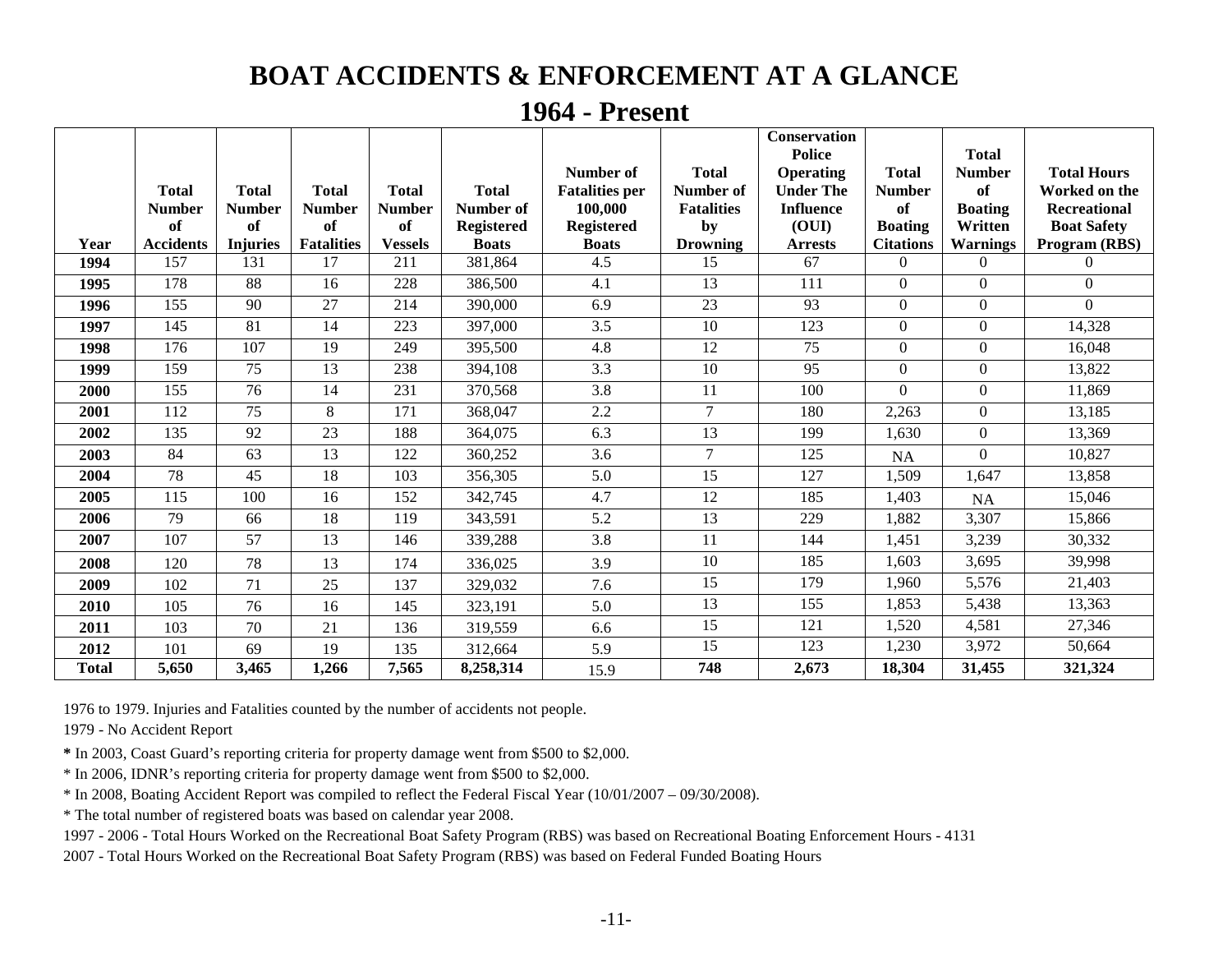#### **BOAT ACCIDENTS & ENFORCEMENT AT A GLANCE**

| Year                          | <b>Total</b><br><b>Number</b><br>of<br><b>Accidents</b> | <b>Total</b><br><b>Number</b><br>of<br><b>Injuries</b> | <b>Total</b><br><b>Number</b><br>of<br><b>Fatalities</b> | <b>Total</b><br><b>Number</b><br>of<br><b>Vessels</b> | <b>Total</b><br>Number of<br><b>Registered</b><br><b>Boats</b> | Number of<br><b>Fatalities per</b><br>100,000<br><b>Registered</b><br><b>Boats</b> | <b>Total</b><br>Number of<br><b>Fatalities</b><br>by<br><b>Drowning</b> | Conservation<br><b>Police</b><br>Operating<br><b>Under The</b><br><b>Influence</b><br>(OUI)<br><b>Arrests</b> | <b>Total</b><br><b>Number</b><br>of<br><b>Boating</b><br><b>Citations</b> | <b>Total</b><br><b>Number</b><br>of<br><b>Boating</b><br>Written<br><b>Warnings</b> | <b>Total Hours</b><br>Worked on the<br><b>Recreational</b><br><b>Boat Safety</b><br>Program (RBS) |
|-------------------------------|---------------------------------------------------------|--------------------------------------------------------|----------------------------------------------------------|-------------------------------------------------------|----------------------------------------------------------------|------------------------------------------------------------------------------------|-------------------------------------------------------------------------|---------------------------------------------------------------------------------------------------------------|---------------------------------------------------------------------------|-------------------------------------------------------------------------------------|---------------------------------------------------------------------------------------------------|
|                               |                                                         |                                                        |                                                          |                                                       |                                                                |                                                                                    |                                                                         |                                                                                                               |                                                                           |                                                                                     |                                                                                                   |
| <b>Total 64-</b><br>69        | 694                                                     | 439                                                    | 276                                                      | 956                                                   | $\boldsymbol{0}$                                               | 0.0                                                                                | <b>104</b>                                                              |                                                                                                               |                                                                           |                                                                                     |                                                                                                   |
| Avg 64-<br>69                 | 116                                                     | 73                                                     | 46                                                       | 159                                                   | $\bf{0}$                                                       | 0.0                                                                                | 35                                                                      |                                                                                                               |                                                                           |                                                                                     |                                                                                                   |
| Total 70-<br>79               | 999                                                     | 483                                                    | 352                                                      | 1,337                                                 | $\overline{\mathbf{0}}$                                        | 0.0                                                                                | 242                                                                     |                                                                                                               |                                                                           |                                                                                     |                                                                                                   |
| Avg 70-<br>79                 | 111                                                     | 54                                                     | 39                                                       | 149                                                   | $\boldsymbol{0}$                                               | 0.0                                                                                | 40                                                                      |                                                                                                               |                                                                           |                                                                                     |                                                                                                   |
| <b>Total 80-</b><br>89        | 985                                                     | 583                                                    | <b>198</b>                                               | 1,176                                                 | $\boldsymbol{0}$                                               | 0.0                                                                                | 68                                                                      |                                                                                                               |                                                                           |                                                                                     |                                                                                                   |
| Avg $80-$<br>89               | 99                                                      | 65                                                     | 22                                                       | 118                                                   | $\bf{0}$                                                       | 0.0                                                                                | 14                                                                      |                                                                                                               |                                                                           |                                                                                     |                                                                                                   |
| Total 90-<br>99               | 1,576                                                   | 1,022                                                  | 223                                                      | 2,137                                                 | 3,792,972                                                      | 59.4                                                                               | <b>177</b>                                                              | 621                                                                                                           | $\overline{\mathbf{0}}$                                                   | $\overline{\mathbf{0}}$                                                             | 44,198                                                                                            |
| Avg 90-<br>99                 | 158                                                     | 102                                                    | 22                                                       | 214                                                   | 379,297                                                        | 5.9                                                                                | 18                                                                      | 62                                                                                                            | $\boldsymbol{0}$                                                          | $\pmb{0}$                                                                           | 4,420                                                                                             |
| Total 00-<br>09               | 1,087                                                   | 723                                                    | <b>161</b>                                               | 1,543                                                 | 3,509,928                                                      | 46.1                                                                               | <b>114</b>                                                              | 1,653                                                                                                         | 13,701                                                                    | 17,464                                                                              | 185,753                                                                                           |
| Avg 00-<br>09                 | 109                                                     | 72                                                     | 16                                                       | 154                                                   | 350,993                                                        | 4.6                                                                                | 11                                                                      | 165                                                                                                           | 1,522                                                                     | 1,940                                                                               | 18,575                                                                                            |
| <b>Total 10-</b><br><b>19</b> | 206                                                     | 145                                                    | 35                                                       | 280                                                   | 635,855                                                        | <b>11</b>                                                                          | 28                                                                      | 278                                                                                                           | 3,083                                                                     | 9,410                                                                               | 64,027                                                                                            |
| Avg 10-<br>19                 | 103                                                     | 72                                                     | 19                                                       | 139                                                   | 318,471                                                        | $\boldsymbol{6}$                                                                   | 14                                                                      | 133                                                                                                           | 1,534                                                                     | 4,664                                                                               | 30,458                                                                                            |
| <b>TOTALS</b>                 | 5,650                                                   | 3,465                                                  | 1,266                                                    | 7,565                                                 | 8,258,314                                                      |                                                                                    | 748                                                                     | 2,673                                                                                                         | 18,304                                                                    | 31,455                                                                              | 321,324                                                                                           |
| <b>AVG</b>                    | 118                                                     | 74                                                     | 27                                                       | 158                                                   | 168,537                                                        |                                                                                    | 20                                                                      | 55                                                                                                            | 381                                                                       | 655                                                                                 | 6,558                                                                                             |

#### **1964 - Present**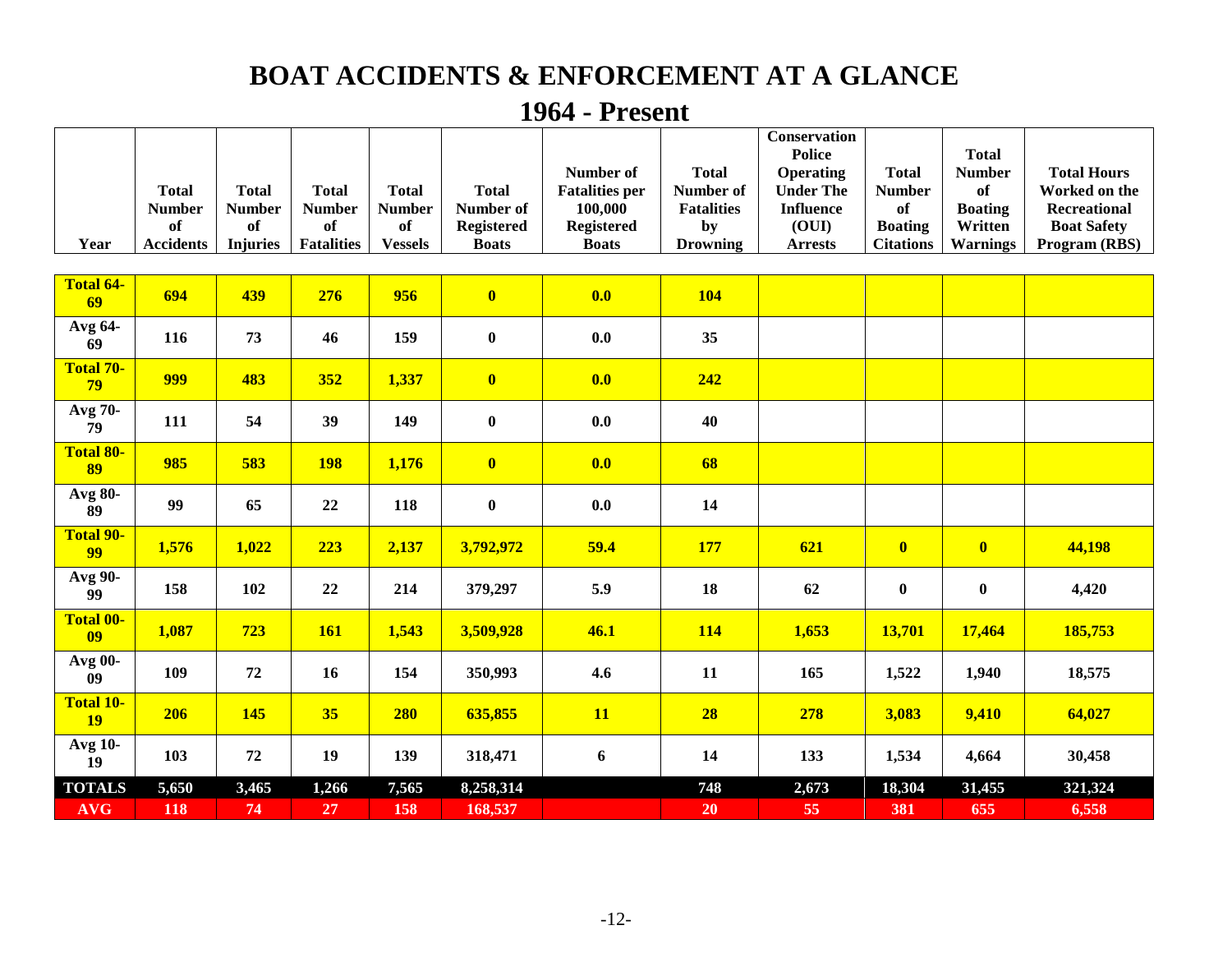#### **BOATING SAFETY EDUCATION**

Illinois Department of Natural Resources (IDNR) boating safety courses are offered free to the public. The courses review boating laws and provide instruction on safe and attentive operation of watercraft. These courses are taught by dedicated, trained volunteers who are certified by the IDNR to teach safe boating classes. Many volunteers carry additional certification in boating safety instruction from the US Coast Guard Auxiliary or the US Power Squadrons. Course schedules are available by contacting the IDNR Safety Education Office at 800/832-2599, Ameritech Relay 800/526-0844, or TDD 217/782-9175. IDNR Safety Education provides course schedules and offers courses over the internet which can be accessed through the IDNR web site at [http://dnr.state.il.us.](http://dnr.state.il.us/)

| <b>Traditional Classroom Course</b> |                |                  |                  |                 |              | <b>Boat-Ed &amp; BoaterExam.com</b>              |                  |                  |  |
|-------------------------------------|----------------|------------------|------------------|-----------------|--------------|--------------------------------------------------|------------------|------------------|--|
|                                     |                |                  |                  |                 |              | <b>Internet Courses</b>                          |                  |                  |  |
| Year                                | <b>Total</b>   | # of Students    | # of Students    | <b>Total</b>    | Year         | <b>Exams Issued</b>                              | <b>Certified</b> | <b>Failed</b>    |  |
|                                     | <b>Classes</b> | <b>Certified</b> | <b>Failed</b>    | <b>Students</b> |              |                                                  |                  |                  |  |
| 1993                                | 142            | 2,708            | 67               | 2,775           | 2005*        | 890                                              | 732              | 158              |  |
| 1994                                | 122            | 2,416            | 110              | 2,526           | 2006         | 1,693                                            | 1,405            | 288              |  |
| 1995                                | 125            | 2,863            | 81               | 2,944           | 2007         | 1,687                                            | 1,358            | 313              |  |
| 1996                                | 140            | 3,439            | 119              | 3,558           | 2008         | 1,699                                            | 1,362            | 313              |  |
| 1997                                | 133            | 3,147            | 91               | 3,238           | 2009         | 2,208                                            | 2,037            | 171              |  |
| 1998                                | 134            | 3,299            | 90               | 3,389           | 2010         | 2,410                                            | 2,410            | $\boldsymbol{0}$ |  |
| 1999                                | 137            | 3,920            | 85               | 4,005           | 2011         | 2,261                                            | 2,261            | $\theta$         |  |
| 2000                                | 147            | 4,196            | 80               | 4,276           | 2012         | 2,016                                            | 2,016            | $\overline{0}$   |  |
| 2001                                | 144            | 3,315            | 65               | 3,380           | <b>Total</b> | 14,864                                           | 13,581           | 1,243            |  |
| 2002                                | 152            | 3,765            | 64               | 3,829           |              |                                                  |                  |                  |  |
| 2003                                | 145            | 3,772            | 68               | 3,840           |              | * In May 2005 the Boat-Ed course started         |                  |                  |  |
| 2004                                | 111            | 2,699            | 61               | 2,760           |              | * In June 2010 the BoaterExam.com course started |                  |                  |  |
| 2005*                               | 95             | 2,390            | 38               | 2,428           |              |                                                  |                  |                  |  |
| 2006                                | 74             | 1,449            | 68               | 1,517           |              |                                                  |                  |                  |  |
| 2007                                | 70             | 1,215            | 20               | 1,235           |              |                                                  |                  |                  |  |
| 2008                                | 47             | 857              | 13               | 870             |              |                                                  |                  |                  |  |
| 2009                                | 49             | 874              | 14               | 888             |              |                                                  |                  |                  |  |
| 2010                                | 40             | 902              | 20               | 922             |              |                                                  |                  |                  |  |
| 2011                                | 40             | 693              | 19               | 712             |              |                                                  |                  |                  |  |
| 2012                                | 41             | 712              | $\boldsymbol{0}$ | 712             |              |                                                  |                  |                  |  |
| <b>Total</b>                        | 2,088          | 48,631           | 1,173            | 49,804          |              |                                                  |                  |                  |  |

Both internet courses have no failures per policy. Persons taking exam are only included in the statistics when successfully completing the exam. Persons failing the exam or individual learning sections are allowed to retake the exam/sections until an adequate level of performance is obtained.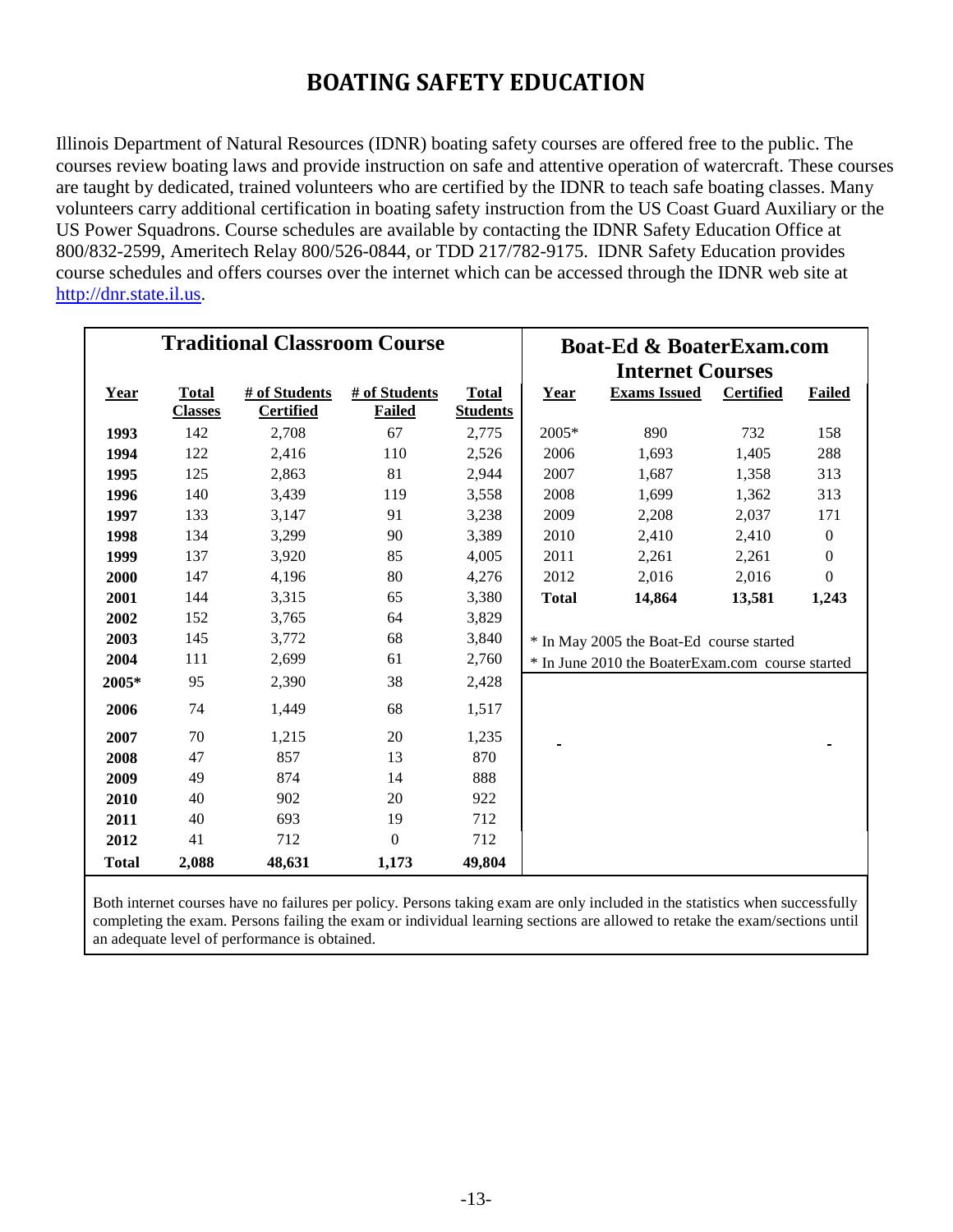#### **REGISTERED RECREATIONAL BOATS**

Illinois requires every watercraft, other than sailboards, on waters within the jurisdiction of this State to be numbered. No person may operate, or give permission for the operation of, any watercraft on such waters unless the watercraft is numbered in accordance with the Boat Registration & Safety Act, or in accordance with applicable Federal law, or in accordance with a Federally-approved numbering system of another State, and (1) the certificate of number awarded to such watercraft is in full force and effect, and (2) the identifying number set forth in the certificate of number is displayed on each side of the bow of such watercraft.

The owner of each watercraft requiring numbering by this State shall file an application for number with the Department of Natural Resources on forms approved by it. The application shall be signed by the owner of the watercraft and shall be accompanied by a fee as follows:

| <b>Registration Fees</b>                                                 | New & Transfer Renewal Renewal |          |
|--------------------------------------------------------------------------|--------------------------------|----------|
| Class A (all canoes, kayaks and paddleboats)                             | \$13.00                        | \$6.00   |
| Class 1 (all watercraft less than 16 feet in length)                     | \$22.00                        | \$15.00  |
| Class 2 (all watercraft 16 feet or more but less than 26 feet in length) | \$52.00                        | \$45.00  |
| Class 3 (all watercraft 26 feet or more but less than 40 feet in length) | \$82.00                        | \$75.00  |
| Class 4 (all watercraft 40 feet in length or more)                       | \$107.00                       | \$100.00 |
| <b>Degistration is valid for three vears</b>                             |                                |          |

**Registration is valid for three years**

#### **2012 REPORT OF CERTIFICATES OF NUMBER ISSUED TO BOATS RECREATIONAL BOATS ONLY\***

|                   |                 | <b>Total Mechanically Propelled</b> |                       |                       |                 |              |  |  |  |
|-------------------|-----------------|-------------------------------------|-----------------------|-----------------------|-----------------|--------------|--|--|--|
| Hull              |                 | <b>Power</b>                        |                       | <b>Auxiliary Sail</b> |                 |              |  |  |  |
| <b>Material</b>   | <b>Inboard</b>  | <b>Outboard</b>                     | <b>Sterndrive</b>     | <b>Inboard</b>        | <b>Outboard</b> | <b>Total</b> |  |  |  |
| Wood              | 442             | 1,294                               | 101                   | 15                    | 17              | 1,869        |  |  |  |
| <b>Fiberglass</b> | 23,762          | 42,074                              | 39,444                | 1,514                 | 739             | 107,533      |  |  |  |
| <b>Metal</b>      | 1,102           | 142,872                             | 1,436                 | 8                     | 11              | 145,429      |  |  |  |
| <b>Inflatable</b> | 20              | 1,806                               | 14                    | $\mathbf{0}$          | $\theta$        | 1,840        |  |  |  |
| Other             | 260             | 3,818                               | 237                   | 4                     | 12              | 4,331        |  |  |  |
| Total             | 25,586          | 191,864                             | 41,232                | 1,541                 | 779             | 261,002      |  |  |  |
|                   |                 |                                     |                       | <b>Other Boats</b>    |                 |              |  |  |  |
| Hull              |                 | <b>Not Mechanically Propelled</b>   |                       | <b>Personal</b>       | <b>Other</b>    |              |  |  |  |
| <b>Material</b>   | <b>Rowboats</b> | <b>Sailboats</b>                    | <b>Canoes/ Kayaks</b> | <b>Watercraft</b>     | <b>Boats</b>    | <b>Total</b> |  |  |  |
| Wood              | 149             | 207                                 | 754                   | 15                    | 74              | 1,199        |  |  |  |
| <b>Fiberglass</b> | 3,423           | 4,679                               | 9,938                 | 22,203                | 3,996           | 44,239       |  |  |  |
| <b>Metal</b>      | 9,508           | 47                                  | 8,857                 | 69                    | 1,955           | 20,436       |  |  |  |
| <b>Inflatable</b> | 241             | 13                                  | 789                   | 13                    | 402             | 1,458        |  |  |  |
| <b>Other</b>      | 1,555           | 357                                 | 34,932                | 331                   | 2,685           | 39,860       |  |  |  |
| <b>Total</b>      | 14,876          | 5,303                               | 55,270                | 22,631                | 9,112           | 107,192      |  |  |  |
|                   |                 | 75,449                              |                       |                       |                 |              |  |  |  |

#### **Total Number of Registered Boats 312,664**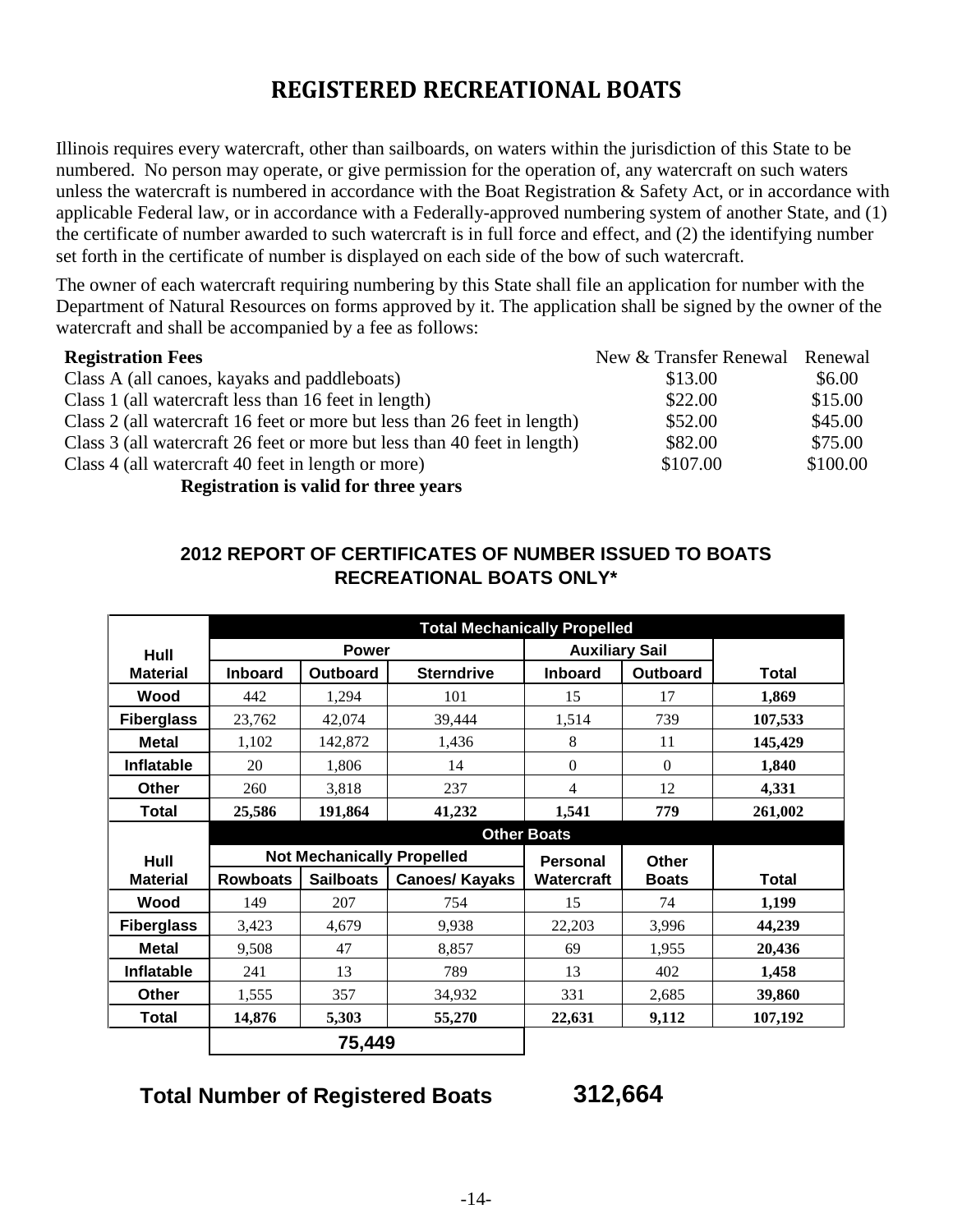#### **2012 RECREATIONAL BOATS ONLY\* REPORT OF CERTIFICATES OF NUMBER ISSUED TO BOATS**

|                   | <b>Under 16 Feet</b> |                  |                   |                       |                         |              |  |
|-------------------|----------------------|------------------|-------------------|-----------------------|-------------------------|--------------|--|
| Hull              |                      | <b>Power</b>     |                   | <b>Auxiliary Sail</b> |                         |              |  |
| <b>Material</b>   | <b>Inboard</b>       | Outboard         | <b>Sterndrive</b> | Inboard               | Outboard                | <b>Total</b> |  |
| Wood              | 32                   | 621              | 7                 | $\boldsymbol{0}$      | 8                       | 668          |  |
| <b>Fiberglass</b> | 6,418                | 10,552           | 545               | $\overline{4}$        | 57                      | 17,576       |  |
| <b>Metal</b>      | 195                  | 4,934            | 86                | $\overline{0}$        | $\overline{2}$          | 5,217        |  |
| Inflatable        | 19                   | 1,772            | 9                 | $\overline{0}$        | $\boldsymbol{0}$        | 1,800        |  |
| Other             | 182                  | 3,236            | 115               | $\boldsymbol{0}$      | 9                       | 3,542        |  |
| <b>Total</b>      | 6,846                | 21,115           | 762               | 4                     | 76                      | 28,803       |  |
|                   |                      |                  |                   | 16 to 26 Feet         |                         |              |  |
| Hull              |                      | <b>Power</b>     |                   | <b>Auxiliary Sail</b> |                         |              |  |
| <b>Material</b>   | Inboard              | Outboard         | <b>Sterndrive</b> | Inboard               | Outboard                | <b>Total</b> |  |
| Wood              | 351                  | 656              | 83                | 1                     | 6                       | 1,097        |  |
| <b>Fiberglass</b> | 13,439               | 31,105           | 33,066            | 81                    | 548                     | 78,239       |  |
| <b>Metal</b>      | 675                  | 91,888           | 1,035             | $\overline{c}$        | 9                       | 93,609       |  |
| Inflatable        | $\mathbf{1}$         | 34               | $\overline{4}$    | $\overline{0}$        | $\mathbf{0}$            | 39           |  |
| <b>Other</b>      | 64                   | 573              | 111               | $\boldsymbol{0}$      | 3                       | 751          |  |
| <b>Total</b>      | 14,530               | 124,256          | 34,299            | 84                    | 566                     | 173,735      |  |
|                   |                      |                  |                   | <b>26 to 40 Feet</b>  |                         |              |  |
| Hull              |                      | <b>Power</b>     |                   | <b>Auxiliary Sail</b> |                         |              |  |
| <b>Material</b>   | Inboard              | <b>Outboard</b>  | <b>Sterndrive</b> | Inboard               | Outboard                | <b>Total</b> |  |
| Wood              | 39                   | 16               | 11                | 12                    | 2                       | 80           |  |
| <b>Fiberglass</b> | 3,006                | 399              | 5,658             | 1,249                 | 131                     | 10,443       |  |
| <b>Metal</b>      | 138                  | 1,192            | 194               | $\overline{2}$        | $\mathbf{0}$            | 1,526        |  |
| Inflatable        | $\overline{0}$       | $\boldsymbol{0}$ | $\mathbf{1}$      | $\overline{0}$        | $\mathbf{0}$            | $\mathbf{1}$ |  |
| Other             | 11                   | 8                | 10                | $\overline{3}$        | $\overline{0}$          | 32           |  |
| <b>Total</b>      | 3,194                | 1,615            | 5,874             | 1,266                 | 133                     | 12,082       |  |
|                   |                      |                  |                   | <b>40 to 65 Feet</b>  |                         |              |  |
| Hull              |                      | Power            |                   | <b>Auxiliary Sail</b> |                         |              |  |
| <b>Material</b>   | <b>Inboard</b>       | Outboard         | <b>Sterndrive</b> | Inboard               | Outboard                | <b>Total</b> |  |
| Wood              | 20                   | 1                | $\boldsymbol{0}$  | 2                     | 1                       | 24           |  |
| <b>Fiberglass</b> | 885                  | 17               | 173               | 179                   | 3                       | 1,257        |  |
| <b>Metal</b>      | 75                   | 56               | 99                | $\overline{4}$        | $\boldsymbol{0}$        | 234          |  |
| Inflatable        | $\overline{0}$       | $\boldsymbol{0}$ | $\mathbf{0}$      | $\overline{0}$        | $\mathbf{0}$            | $\bf{0}$     |  |
| Other             | 3                    | $\mathbf{1}$     | $\mathbf{1}$      | $\mathbf{1}$          | $\boldsymbol{0}$        | 6            |  |
| <b>Total</b>      | 983                  | 75               | 273               | 186                   | $\overline{\mathbf{4}}$ | 1,521        |  |
|                   |                      |                  |                   | Over 65 Feet          |                         |              |  |
| Hull              |                      | <b>Power</b>     |                   | <b>Auxiliary Sail</b> |                         |              |  |
| <b>Material</b>   | Inboard              | Outboard         | <b>Sterndrive</b> | <b>Inboard</b>        | <b>Outboard</b>         | <b>Total</b> |  |
| Wood              | $\overline{0}$       | $\boldsymbol{0}$ | $\boldsymbol{0}$  | $\boldsymbol{0}$      | $\mathbf{0}$            | $\mathbf{0}$ |  |
| <b>Fiberglass</b> | 14                   | $\mathbf{1}$     | $\overline{2}$    | $\mathbf{1}$          | $\boldsymbol{0}$        | 18           |  |
| <b>Metal</b>      | 19                   | $\sqrt{2}$       | 22                | $\boldsymbol{0}$      | $\boldsymbol{0}$        | 43           |  |
| Inflatable        | $\boldsymbol{0}$     | $\boldsymbol{0}$ | $\boldsymbol{0}$  | $\boldsymbol{0}$      | $\boldsymbol{0}$        | $\bf{0}$     |  |
| Other             | $\boldsymbol{0}$     | $\boldsymbol{0}$ | $\overline{0}$    | $\overline{0}$        | $\boldsymbol{0}$        | $\bf{0}$     |  |
| <b>Total</b>      | 33                   | $\mathbf{3}$     | 24                | $\mathbf{1}$          | $\pmb{0}$               | 61           |  |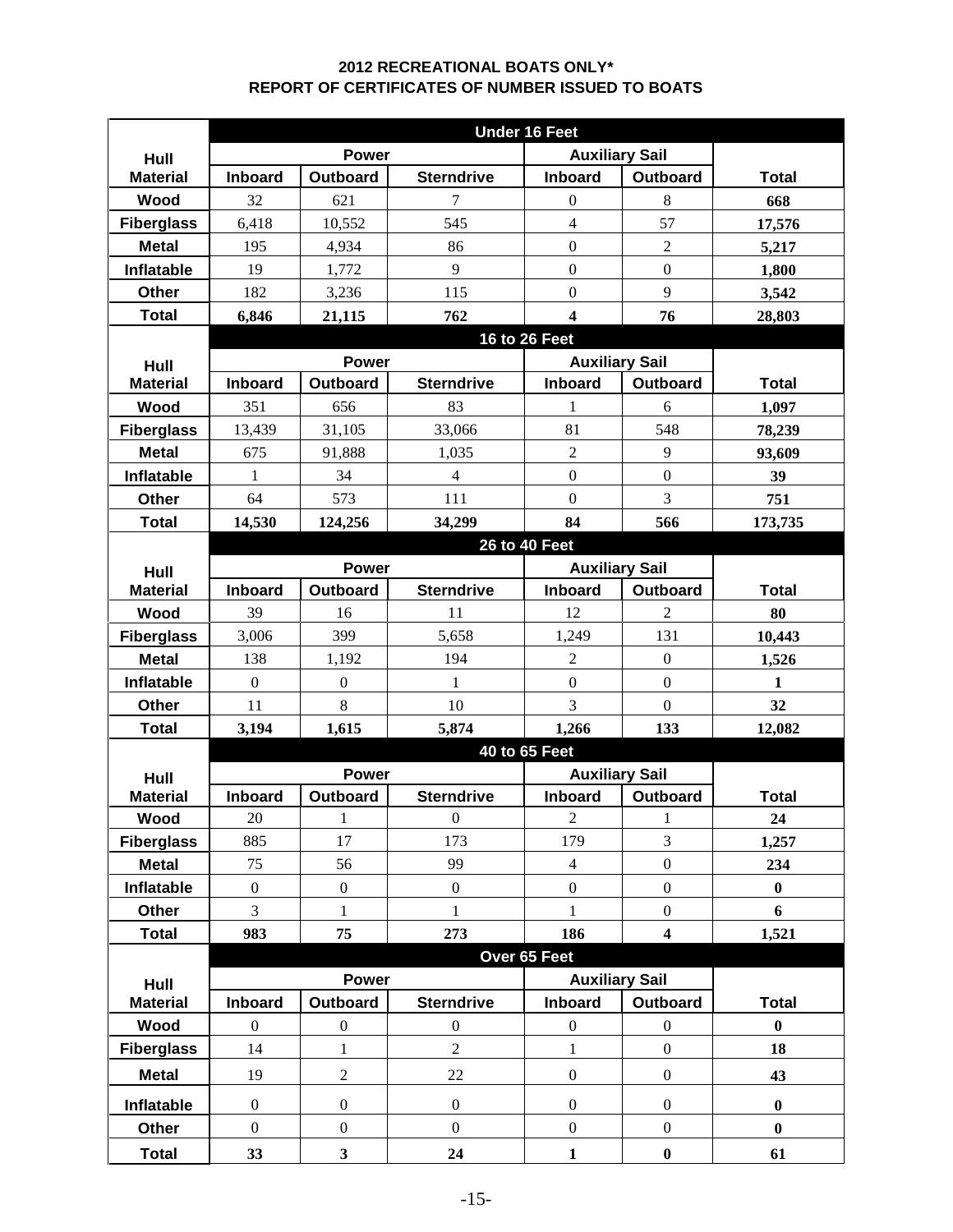#### **BOATING ENFORCEMENT – Federal Fiscal Year 2012**

October 1, 2011 – September 30, 2012

#### **Top Boating Violations**

| <b>Top Citations</b>                                                          |                  |
|-------------------------------------------------------------------------------|------------------|
| <b>Type of Boating Violations</b>                                             | <b>Citations</b> |
| Wearable PFD (Type I, II, Or III Required)                                    | 322              |
| Operating Under The Influence                                                 | 210              |
| Operating With BAC Over .08                                                   | 103              |
| PFD Age Requirement. Less Than 13 Years Old Must Wear PFD                     | 94               |
| <b>Operation Of Unnumbered Watercraft</b>                                     | 73               |
| Operation In Restricted Area, Operation Within 150 Feet Of Public Launch Ramp | 50               |
| Operation In No Wake Area                                                     | 49               |
| Competent Observer, Vessel Capacity – 3 Persons                               | 38               |
| Operation Of Motorboat Without Fire Extinguisher In Serviceable Condition     | 37               |
| Failure To Transfer Certificate Of Number                                     | 27               |
| Failure To Display Valid Registration Decal                                   | 25               |
| <b>Careless Operation</b>                                                     | 24               |
| Lights – Operation Of Watercraft Without Displaying Proper Lights Between     | 23               |
| Sunset/Sunrise                                                                |                  |
| <b>Overloading Motorboat</b>                                                  | 18               |
| Passenger Location                                                            | 17               |
| <b>Total Number of Citations Issued</b>                                       | 1230             |
| <b>Top Written Warnings</b>                                                   |                  |
|                                                                               |                  |
|                                                                               | Written          |
| <b>Type of Boating Violations</b>                                             | <b>Warnings</b>  |
| Operation Of Motorboat With Battery Terminal Not Shielded                     | 804              |
| Wearable PFD (Type I, II, Or III Required)                                    | 645              |
| <b>Operation Of Unnumbered Watercraft</b>                                     | 500              |
| Operation Of Motorboat Without Fire Extinguisher In Serviceable Condition     | 471              |
| Operation Of Motorboat Without Horn Or Whistle                                | 467              |
| Type IV PFD On Board (16 Feet And Over)                                       | 179              |
| Operation In No Wake Area                                                     | 120              |
| Passenger Location                                                            | 108              |
| Operation In Restricted Area, Operation Within 150 Feet Of Public Launch Ramp | 101              |
| Lights - Operation Of Watercraft Without Displaying Proper Lights Between     | 97               |
| Sunset/Sunrise                                                                |                  |
| Failure To Display, Improper Display Of Valid Registration Number             | 90               |
| Failure To Display Valid Registration Expiration Decal                        | 64               |
| Failure To Transfer Certificate Of Number                                     | 56               |
| <b>Operation Of Motorboat Without Lanyard</b>                                 | 51               |
| <b>Overloading Motorboat</b>                                                  | 49               |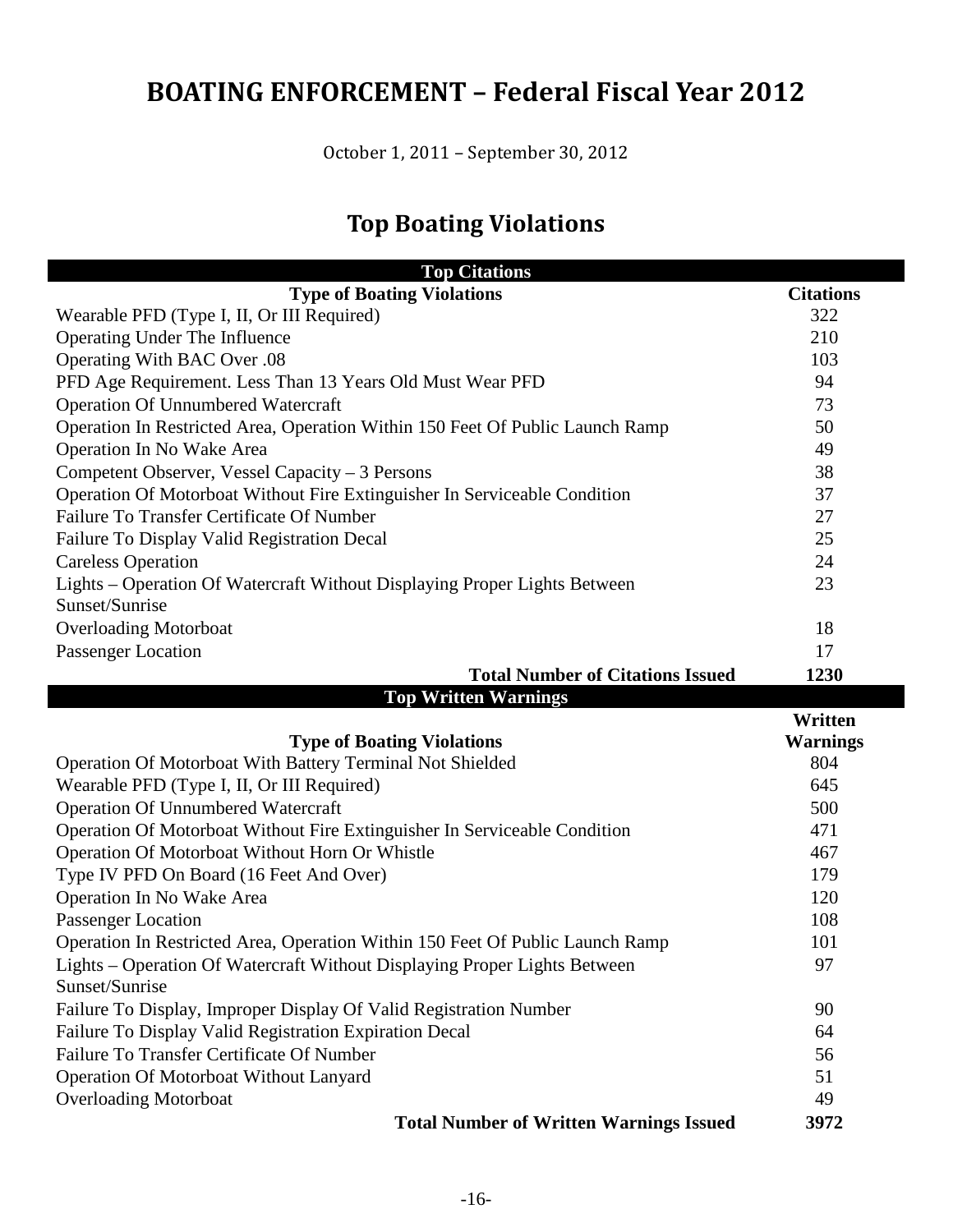## **Complete List of Boating Citations**

**October 1, 2011 – September 30, 2012**

| <b>Chapter / Act / Section</b> | # of Violations | <b>Violation</b>                                                              |
|--------------------------------|-----------------|-------------------------------------------------------------------------------|
|                                | <b>Issued</b>   |                                                                               |
| 625 45 3-1                     | 73              | <b>Operation Of Unnumbered Watercraft</b>                                     |
| 625 45 3-3                     | 5               | Failure To Display, Improper Display Of Valid Registration Number             |
| 625 45 3-4                     | 1               | Failure To Notify Dept Of Destruction/Sale/Transfer                           |
| 625 45 3-5                     | 27              | Failure To Transfer Certificate Of Number                                     |
| 625 45 3-7                     | $\overline{2}$  | Loss Of Certificate Of Number/Registration Decal (Failure To Replace)         |
| 625 45 3-9                     | 25              | Failure To Display Valid Registration Decal                                   |
| 625 45 3-13                    | 1               | Failure To Attach HIN To Watercraft                                           |
| 625 45 3A-14                   | 3               | Failure To Transfer Title-Dealer                                              |
| 625 45 3A-17                   | $\overline{2}$  | Failure To Transfer Title-Individual                                          |
| 625 45 3A-20A                  | 1               | Operating W/O Certificate Of Title                                            |
| 625 45 3A-20B                  | 3               | Sell/Transfer W/O Certificate                                                 |
| 625 45 3C-1A                   | 1               | Abandoning A Watercraft                                                       |
| 625 45 4-1A                    | 322             | Wearable PFD (Type I, II, Or III Required)                                    |
| 625 45 4-1B                    | 8               | Personal Watercraft - PFD Must Be Worn                                        |
| 625 45 4-1C                    | 14              | Type IV PFD On Board (16 Feet And Over)                                       |
| 625 45 4-1F1                   | 6               | PFDs Accessible                                                               |
| 625 45 4-1F2                   | 1               | PFDs Serviceable Condition                                                    |
| 625 45 4-1F3                   | 5               | PFDs Appropriate Size                                                         |
| 625 45 4-11                    | 94              | PFD Age Requirement. Less Than 13 Years Old Must Wear PFD                     |
| 625 45 4-2                     | 23              | Lights – Operation Of Watercraft Without Displaying Proper Lights Between     |
|                                |                 | Sunset/Sunrise                                                                |
| 625 45 4-4                     | 3               | Operation Of Motorboat Without Horn Or Whistle                                |
| 625 45 4-5                     | $\overline{37}$ | Operation Of Motorboat Without Fire Extinguisher In Serviceable Condition     |
| $625454-6$                     | $\mathbf{1}$    | Carburetor Arrestor                                                           |
| $625454-10$                    | 16              | <b>Battery Covers</b>                                                         |
| 625 45 4-11                    | 3               | Lanyard Cut-Off Switch                                                        |
| 625 45 4-12                    | $\overline{2}$  | <b>Visual Distress Signals</b>                                                |
| 625 45 5-1                     | 24              | <b>Careless Operation</b>                                                     |
| 625 45 5-2                     | 8               | Reckless Operation/Aggravated Reckless Operation                              |
| 625 45 5-4A                    | $\overline{18}$ | <b>Overloading Motorboat</b>                                                  |
| 625 45 5-4B                    | $\mathbf{1}$    | Capacity Plate                                                                |
| 625 45 5-6                     | $\mathbf{1}$    | Overpowering                                                                  |
| 625 45 5-7                     | $\overline{50}$ | Operation In Restricted Area, Operation Within 150 Feet Of Public Launch Ramp |
| $625455-12$                    | 49              | Operation In No Wake Area                                                     |
| 625 45 5-13A                   | $\overline{3}$  | Passing                                                                       |
| 625 45 5-13B                   | $\,1$           | Crossing                                                                      |
| 625 45 5-14A                   | $\overline{38}$ | Competent Observer, Vessel Capacity - 3 Persons                               |
| 625 45 5-16A 1                 | 210             | Operating Under The Influence                                                 |
| 625 45 5-16A 1 A               | 103             | Operating With BAC Over .08                                                   |
| 625 45 5-16A 1 E               | 1               | <b>Owner Permitting OUI Operation</b>                                         |
| 625 45 5-18                    | $\overline{12}$ | <b>Youthful Operators</b>                                                     |
| 625 45 5-19                    | $\mathbf{1}$    | Skin Diving 150ft Shoreline/Diver's Flag/Obstructing Fishing/Navigation       |
| 625 45 5-20                    | 6               | Unlawful Operation Of Personal Watercraft Between The Hours Of                |
|                                |                 | Sunset/Sunrise                                                                |
| 625 45 5-21                    | 17              | Passenger Location                                                            |
| 625 45 5-22B                   | 1               | Failure To Yield To Emergency Watercraft Upon Approach                        |
| 625 45 6-1                     | 1               | Failure To Render Aid After Accident/Provide Information                      |
| 625 45 6-1 A 1                 | 4               | Failure To Report Accident Within 1 Hour                                      |
| 625 45 7-1                     | 1               | License Required-Passenger For Hire/Boat Rental                               |
| 625 45 7-7                     | 1               | License/Tag/Weight Fail To Display/Rental Boat                                |
|                                |                 |                                                                               |
| <b>TOTAL VIOLATIONS</b>        | 1230            |                                                                               |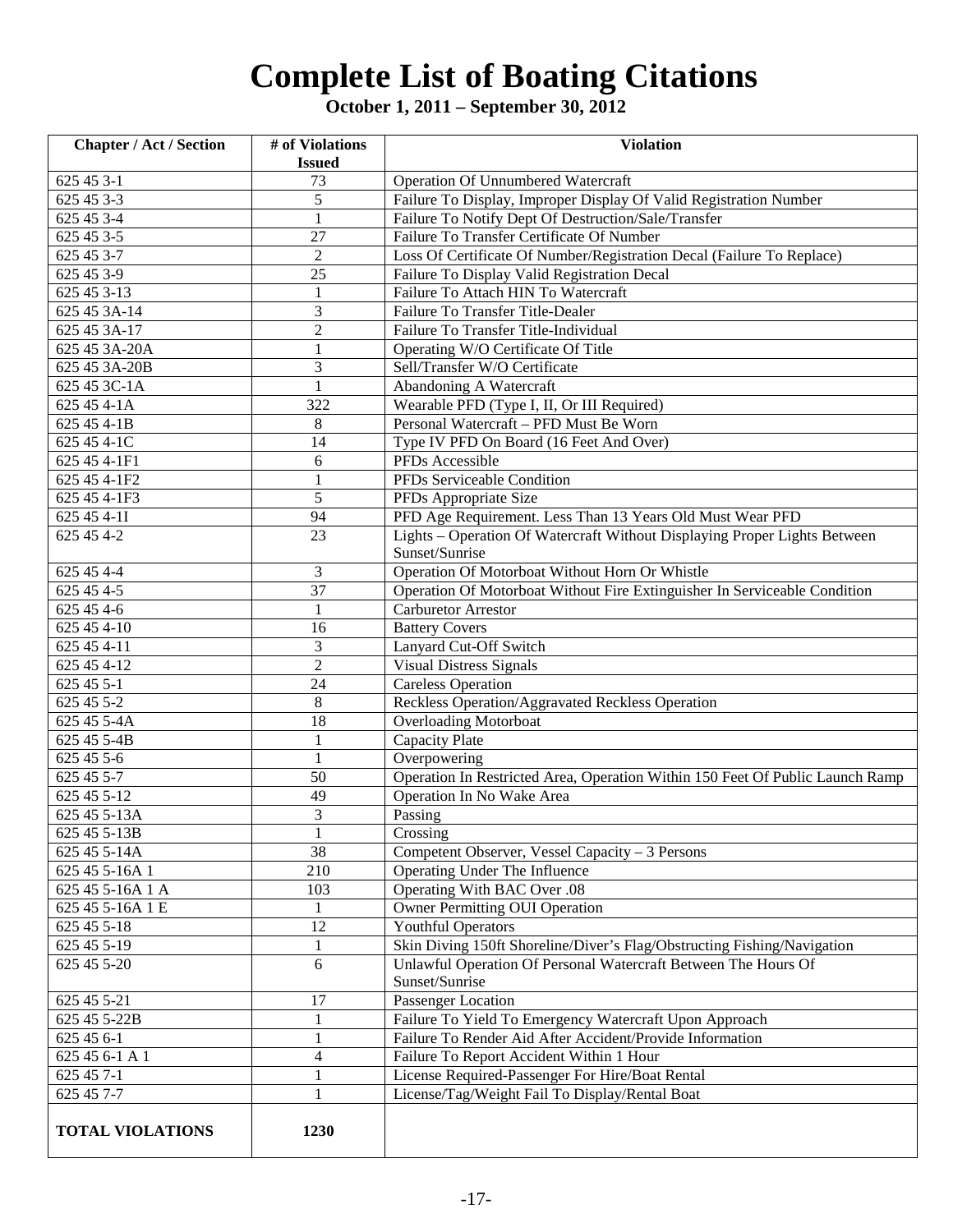### **Complete List of Boating Written Warnings**

**October 1, 2011 – September 30, 2012**

| <b>Chapter / Act / Section</b> | # of Violations         | <b>Violation</b>                                                              |
|--------------------------------|-------------------------|-------------------------------------------------------------------------------|
|                                | <b>Issued</b>           |                                                                               |
| 625 45 2-2B                    | 1                       | Failure To Stop Upon Being Hailed By Officer                                  |
| 625 45 3-1                     | 500                     | <b>Operation Of Unnumbered Watercraft</b>                                     |
| 625 45 3-3                     | 90                      | Failure To Display, Improper Display Of Valid Registration Number             |
| 625 45 3-4                     | $\overline{2}$          | Failure To Notify Dept Upon Destruction/Sale/Transfer/Abandonment Of          |
|                                |                         | Watercraft                                                                    |
| 625 45 3-5                     | 56                      | Failure To Transfer Certificate Of Number                                     |
| 625 45 3-7                     | 1                       | Loss Of Certificate Of Number/Registration Decal (Failure To Replace)         |
| 625 45 3-9                     | 64                      | Failure To Display Valid Registration Expiration Decal                        |
| 625 45 3A-12                   | 1                       | Failure To Transfer Title                                                     |
| 625 45 3A-13                   | 1                       | Failure To Transfer MSO Or Importer's Certificate                             |
| 625 45 3A-20A                  | $\mathbf{1}$            | Operating W/O Certificate Of Title                                            |
| 625 45 3A-20B                  | $\overline{2}$          | Sell/Transfer W/O Certificate                                                 |
| 625 45 4-1A                    | 645                     | Wearable PFD (Type I, II, Or III Required)                                    |
| 625 45 4-1C                    | 179                     | Type IV PFD On Board (16 Feet And Over)                                       |
| 625 45 4-1D                    | 1                       | Type V PFD Approved For Activity Used                                         |
| 625 45 4-1F1                   | 14                      | PFDs Accessible                                                               |
| 625 45 4-1F2                   | 5                       | PFDs Serviceable                                                              |
| 625 45 4-1F3                   | 3                       | PFDs Appropriate Size                                                         |
| 625 45 4-1I                    | 44                      | PFD Age Requirement. Less Than 13 Years Old Must Wear PFD                     |
| 625 45 4-2                     | 97                      | Lights - Operation Of Watercraft Without Displaying Proper Lights Between     |
|                                |                         | Sunset/Sunrise                                                                |
| 625 45 4-4                     | 467                     | Operation Of Motorboat Without Horn Or Whistle                                |
| 625 45 4-5                     | 471                     | Operation Of Motorboat Without Fire Extinguisher In Serviceable Condition     |
| 625 45 4-7                     | 5                       | <b>Ventilator Requirements</b>                                                |
| 625 45 4-8                     | $\mathbf{1}$            | Use Of Sirens/Flashing Lights                                                 |
| 625 45 4-10                    | 804                     | Operation Of Motorboat With Battery Terminal Not Shielded                     |
| 625 45 4-11                    | 51                      | Operation Of Motorboat Without Lanyard                                        |
| 625 45 4-12                    | $\overline{27}$         | Visual Distress Signals. Required For Boats On Lake Michigan                  |
| 625 45 5-1                     | $\overline{\mathbf{4}}$ | <b>Careless Operation</b>                                                     |
| 625 45 5-2                     | 3                       | Reckless Operation/Aggravated Reckless Operation                              |
| 625 45 5-3                     | $\overline{2}$          | Interference With Navigation                                                  |
| 625 45 5-4A                    | 49                      | <b>Overloading Motorboat</b>                                                  |
| 625 45 5-7                     | 101                     | Operation In Restricted Area, Operation Within 150 Feet Of Public Launch Ramp |
| $625455-12$                    | 120                     | Operation In No Wake Area                                                     |
| 625 45 5-13A                   | 1                       | Passing                                                                       |
| 625 45 5-13C                   | $\,1$                   | Overtaking                                                                    |
| 625 45 5-14A                   | 21                      | Competent Observer, Vessel Capacity - 3 Persons                               |
| $625455-18$                    | 22                      | Youthful Operators                                                            |
| 625 45 5-20                    | $\overline{2}$          | Unlawful Operation Of Personal Watercraft Between The Hours Of Sunset/Sunrise |
| 625 45 5-21                    | 108                     | Passenger Location                                                            |
| 625 45 5-22B                   |                         | Failure To Yield To Emergency Watercraft Upon Approach                        |
| 625 45 7-1                     | $\overline{3}$          | License Required                                                              |
| 625 45 7-7                     | $\mathbf{1}$            | License/Tag/Weight Failure To Display On Rental Boat                          |
| <b>TOTAL VIOLATIONS</b>        | 3972                    |                                                                               |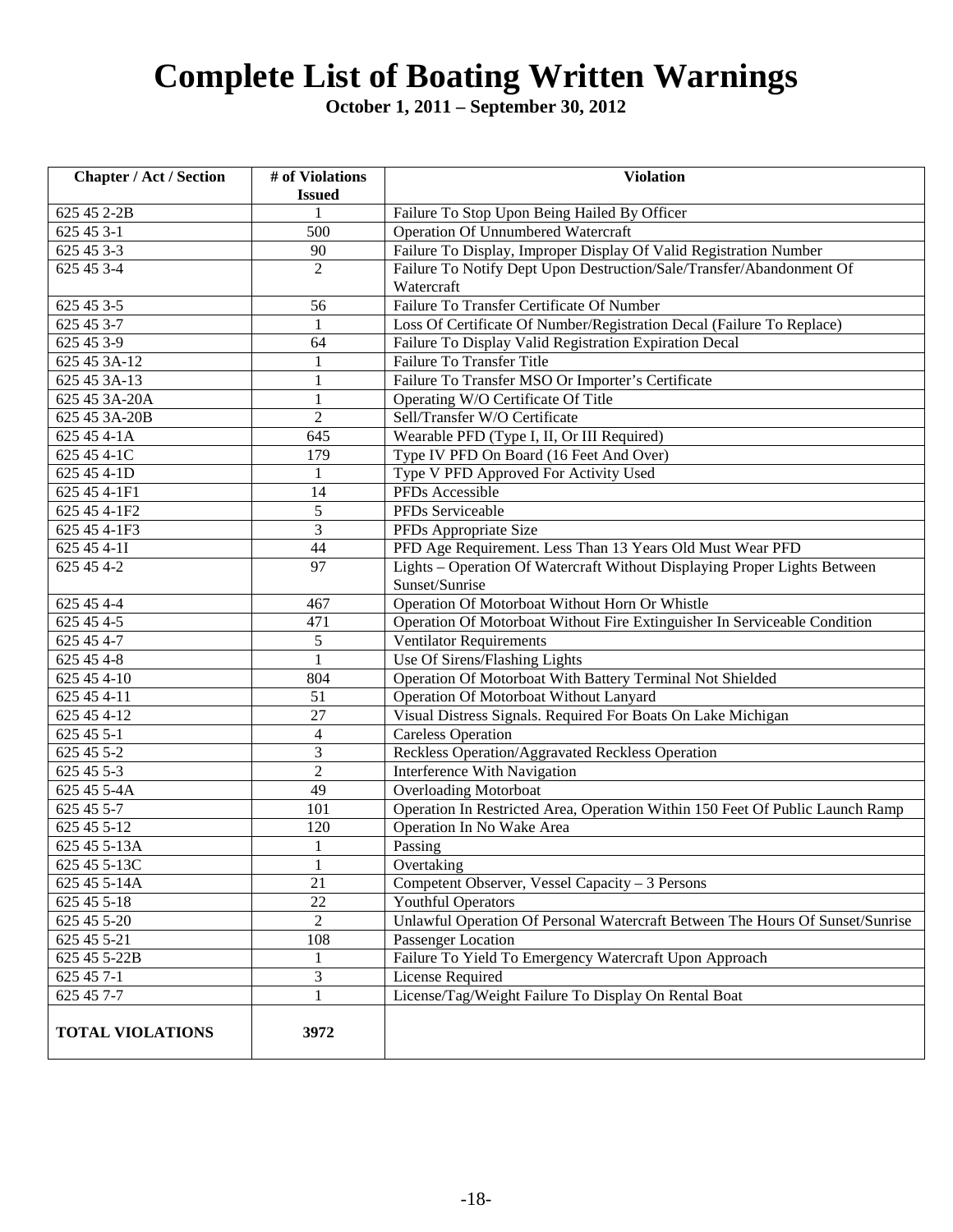### **Boating Patrol Log Report**

| Year         | <b>Boat</b><br><b>Inspections</b> | <b>Vessels</b><br><b>Assisted</b> | # of Persons<br><b>Assisted</b> | <b>Citations</b> | Written<br><b>Warnings</b> | <b>Recreational Boat</b><br><b>Safety Hours</b> |
|--------------|-----------------------------------|-----------------------------------|---------------------------------|------------------|----------------------------|-------------------------------------------------|
| 2008         | 12,505                            | 395                               | 746                             | 1.603            | 3.695                      | 39.998                                          |
| 2009         | 17,672                            | 330                               | 889                             | 1.960            | 5.576                      | 21.403                                          |
| 2010         | 16,080                            | 335                               | 1,400                           | 1.853            | 5.438                      | 13.363                                          |
| 2011         | 21,929                            | 987                               | 6,068                           | 1,520            | 4.581                      | 27,346                                          |
| 2012         | 20,015                            | 543                               | 1,688                           | 1.230            | 3.972                      | 50.664                                          |
| <b>Total</b> | 88,201                            | 2,590                             | 10,791                          | 8,166            | 23,262                     | 152,774                                         |

Federal Fiscal Year - Totals

**\* 2010 - August - Conservation Police records were entered electronically by each officer. The database did not include categories with asterisk** 

| Year         | <b>Type of Boat Inspections</b>      | <b>Region</b>  | <b>Region</b><br>Н | <b>Region</b><br>Ш | <b>Region</b><br>${\bf IV}$ | <b>Region</b><br>v | <b>Total</b>   |
|--------------|--------------------------------------|----------------|--------------------|--------------------|-----------------------------|--------------------|----------------|
|              | <b>Boat Registration Inspections</b> | 172            | 177                | 82                 | 101                         | 45                 | 577            |
| 2009         | <b>Junk Boat Reports</b>             | 4              |                    | $\Omega$           | $\Omega$                    | $\Omega$           | 5              |
|              | <b>Total</b>                         | 176            | 178                | 82                 | 101                         | 45                 | 582            |
|              | <b>Boat Registration Inspections</b> | 155            | 320                | 67                 | 110                         | 42                 | 694            |
| 2010         | <b>Junk Boat Reports</b>             | $\overline{2}$ | $\Omega$           | $\theta$           | $\Omega$                    | $\Omega$           | $\overline{2}$ |
|              | <b>Total</b>                         | 157            | 320                | 67                 | <b>110</b>                  | 42                 | 696            |
|              | <b>Boat Registration Inspections</b> | 159            | 258                | 63                 | 95                          | 49                 | 624            |
| 2011         | <b>Junk Boat Reports</b>             | $\overline{2}$ | $\Omega$           | 1                  | $\Omega$                    | $\Omega$           | 3              |
|              | <b>Total</b>                         | 161            | 258                | 64                 | 95                          | 49                 | 627            |
|              | <b>Boat Registration Inspections</b> | 133            | 176                | 101                | 89                          | 67                 | 566            |
| 2012         | <b>Junk Boat Reports</b>             | $\Omega$       | $\Omega$           | $\Omega$           | $\Omega$                    | $\Omega$           | $\Omega$       |
|              | <b>Total</b>                         | 133            | 176                | 101                | 89                          | 67                 | 566            |
|              | <b>Boat Registration Inspections</b> | 460            | 673                | 250                | 300                         | 154                | 1837           |
| <b>Total</b> | <b>Junk Boat Reports</b>             | 8              | 1                  |                    | $\boldsymbol{0}$            | $\mathbf 0$        | <b>10</b>      |
|              | <b>Total</b>                         | 468            | 674                | 251                | <b>300</b>                  | <b>154</b>         | 1847           |

#### *Boat Registration Inspections*

Boat Registration Inspections are conducted when the owner attempts to register a vessel and the title, registration, or hull identification number is missing or in question. Officers will physically inspect the vessel to confirm information and conduct investigations into the transfer of titles. The officer will then complete an inspection either approving or denying the title/registration of the vessel. This is the third full year the program has been implemented and the Boat Registration Division has already seen a drastic reduction in fraudulent applications. Several vessels have also been identified as stolen and recovered that would have been registered without the program in place.

Junk Boat Reports are conducted when the vessel is going to be destroyed.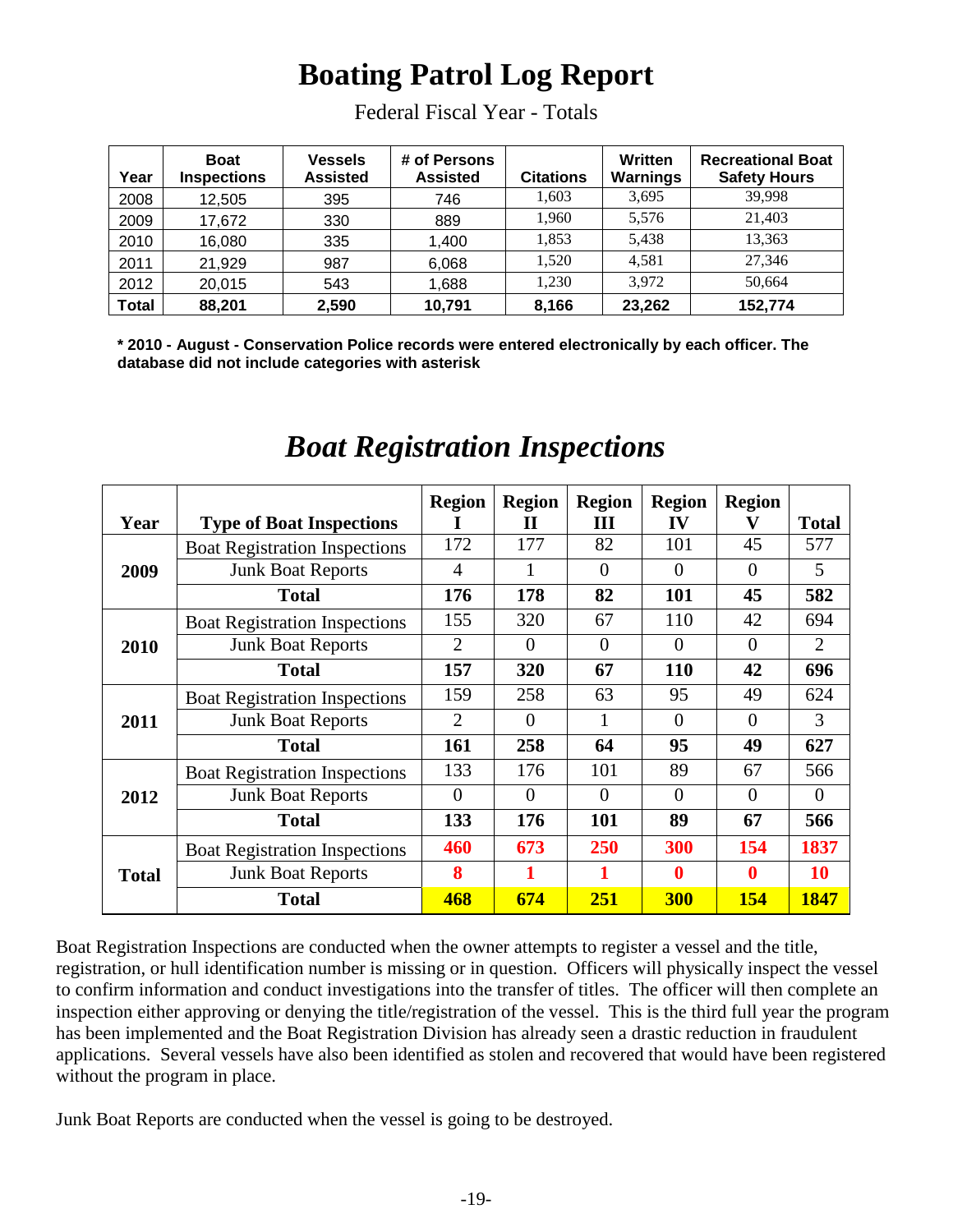# **Operating Under the Influence (OUI) Arrests**

|              | <b>Region</b> | <b>Region</b>  | <b>Region</b>  | <b>Region</b>  | <b>Region</b>  | Lake             | Other         |              |
|--------------|---------------|----------------|----------------|----------------|----------------|------------------|---------------|--------------|
| Year         | I             | $\mathbf{I}$   | Ш              | IV             | V              | Michigan         | <b>Agency</b> | <b>Total</b> |
| 1993         | 18            | 10             | 11             | 10             | 3              | 5                | 69            | 126          |
| 1994         | 20            | $\overline{7}$ | $\overline{2}$ | 21             | $\overline{5}$ | 12               | 22            | 89           |
| 1995         | 48            | 11             | 5              | 27             | $\overline{7}$ | 13               | 11            | 122          |
| 1996         | 29            | 28             | $\overline{4}$ | 22             | 6              | $\overline{4}$   | 37            | 130          |
| 1997         | 41            | 41             | 5              | 20             | $\overline{7}$ | 9                | 35            | 158          |
| 1998         | 36            | 13             | 11             | $\overline{7}$ | $\overline{7}$ | $\mathbf{1}$     | 37            | 112          |
| 1999         | 49            | 6              | 9              | 18             | 11             | 3                | 63            | 159          |
| 2000         | 33            | 10             | 16             | 21             | 18             | 3                | 73            | 174          |
| 2001         | 73            | 27             | 15             | 28             | 34             | $\overline{4}$   | 60            | 241          |
| 2002         | 84            | 27             | 25             | 23             | 36             | 5                | 75            | 275          |
| 2003         | 55            | 13             | 6              | 19             | 25             | $\overline{7}$   | 63            | 188          |
| 2004         | 39            | 31             | 19             | 21             | 17             | $\boldsymbol{0}$ | 62            | 189          |
| 2005         | 49            | 34             | 17             | 54             | 31             | $\mathbf{0}$     | 93            | 278          |
| 2006         | 58            | 76             | 23             | 41             | 31             | $\boldsymbol{0}$ | 73            | 302          |
| 2007         | 36            | 34             | 23             | 30             | 21             | $\boldsymbol{0}$ | 46            | 190          |
| 2008         | 48            | 32             | 29             | 22             | 23             | $\boldsymbol{0}$ | 31            | 185          |
| 2009         | 58            | 42             | 18             | 30             | 31             | $\boldsymbol{0}$ | 36            | 215          |
| 2010         | 40            | 38             | 30             | 24             | 23             | $\boldsymbol{0}$ | 49            | 204          |
| 2011         | 30            | 17             | 31             | 22             | 21             | $\boldsymbol{0}$ | 55            | 176          |
| 2012         | 25            | 26             | 22             | 22             | 28             | $\boldsymbol{0}$ | 86            | 209          |
| <b>Total</b> | 869           | 523            | 321            | 482            | 385            | 66               | 1076          | 3722         |

\* In 2004, Lake Michigan was absorbed into Region II.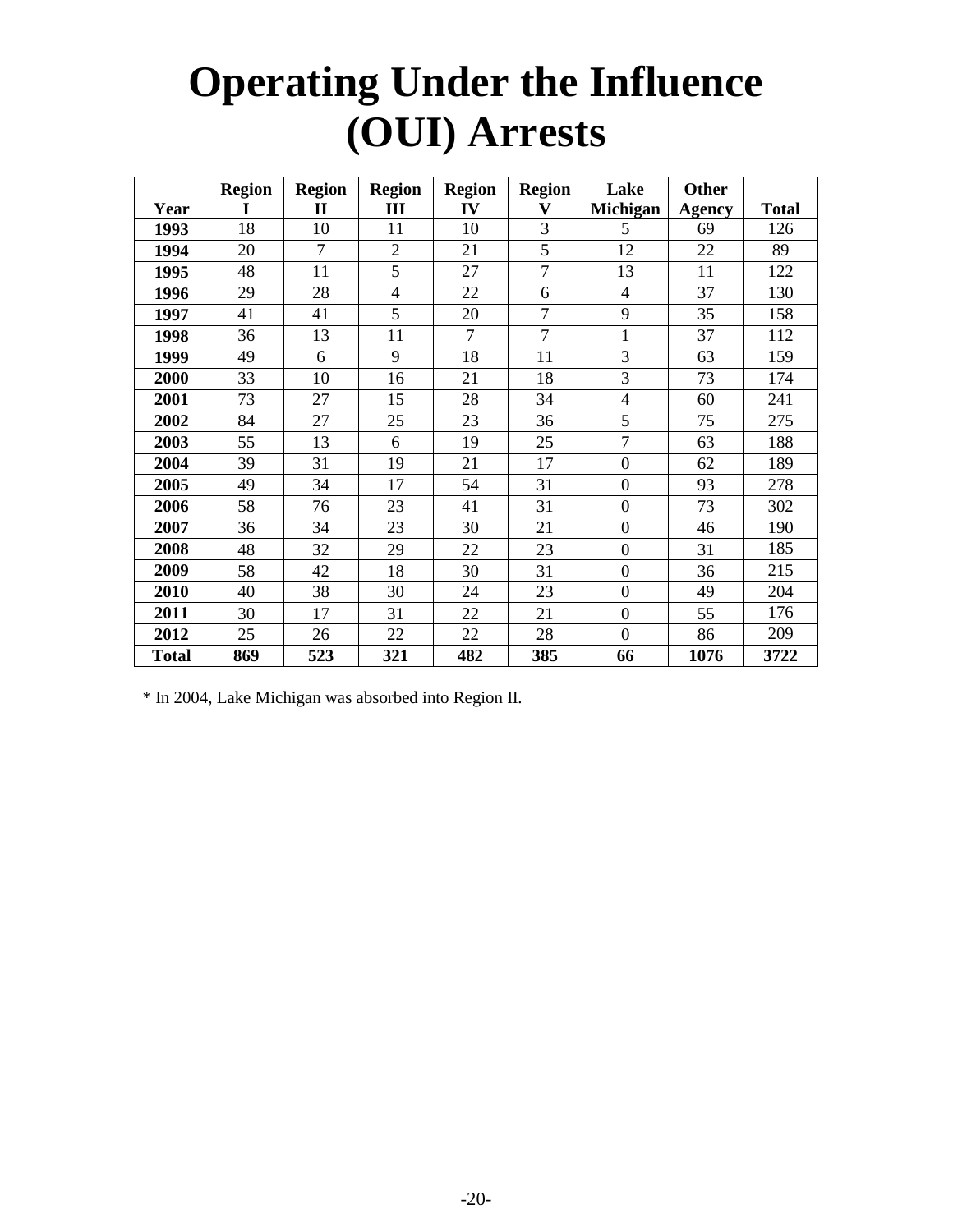|              | <b>Boating Accidents and Alcohol Use</b>                     |                                                  |                                                         |                                                         |                                                         |                                                        |                                                                |                                                  |                                                          |                                                         |                                                  |                                                       |                                                                |
|--------------|--------------------------------------------------------------|--------------------------------------------------|---------------------------------------------------------|---------------------------------------------------------|---------------------------------------------------------|--------------------------------------------------------|----------------------------------------------------------------|--------------------------------------------------|----------------------------------------------------------|---------------------------------------------------------|--------------------------------------------------|-------------------------------------------------------|----------------------------------------------------------------|
|              | <b>OUI</b><br><b>Arrests</b>                                 |                                                  | <b>Accidents</b>                                        |                                                         |                                                         | <b>Injuries</b>                                        |                                                                |                                                  | <b>Fatalities</b>                                        |                                                         |                                                  | <b>Vessels</b>                                        |                                                                |
| Year         | <b>Total</b><br><b>Number</b><br>of<br>OUI<br><b>Arrests</b> | Primary<br>Cause<br><b>Alcohol</b><br><b>Use</b> | <b>Total</b><br><b>Number</b><br>of<br><b>Accidents</b> | Percentage<br>Involving<br><b>Alcohol</b><br><b>Use</b> | <b>Primary</b><br>Cause<br><b>Alcohol</b><br><b>Use</b> | <b>Total</b><br><b>Number</b><br>of<br><b>Injuries</b> | Percentage<br><b>Involving</b><br><b>Alcohol</b><br><b>use</b> | Primary<br>Cause<br><b>Alcohol</b><br><b>Use</b> | <b>Total</b><br><b>Number</b><br>of<br><b>Fatalities</b> | Percentage<br>involving<br><b>Alcohol</b><br><b>Use</b> | Primary<br>Cause<br><b>Alcohol</b><br><b>Use</b> | <b>Total</b><br><b>Number</b><br>of<br><b>Vessels</b> | Percentage<br><b>Involving</b><br><b>Alcohol</b><br><b>Use</b> |
| 1993         | 126                                                          | $\Omega$                                         | $\theta$                                                | $\theta$                                                | $\theta$                                                | $\theta$                                               | $\Omega$                                                       | $\Omega$                                         | $\overline{0}$                                           | $\Omega$                                                | 25                                               | 265                                                   | 9.43%                                                          |
| 1994         | 89                                                           | $\overline{0}$                                   | $\boldsymbol{0}$                                        | $\boldsymbol{0}$                                        | $\mathbf{0}$                                            | $\boldsymbol{0}$                                       | $\mathbf{0}$                                                   | $\Omega$                                         | $\overline{0}$                                           | $\overline{0}$                                          | 12                                               | 290                                                   | 4.14%                                                          |
| 1995         | 122                                                          | $\overline{0}$                                   | $\mathbf{0}$                                            | $\Omega$                                                | $\overline{0}$                                          | $\mathbf{0}$                                           | $\overline{0}$                                                 | $\Omega$                                         | $\overline{0}$                                           | $\Omega$                                                | 15                                               | 303                                                   | 4.95%                                                          |
| 1996         | 130                                                          | $\overline{0}$                                   | $\boldsymbol{0}$                                        | $\boldsymbol{0}$                                        | $\overline{0}$                                          | $\boldsymbol{0}$                                       | $\boldsymbol{0}$                                               | $\Omega$                                         | $\boldsymbol{0}$                                         | $\boldsymbol{0}$                                        | 17                                               | 151                                                   | 11.26%                                                         |
| 1997         | 158                                                          | $\overline{0}$                                   | $\overline{0}$                                          | $\overline{0}$                                          | $\overline{0}$                                          | $\mathbf{0}$                                           | $\overline{0}$                                                 | $\Omega$                                         | $\overline{0}$                                           | $\Omega$                                                | $\overline{0}$                                   | $\Omega$                                              | $\Omega$                                                       |
| 1998         | 112                                                          | $\overline{0}$                                   | $\boldsymbol{0}$                                        | $\boldsymbol{0}$                                        | $\mathbf{0}$                                            | $\boldsymbol{0}$                                       | $\mathbf{0}$                                                   | $\boldsymbol{0}$                                 | $\overline{0}$                                           | $\boldsymbol{0}$                                        | 23                                               | 239                                                   | 9.62%                                                          |
| 1999         | 159                                                          | $\overline{0}$                                   | $\overline{0}$                                          | $\overline{0}$                                          | $\overline{0}$                                          | $\overline{0}$                                         | $\overline{0}$                                                 | $\theta$                                         | $\overline{0}$                                           | $\Omega$                                                | $\overline{0}$                                   | $\Omega$                                              | $\theta$                                                       |
| 2000         | 174                                                          | 5                                                | 153                                                     | 3.27%                                                   | $\overline{7}$                                          | 76                                                     | 9.21%                                                          |                                                  | 14                                                       | 7.14%                                                   | $\overline{7}$                                   | 231                                                   | 3.03%                                                          |
| 2001         | 241                                                          | 8                                                | 112                                                     | 7.14%                                                   | 10                                                      | 75                                                     | 13.33%                                                         | $\overline{2}$                                   | 23                                                       | 8.70%                                                   | 11                                               | 171                                                   | 6.43%                                                          |
| 2002         | 275                                                          | 6                                                | 135                                                     | 4.44%                                                   | 5                                                       | 92                                                     | 5.43%                                                          | 3                                                | 8                                                        | 37.50%                                                  | $\,8\,$                                          | 188                                                   | 4.26%                                                          |
| 2003         | 188                                                          | 8                                                | 84                                                      | 9.52%                                                   | 9                                                       | 63                                                     | 14.29%                                                         | 5                                                | 13                                                       | 38.46%                                                  | 12                                               | 122                                                   | 9.84%                                                          |
| 2004         | 189                                                          | 5                                                | 78                                                      | 6.41%                                                   | $\overline{2}$                                          | 45                                                     | 4.44%                                                          | 5                                                | 18                                                       | 27.78%                                                  | $\overline{7}$                                   | 103                                                   | 6.80%                                                          |
| 2005         | 278                                                          | 8                                                | 115                                                     | 6.96%                                                   | 8                                                       | 100                                                    | 8.00%                                                          | $\overline{2}$                                   | 16                                                       | 12.50%                                                  | 12                                               | 152                                                   | 7.89%                                                          |
| 2006         | 302                                                          | 9                                                | 79                                                      | 11.39%                                                  | 11                                                      | 66                                                     | 16.67%                                                         | 5                                                | 18                                                       | 27.78%                                                  | 13                                               | 119                                                   | 10.92%                                                         |
| 2007         | 190                                                          | $\overline{7}$                                   | 107                                                     | 6.54%                                                   | 3                                                       | 57                                                     | 5.26%                                                          |                                                  | 13                                                       | 7.69%                                                   | $\overline{7}$                                   | 146                                                   | 4.79%                                                          |
| 2008         | 185                                                          | 5                                                | 120                                                     | 4.17%                                                   |                                                         | 78                                                     | 1.28%                                                          |                                                  | 13                                                       | 7.69%                                                   | $\overline{4}$                                   | 174                                                   | 2.30%                                                          |
| 2009         | 215                                                          | 11                                               | 102                                                     | 10.78%                                                  | 9                                                       | 71                                                     | 12.68%                                                         | $\overline{2}$                                   | 25                                                       | 8.00%                                                   | 12                                               | 137                                                   | 8.76%                                                          |
| 2010         | 204                                                          | $\overline{0}$                                   | 105                                                     | 0.00%                                                   | 10                                                      | 76                                                     | 13.16%                                                         | 6                                                | 16                                                       | 37.50%                                                  | 16                                               | 145                                                   | 11.03%                                                         |
| 2011         | 176                                                          | $\boldsymbol{0}$                                 | 103                                                     | 0.00%                                                   | 13                                                      | 70                                                     | 18.57%                                                         | 8                                                | 21                                                       | 38.10%                                                  | 17                                               | 136                                                   | 12.50%                                                         |
| 2012         | 209                                                          | $\overline{0}$                                   | 101                                                     | 0.00%                                                   | $\mathbf{0}$                                            | 69                                                     | 0.00%                                                          | 10                                               | 19                                                       | 52.63%                                                  | $\overline{0}$                                   | 135                                                   | 0.00%                                                          |
| <b>Total</b> | 3722                                                         | 72                                               | 1394                                                    | 5.16%                                                   | 88                                                      | 938                                                    | 9.38%                                                          | 51                                               | 217                                                      | 23.50%                                                  | 218                                              | 3207                                                  | 6.80%                                                          |

2010 - Accidents Primary Causes was not entered due to new database entry format.

2012 - Accidents, Injuries, Vessels Primary Causes was not entered due to database entry format.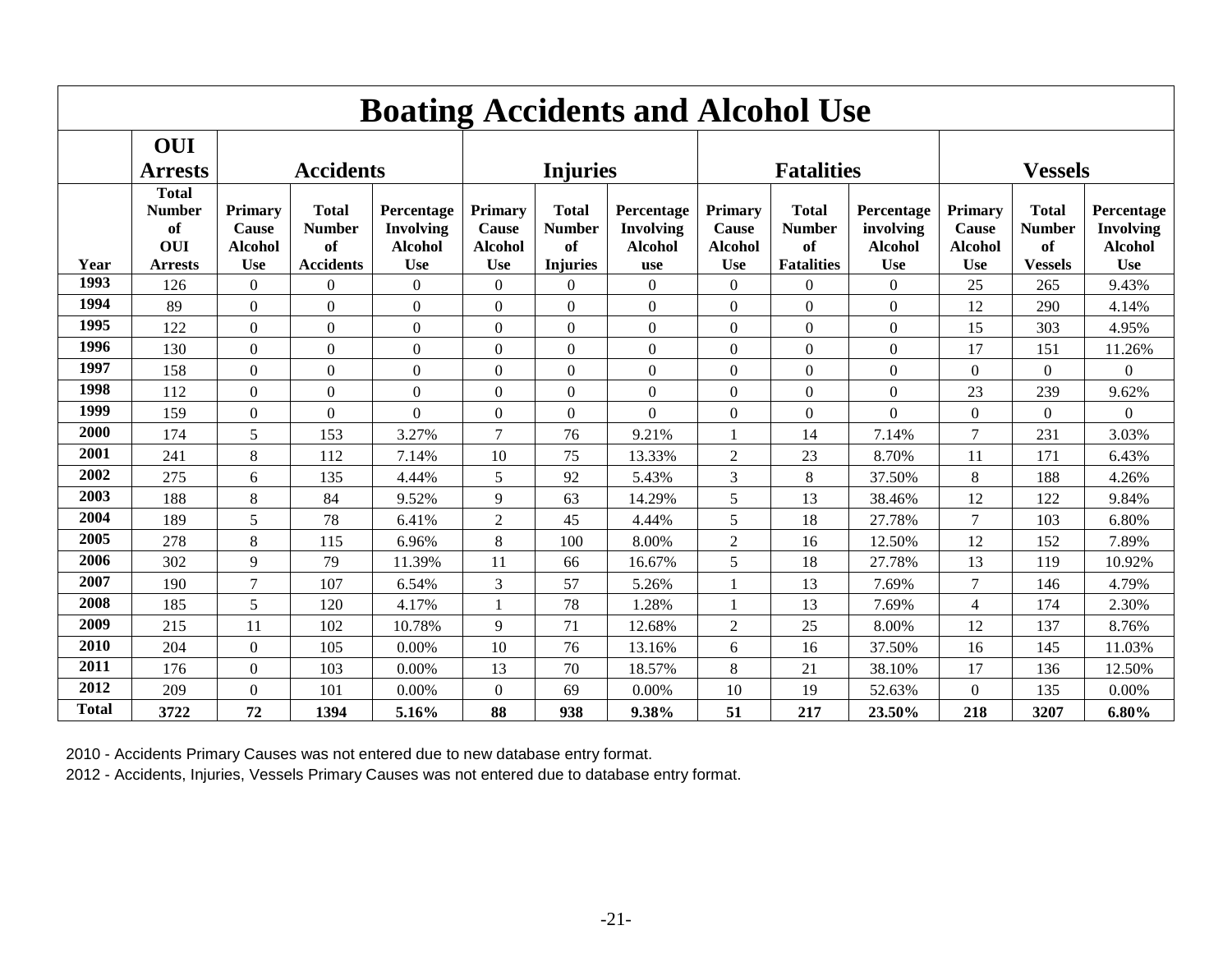Statistical information contained in this report is based on the Federal Fiscal Year 2012 (FFY12) (10/01/2011 – 09/30/2012), excluding the registered boats, which is based on calendar year 2012.

| <b>Total Number of</b><br><b>Total Number of</b><br><b>Accidents</b><br><b>Injuries</b><br>101<br>69 |  |    | <b>Total Number of</b><br><b>Fatalities</b><br>19                 |                | <b>Total Number</b><br>of Vessels<br>135 | <b>Total Number of</b><br><b>Registered Boats</b><br>312.664       |  |
|------------------------------------------------------------------------------------------------------|--|----|-------------------------------------------------------------------|----------------|------------------------------------------|--------------------------------------------------------------------|--|
| <b>Number of Accidents per</b><br>100,000 Registered Boats<br>31,6                                   |  |    | Number of Injuries per 100,000<br><b>Registered Boats</b><br>21,6 |                |                                          | <b>Number of Fatalities per</b><br>100,000 Registered Boats<br>5.9 |  |
| <b>CAUSE OF DEATH</b>                                                                                |  |    | <b>VICTIM ACTIVITY</b>                                            |                | <b>USE OF PFD</b>                        |                                                                    |  |
| Drowning                                                                                             |  | 15 | Fishing                                                           | 5              | Not Worn                                 | 17                                                                 |  |
| Trauma                                                                                               |  | 4  | Jumped In Water                                                   |                | Worn                                     | $\overline{2}$                                                     |  |
| <b>Total</b>                                                                                         |  | 19 | <b>Recreational Cruising</b>                                      | 6              | <b>Total</b>                             | 19                                                                 |  |
|                                                                                                      |  |    | <b>Rescue Attempt</b>                                             | $\overline{2}$ |                                          |                                                                    |  |
|                                                                                                      |  |    | Swimming                                                          |                |                                          |                                                                    |  |
|                                                                                                      |  |    | Water Skiing                                                      |                |                                          |                                                                    |  |
|                                                                                                      |  |    | Unknown                                                           | 3              |                                          |                                                                    |  |
|                                                                                                      |  |    | <b>Total</b>                                                      | 19             |                                          |                                                                    |  |

|  |  |  |  | PRIMARY TYPE OF INJURY |  |  |
|--|--|--|--|------------------------|--|--|
|  |  |  |  |                        |  |  |

| Amputation          |    |
|---------------------|----|
| Back Injury         | 2  |
| <b>Broken Bones</b> | 12 |
| <b>Burns</b>        | 1  |
| Contusion           | 13 |
| Dislocation         | 1  |
| Head Injury         | 5  |
| Hypothermia         | 9  |
| Internal Injuries   | 6  |
| Laceration          | 13 |
| Other (Describe)    | 1  |
| Spinal Injury       | 1  |
| Sprain/Strain       | 2  |
| Teeth               | 1  |
| Unknown             | 1  |
| <b>Total</b>        |    |
|                     |    |

#### **INJURY CAUSE**

| Amputation          |                             | <b>Exposure To Elements</b>         | 8  |
|---------------------|-----------------------------|-------------------------------------|----|
| Back Injury         | $\mathcal{D}_{\mathcal{L}}$ | <b>Impact With Boat</b>             | 26 |
| <b>Broken Bones</b> | 12                          | Impact With Fixed / Floating Object | 8  |
| <b>Burns</b>        |                             | <b>Impact With Water</b>            | 12 |
| Contusion           | 13                          | <b>Struck By Boat</b>               |    |
| Dislocation         |                             | <b>Struck By Propeller</b>          | 3  |
| Head Injury         |                             | Unknown                             | 2  |
| Hypothermia         |                             | <b>Total</b>                        | 69 |
|                     |                             |                                     |    |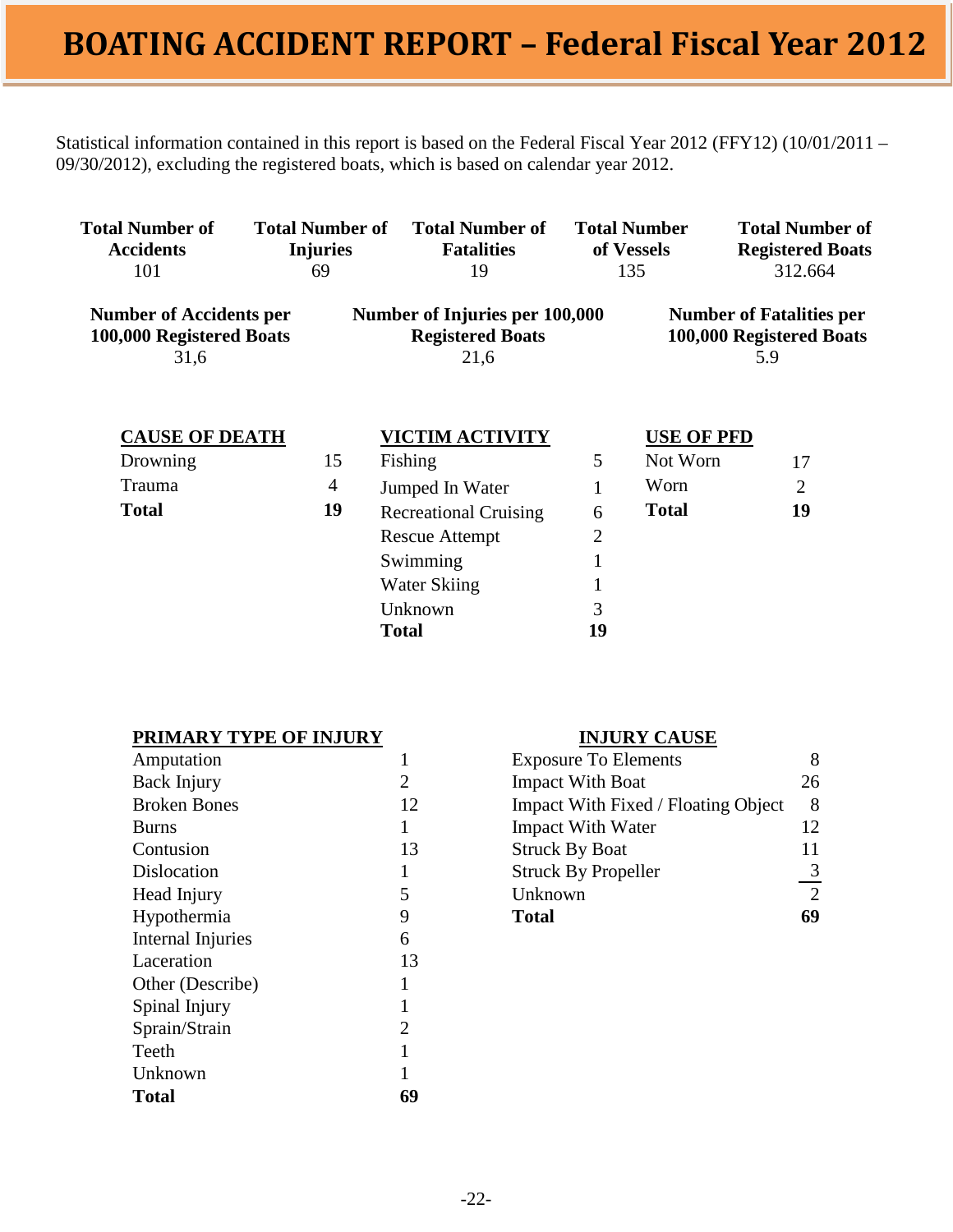#### **DAY OF THE WEEK**

| Day of Week  | #Accidents | #Injuries | <b>#Fatalities</b>          | #Vessels |
|--------------|------------|-----------|-----------------------------|----------|
| Monday       | 10         | 3         | 2                           | 13       |
| Tuesday      | 8          | 5         | 3                           | 11       |
| Wednesday    | 10         | 7         | 2                           | 11       |
| Thursday     | 6          | 4         |                             | 10       |
| Friday       | 7          | 4         | $\mathcal{D}_{\mathcal{L}}$ | 7        |
| Saturday     | 33         | 26        | 6                           | 48       |
| Sunday       | 27         | 20        | $\overline{4}$              | 35       |
| <b>Total</b> | 101        | 69        | 19                          | 135      |

#### **DATE OF ACCIDENT**

 $(10/01/2011 - 09/30/2012)$ 

| <b>Date</b> | #Accidents     | #Injuries      | <b>#Fatalities</b> | #Vessels         |
|-------------|----------------|----------------|--------------------|------------------|
| 3/7/2012    | 1              | $\overline{0}$ | $\overline{0}$     | 1                |
| 3/13/2012   | $\mathbf{1}$   | $\mathbf{1}$   | $\overline{0}$     | $\mathbf{1}$     |
| 4/1/2012    | 1              | $\overline{0}$ | 1                  | $\mathbf{1}$     |
| 4/2/2012    | $\mathbf{1}$   | $\overline{0}$ | $\mathbf{1}$       | $\mathbf{1}$     |
| 4/7/2012    | $\mathbf{1}$   | $\overline{0}$ | $\overline{0}$     | $\mathbf{1}$     |
| 4/18/2012   | $\mathbf{1}$   | $\overline{2}$ | $\overline{0}$     | $\mathbf{1}$     |
| 4/28/2012   | $\mathbf{1}$   | $\overline{0}$ | $\overline{0}$     | $\overline{2}$   |
| 5/6/2012    | $\mathbf{1}$   | $\overline{0}$ | $\overline{0}$     | $\mathbf{1}$     |
| 5/11/2012   | $\mathbf{1}$   | $\overline{0}$ | $\overline{0}$     | $\mathbf{1}$     |
| 5/13/2012   | $\mathbf{1}$   | $\overline{0}$ | $\overline{0}$     | $\boldsymbol{2}$ |
| 5/20/2012   | $\overline{2}$ | $\overline{0}$ | $\mathbf{1}$       | $\overline{2}$   |
| 5/25/2012   | $\overline{c}$ | $\overline{2}$ | $\overline{0}$     | $\overline{2}$   |
| 5/26/2012   | 3              | 3              | $\overline{0}$     | 5                |
| 5/27/2012   | $\overline{2}$ | 3              | $\overline{0}$     | 3                |
| 6/2/2012    | $\mathbf{1}$   | $\overline{0}$ | $\overline{0}$     | $\mathbf{1}$     |
| 6/3/2012    | $\overline{2}$ | 5              | $\overline{0}$     | $\overline{2}$   |
| 6/5/2012    | $\mathbf{1}$   | $\mathbf{1}$   | $\overline{0}$     | $\overline{2}$   |
| 6/6/2012    | $\mathbf{1}$   | $\overline{0}$ | $\mathbf{1}$       | $\mathbf{1}$     |
| 6/9/2012    | $\overline{4}$ | $\overline{0}$ | $\overline{0}$     | 5                |
| 6/10/2012   | $\overline{2}$ | $\overline{2}$ | $\overline{0}$     | $\overline{2}$   |
| 6/11/2012   | $\mathbf{1}$   | $\mathbf{1}$   | $\overline{0}$     | $\mathbf{1}$     |
| 6/12/2012   | $\overline{2}$ | $\overline{0}$ | $\mathbf{1}$       | 3                |
| 6/13/2012   | $\mathbf{1}$   | $\mathbf{1}$   | $\overline{0}$     | $\mathbf{1}$     |
| 6/14/2012   | 1              | $\overline{0}$ | $\overline{0}$     | $\overline{2}$   |
| 6/15/2012   | 1              | $\mathbf{1}$   | $\overline{0}$     | $\mathbf{1}$     |
| 6/16/2012   | $\mathbf{1}$   | $\overline{2}$ | $\overline{0}$     | $\overline{2}$   |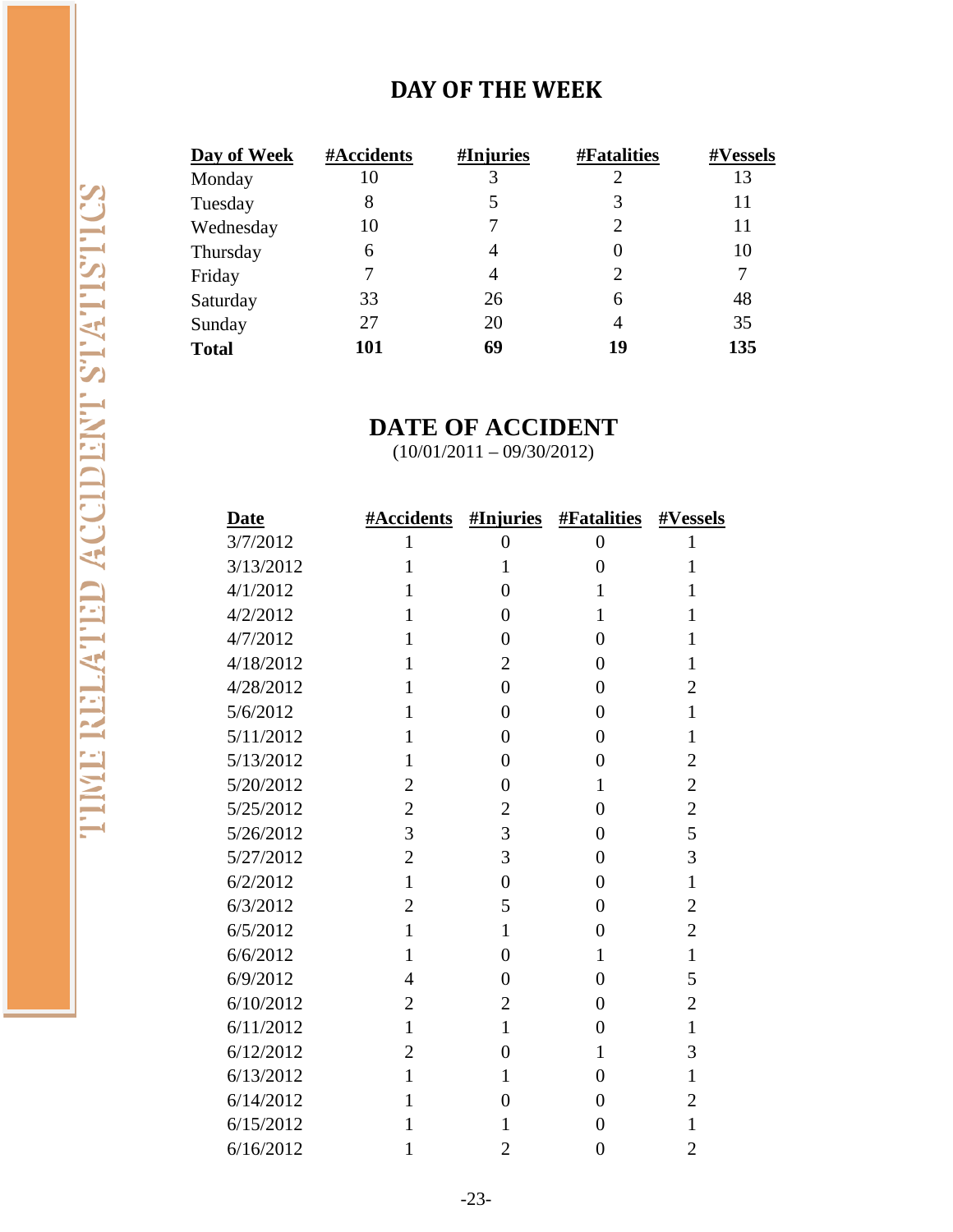| Date cont.   | <b>#Accidents</b> | #Injuries        | <b>#Fatalities</b> | #Vessels         |
|--------------|-------------------|------------------|--------------------|------------------|
| 6/17/2012    | 1                 | 3                | $\boldsymbol{0}$   | $\overline{c}$   |
| 6/18/2012    | $\overline{c}$    | $\overline{0}$   | $\mathbf{1}$       | $\overline{2}$   |
| 6/22/2012    | $\mathbf{1}$      | $\mathbf{1}$     | $\overline{0}$     | $\mathbf{1}$     |
| 6/23/2012    | $\overline{2}$    | $\overline{2}$   | $\overline{0}$     | $\overline{4}$   |
| 6/24/2012    | 3                 | $\mathbf{1}$     | $\overline{0}$     | $\overline{4}$   |
| 6/26/2012    | $\mathbf{1}$      | $\overline{2}$   | $\overline{2}$     | $\overline{c}$   |
| 6/27/2012    | $\overline{c}$    | $\overline{2}$   | $\overline{0}$     | $\overline{2}$   |
| 6/28/2012    | $\mathbf{1}$      | $\mathbf{1}$     | $\overline{0}$     | $\mathbf{1}$     |
| 6/30/2012    | $\overline{4}$    | 5                | $\overline{0}$     | 6                |
| 7/2/2012     | $\mathbf{1}$      | $\overline{0}$   | $\overline{0}$     | $\overline{2}$   |
| 7/3/2012     | $\mathbf{1}$      | $\overline{0}$   | $\overline{0}$     | $\mathbf{1}$     |
| 7/4/2012     | 3                 | $\overline{2}$   | $\overline{0}$     | $\overline{4}$   |
| 7/5/2012     | $\mathbf{1}$      | $\boldsymbol{0}$ | $\overline{0}$     | $\overline{2}$   |
| 7/14/2012    | $\overline{2}$    | $\mathbf{1}$     | $\overline{0}$     | 3                |
| 7/15/2012    | $\mathbf{1}$      | $\overline{0}$   | $\mathbf{1}$       | $\mathbf{1}$     |
| 7/22/2012    | 3                 | $\mathbf{2}$     | $\overline{0}$     | $\overline{4}$   |
| 7/23/2012    | $\mathbf{1}$      | $\overline{0}$   | $\overline{0}$     | $\mathbf{1}$     |
| 7/24/2012    | $\mathbf{1}$      | $\overline{0}$   | $\overline{0}$     | $\mathbf{1}$     |
| 7/26/2012    | $\overline{2}$    | $\overline{2}$   | $\overline{0}$     | $\overline{4}$   |
| 7/28/2012    | $\mathbf{1}$      | $\overline{0}$   | $\mathbf{1}$       | $\overline{2}$   |
| 7/29/2012    | $\mathbf{1}$      | $\overline{0}$   | $\overline{0}$     | $\overline{2}$   |
| 7/30/2012    | $\mathbf{1}$      | $\overline{0}$   | $\overline{0}$     | $\mathbf{1}$     |
| 8/2/2012     | $\mathbf{1}$      | $\mathbf{1}$     | $\overline{0}$     | $\mathbf{1}$     |
| 8/4/2012     | $\overline{2}$    | $\mathbf{1}$     | $\overline{0}$     | $\overline{2}$   |
| 8/5/2012     | $\mathbf{1}$      | $\mathbf{1}$     | $\overline{0}$     | $\overline{2}$   |
| 8/6/2012     | $\mathbf{1}$      | $\mathbf{1}$     | $\overline{0}$     | $\overline{c}$   |
| 8/8/2012     | $\mathbf{1}$      | $\overline{0}$   | $\mathbf{1}$       | $\mathbf{1}$     |
| 8/11/2012    | $\overline{c}$    | 6                | $\boldsymbol{0}$   | 3                |
| 8/18/2012    | $\overline{2}$    | $\overline{4}$   | $\overline{0}$     | $\overline{4}$   |
| 8/19/2012    | $\mathbf{1}$      | $\overline{0}$   | $\overline{0}$     | $\mathbf{1}$     |
| 8/20/2012    | $\mathbf{1}$      | $\overline{0}$   | $\overline{0}$     | $\mathbf{1}$     |
| 8/25/2012    | $\overline{c}$    | $\mathbf{1}$     | $\overline{2}$     | $\boldsymbol{2}$ |
| 9/3/2012     | $\mathbf{1}$      | $\mathbf{1}$     | $\overline{0}$     | $\overline{2}$   |
| 9/9/2012     | $\overline{2}$    | $\mathbf{1}$     | $\overline{0}$     | $\overline{2}$   |
| 9/11/2012    | $\mathbf{1}$      | $\mathbf{1}$     | $\overline{0}$     | $\mathbf{1}$     |
| 9/15/2012    | $\mathbf{1}$      | $\overline{0}$   | $\overline{0}$     | $\mathbf{1}$     |
| 9/29/2012    | $\mathbf{1}$      | $\overline{0}$   | $\mathbf{1}$       | $\mathbf{1}$     |
| 9/30/2012    | $\mathbf{1}$      | $\boldsymbol{0}$ | $\mathbf{1}$       | $\mathbf{1}$     |
| 10/2/2011    | $\mathbf{1}$      | $\overline{0}$   | $\overline{0}$     | $\overline{2}$   |
| 10/7/2011    | $\mathbf{1}$      | $\overline{0}$   | $\mathbf{1}$       | $\mathbf{1}$     |
| 10/8/2011    | $\overline{c}$    | 1                | $\overline{0}$     | 3                |
| 10/14/2011   | $\mathbf{1}$      | $\overline{0}$   | $\mathbf{1}$       | $\mathbf{1}$     |
| 10/22/2011   | $\mathbf{1}$      | $\boldsymbol{0}$ | $\overline{2}$     | $\mathbf{1}$     |
| 11/13/2011   | $\mathbf{1}$      | $\overline{2}$   | $\boldsymbol{0}$   | $\mathbf{1}$     |
| <b>Total</b> | 101               | 69               | 19                 | 135              |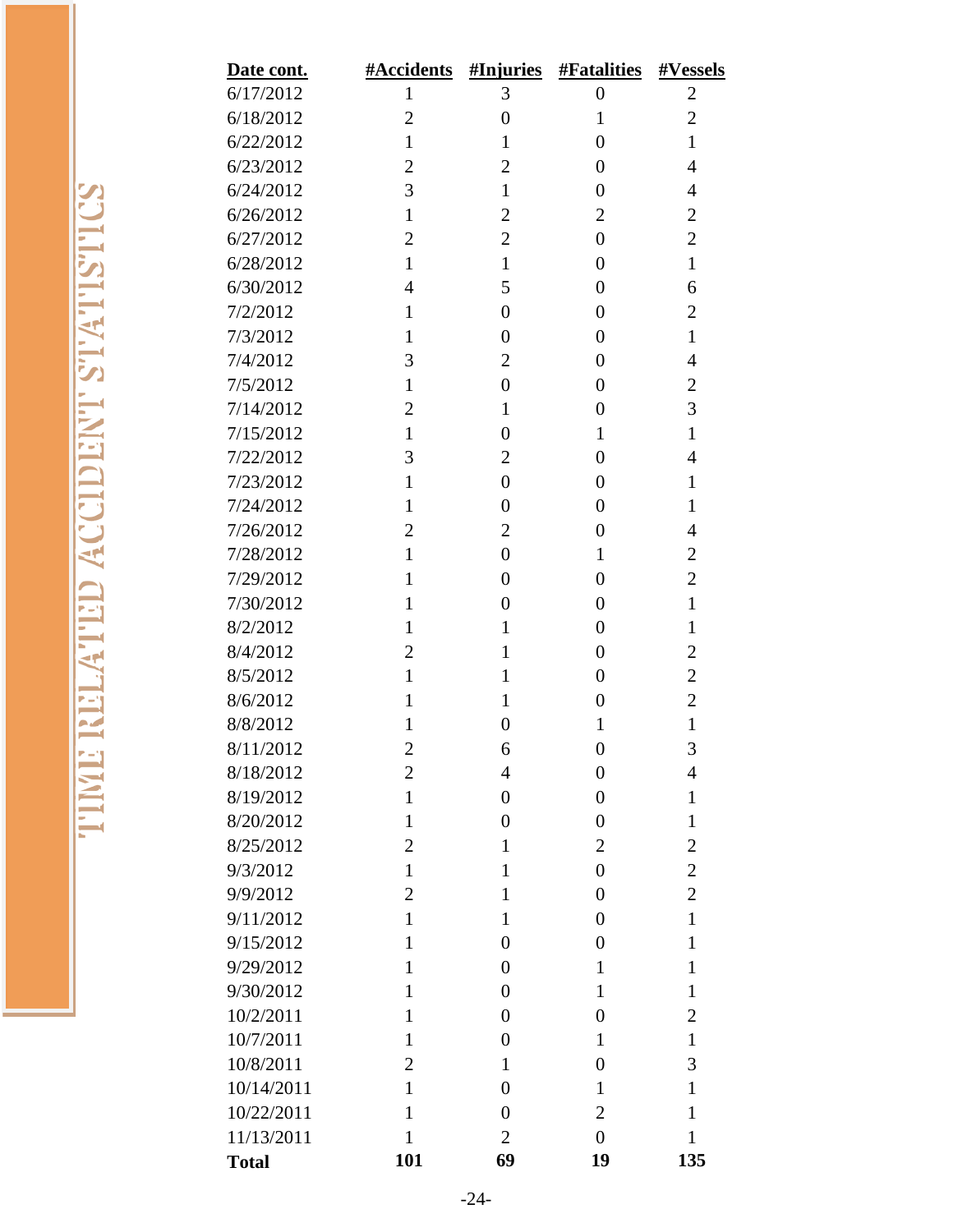#### **MONTH OF THE YEAR**

| <b>Month</b> | #Accidents     | <b>#Injuries</b> | <b>#Fatalities</b> | #Vessels |
|--------------|----------------|------------------|--------------------|----------|
| January      |                |                  |                    |          |
| February     |                |                  |                    |          |
| March        | $\overline{2}$ |                  |                    |          |
| April        | 5              | 2                | 2                  | 6        |
| May          | 12             | 8                |                    | 16       |
| June         | 35             | 30               |                    | 47       |
| July         | 19             |                  |                    | 28       |
| August       | 14             | 15               |                    | 19       |
| September    |                | 3                |                    | 8        |
| October      | 6              |                  | 4                  |          |
| November     |                | 2                |                    |          |
| December     |                |                  |                    |          |
| <b>Total</b> | 101            | 69               | 19                 | 135      |

#### **TIME OF DAY**

| <b>Time</b>               | #Accidents |    | #Injuries #Fatalities | #Vessels |
|---------------------------|------------|----|-----------------------|----------|
| $12:01$ a.m. $-6:00$ a.m. | 3          |    |                       |          |
| 6:01 a.m. $-12:00$ noon   | 25         | 12 | 3                     | 30       |
| $12:01$ p.m. $-6:00$ p.m. | 44         | 34 |                       | 61       |
| 6:01 p.m. $-12:00$ a.m.   | 29         | 21 | 6                     | 41       |
| <b>Total</b>              | 101        | 69 | 14                    | 135      |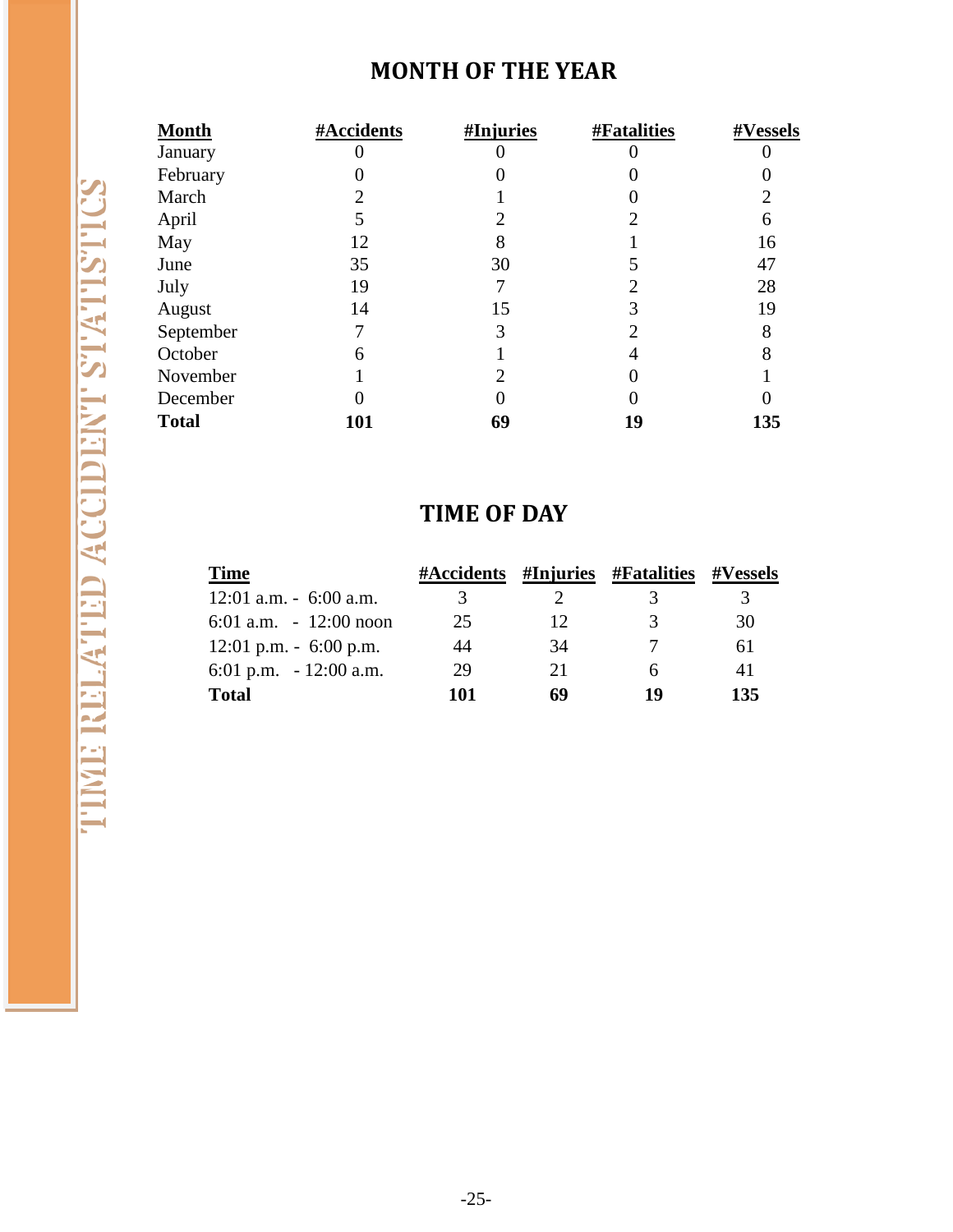#### **WATER CONDITIONS**

| Water                     | #Accidents | #Injuries | <b>#Fatalities</b> | #Vessels |
|---------------------------|------------|-----------|--------------------|----------|
| Calm (Waves $< 6$ ")      |            |           |                    |          |
| Choppy (Waves $6"$ -2')   | 22         |           |                    | 29       |
| Rough (Waves 2'-6')       |            | Q         |                    | 10       |
| Very Rough (Waves $>6'$ ) | 3          |           |                    |          |
| <b>Total</b>              | 101        | 69        | 14                 | 135      |

#### **WEATHER CONDITIONS**

| Weather      | #Accidents | #Injuries | <b>#Fatalities</b> | #Vessels |
|--------------|------------|-----------|--------------------|----------|
| Clear        |            | 68        |                    | 126      |
| Cloudy       |            |           |                    |          |
| Thunderstorm |            |           |                    |          |
| <b>Total</b> | 101        | 69        | 10                 | 135      |

#### **WIND CONDITIONS**

| Wind                 | #Accidents | #Injuries | <b>#Fatalities</b> | #Vessels |
|----------------------|------------|-----------|--------------------|----------|
| Light $(0-12$ mph)   | 62         | 48        |                    | 85       |
| Moderate (13-24 mph) | 29         | 15        |                    | 39       |
| $Strong(25-54 mph)$  |            |           |                    |          |
| Stormy $($ > 55 mph) |            | 3         |                    |          |
| <b>Total</b>         | 101        | 69        | 19                 | 135      |

#### **VISIBILITY**

| <b>Visibility</b> | #Accidents | #Injuries | <b>#Fatalities</b> | <b>#Vessels</b> |
|-------------------|------------|-----------|--------------------|-----------------|
| Good              | 92         | 65        |                    | 123             |
| Fair              |            |           |                    | h               |
| Poor              |            |           |                    | h               |
| <b>Total</b>      | 101        | 69        | 19                 | 135             |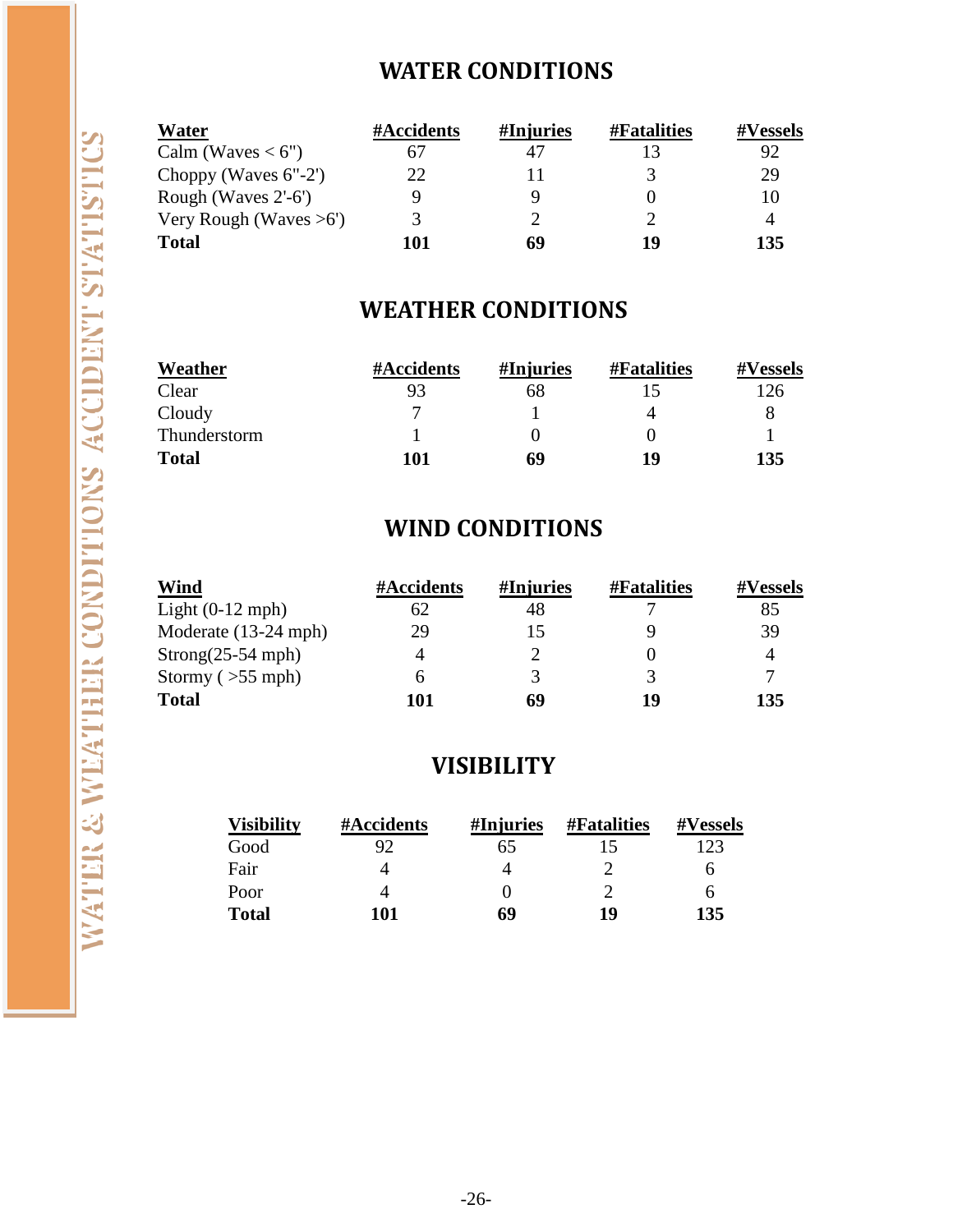#### **PRIMARY CAUSE OF ACCIDENT**

**Primary Cause 1988 # Injuries #Fatalities #Vessels** 

**This page intentionally left blank**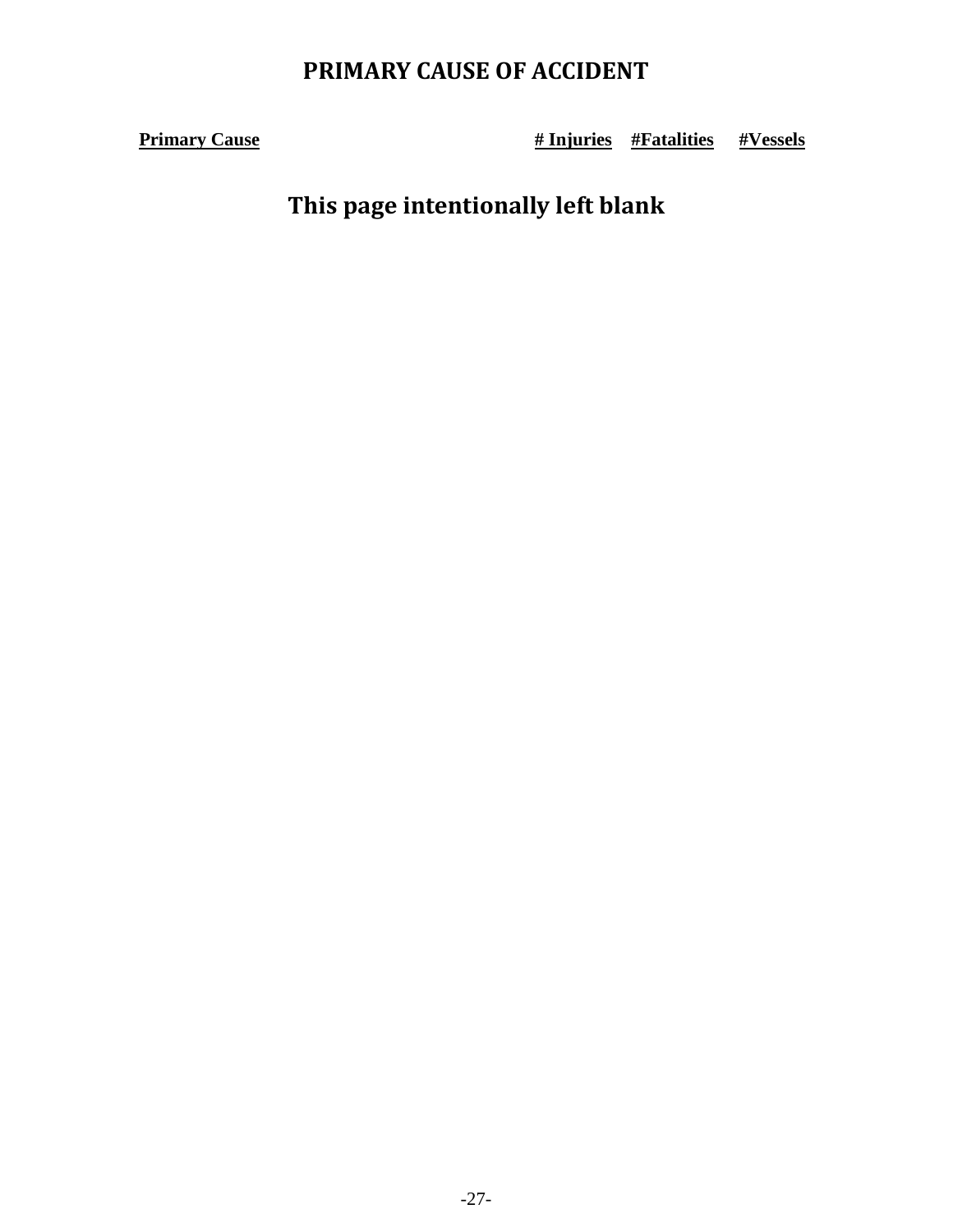#### **TYPE OF ACCIDENT**

| # Injuries     | # Fatalities   | #Vessels       |
|----------------|----------------|----------------|
| 10             | $\theta$       | 6              |
| 21             | $\overline{2}$ | 47             |
| 5              | 3              | 14             |
| 0              | 0              | 3              |
| 0              | 1              | $\mathbf{1}$   |
| 1              | 6              | 7              |
| 1              | 0              | 3              |
| 0              | 0              | $\overline{2}$ |
| 2              | 0              | 11             |
| 6              | 0              | 7              |
| $\overline{2}$ | 0              | 2              |
| 0              | 3              | $\overline{2}$ |
| 1              | 0              | $\mathbf{1}$   |
| 9              | 0              | 11             |
| 7              | 1              | 7              |
| 2              | 0              | 3              |
| 2              | 0              | 3              |
| 0              | 3              | 5              |
| 69             | 19             | 135            |
|                |                |                |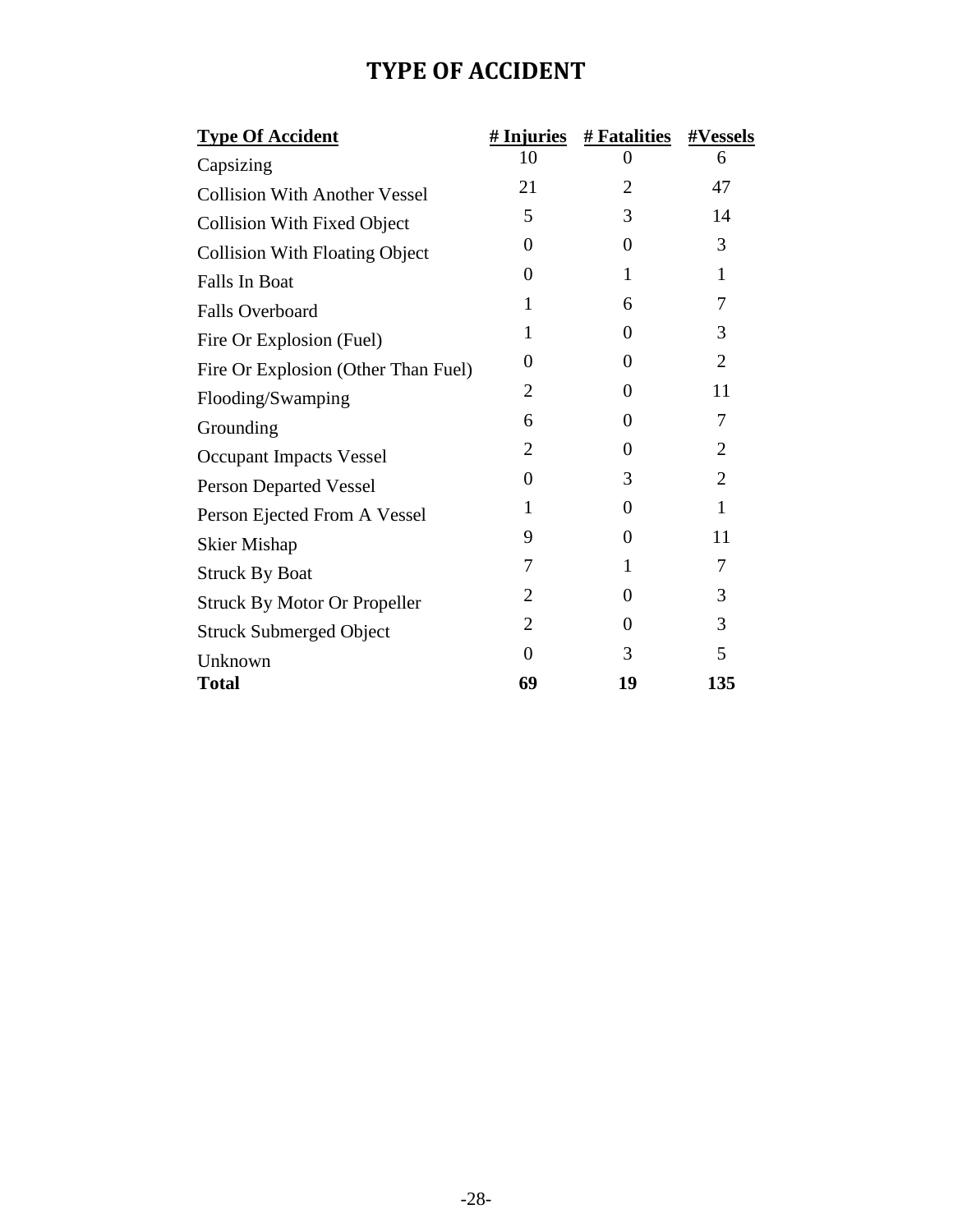#### **TYPE OF VESSEL**

| <b>Type Of Vessel</b> | #Injuries | <b>#Fatalities</b>          | #Vessels       |
|-----------------------|-----------|-----------------------------|----------------|
| <b>Auxiliary Sail</b> |           |                             |                |
| Cabin Motorboat       | 5         |                             | 14             |
| Cruise Liner          |           |                             |                |
| Houseboat             |           |                             | 2              |
| Jet Boat              |           |                             |                |
| Kayak                 |           | $\mathcal{D}_{\mathcal{L}}$ | 2              |
| Open Motorboat        | 33        | 10                          | 70             |
| Pontoon               | 4         | 3                           | 8              |
| <b>PWC</b>            | 20        |                             | 27             |
| Rowboat               |           |                             | 3              |
| Sail(Only)            | 2         |                             | $\overline{2}$ |
| Unknown               |           |                             | $\overline{2}$ |
| <b>Total</b>          | 69        | 19                          | 135            |

#### **VESSEL OPERATION AT TIME OF ACCIDENT**

| <b>Vessel Operation</b>                        | <u>#Injuries</u> | <b>#Fatalities</b> | #Vessels       |
|------------------------------------------------|------------------|--------------------|----------------|
| At Anchor                                      | 6                |                    | 11             |
| Being Towed                                    |                  | $\Omega$           |                |
| <b>Changing Direction</b>                      |                  | $\Omega$           | 4              |
| <b>Changing Speed</b>                          | 5                | $\Omega$           | 6              |
| Changing Speed, Changing Direction             | 6                |                    | 12             |
| Changing Speed, Cruising                       | 0                | $\Omega$           | 1              |
| Changing Speed, Cruising, Changing Direction   | $\overline{0}$   | $\Omega$           |                |
| Changing Speed, Wake Or Surf Jumping, Changing | 1                | $\Omega$           |                |
| Cruising                                       | 32               | 4                  | 54             |
| Cruising, Changing Direction                   | 7                | 2                  | 6              |
| Docking/Undocking                              |                  | $\theta$           | 4              |
| Drifting                                       |                  | 5                  | 13             |
| Other-Beached On Sandbar                       | $\overline{0}$   | $\theta$           |                |
| Other-Clutching In Gear                        | $\overline{0}$   | $\overline{0}$     |                |
| <b>Other-Rescue Response</b>                   | 0                |                    |                |
| Other-Slow Cruising, Changing Direction        |                  | $\overline{0}$     |                |
| <b>Other-Trolling Motor</b>                    |                  | $\overline{0}$     | 2              |
| Rowing/Paddling                                | 0                | 2                  | $\overline{2}$ |
| Sailing                                        | 2                | $\overline{0}$     |                |
| Tied To Dock / Mooring                         | $\overline{0}$   | $\overline{0}$     | 4              |
| <b>Towing Another Vessel</b>                   | $\overline{0}$   | $\overline{0}$     |                |
| Wake Or Surf Jumping                           | 3                | $\theta$           | 3              |
| Unknown                                        |                  | 3                  | 4              |
| <b>Total</b>                                   | 69               | 19                 | 135            |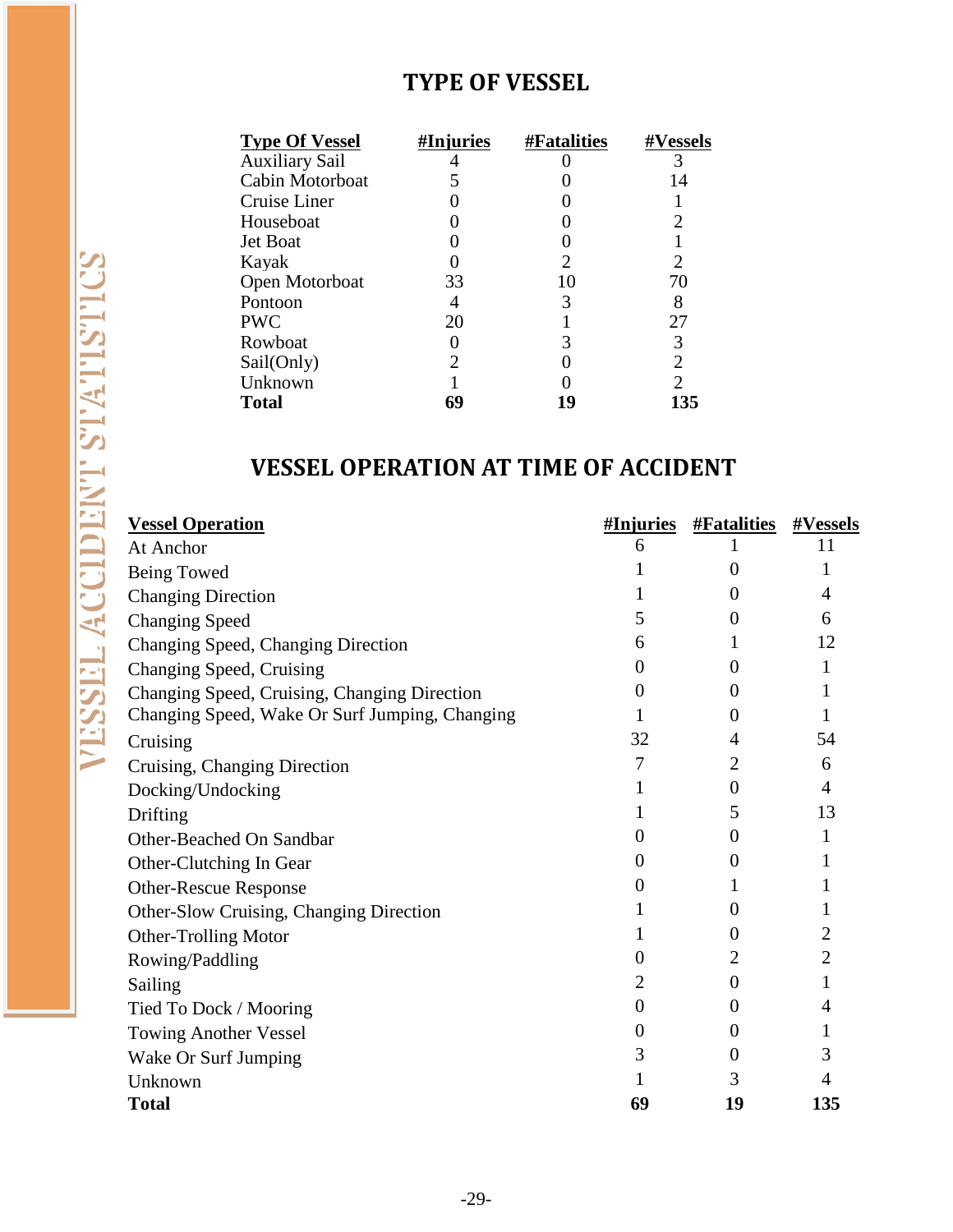#### **VESSEL LENGTH IN FEETS**

| <b>Vessel Length in Feet</b> | #Injuries        | <b>#Fatalities</b>       | #Vessels                |
|------------------------------|------------------|--------------------------|-------------------------|
| 9                            | $\overline{4}$   | $\boldsymbol{0}$         | $\overline{4}$          |
| Less than 10 feet            | $\overline{4}$   | $\overline{\mathbf{0}}$  | $\overline{4}$          |
| 10                           | 11               | $\overline{3}$           | 15                      |
| 11                           | $\boldsymbol{0}$ | $\boldsymbol{0}$         | $\mathbf{1}$            |
| 12                           | $\boldsymbol{0}$ | 3                        | 3                       |
| 13                           | $\boldsymbol{0}$ | $\boldsymbol{0}$         | $\mathbf{1}$            |
| 14                           | $\mathbf{1}$     | $\overline{c}$           | 3                       |
| 15                           | $\mathbf{1}$     | $\overline{2}$           | $\overline{2}$          |
| 10 feet to less than 16 feet | <u>13</u>        | $\underline{10}$         | 25                      |
| 16                           | 3                | $\sqrt{2}$               | 12                      |
| 17                           | $\mathbf{1}$     | $\mathbf{1}$             | $\tau$                  |
| 18                           | 10               | $\overline{4}$           | 18                      |
| 19                           | $\overline{4}$   | $\boldsymbol{0}$         | 10                      |
| 16 feet to less than 20 feet | <u>18</u>        | <u>7</u>                 | <u>47</u>               |
| 20                           | 9                | $\boldsymbol{0}$         | 8                       |
| 21                           | 5                | $\mathbf{1}$             | 11                      |
| 23                           | $\overline{4}$   | $\overline{0}$           | $\overline{4}$          |
| 24                           | $\overline{4}$   | $\boldsymbol{0}$         | 5                       |
| 25                           | $\boldsymbol{0}$ | $\boldsymbol{0}$         | $\mathbf{1}$            |
| 20 feet to less than 26 feet | $\overline{22}$  | $\overline{1}$           | <u>29</u>               |
| 26                           | $\boldsymbol{0}$ | $\boldsymbol{0}$         | $\mathbf{1}$            |
| 27                           | 3                | $\mathbf{1}$             | 3                       |
| 29                           | $\boldsymbol{0}$ | $\overline{0}$           | $\mathbf{1}$            |
| 30                           | $\mathbf{1}$     | $\boldsymbol{0}$         | $\mathbf{1}$            |
| 31                           | $\boldsymbol{0}$ | $\boldsymbol{0}$         | 3                       |
| 33                           | $\boldsymbol{0}$ | $\overline{0}$           | $\mathbf{1}$            |
| 34                           | $\boldsymbol{0}$ | $\overline{0}$           | $\mathbf 1$             |
| 36                           | $\boldsymbol{0}$ | $\boldsymbol{0}$         | $\mathbf{1}$            |
| 37                           | $\boldsymbol{0}$ | $\boldsymbol{0}$         | $\overline{2}$          |
| 38                           | $\boldsymbol{0}$ | $\boldsymbol{0}$         | $\mathbf{1}$            |
| 26 feet to less than 40 feet |                  | <u>1</u>                 | <u>15</u>               |
| 40                           | $\frac{4}{2}$    | $\overline{0}$           | $\sqrt{2}$              |
| 41                           | $\overline{0}$   | $\overline{0}$           | $\mathbf{1}$            |
| 47                           | $\mathbf{1}$     | $\boldsymbol{0}$         | $\mathbf{1}$            |
| 66                           | $\boldsymbol{0}$ | $\boldsymbol{0}$         | $\mathbf{1}$            |
| 86                           | $\boldsymbol{0}$ | $\boldsymbol{0}$         | $\mathbf{1}$            |
| Over 40 feet                 |                  | $\overline{\mathbf{0}}$  | $\overline{\mathbf{6}}$ |
| <b>Unknown</b>               | $\frac{3}{5}$    | $\underline{\mathbf{0}}$ | $\overline{\mathbf{2}}$ |
| <b>Total</b>                 | 69               | 19                       | 135                     |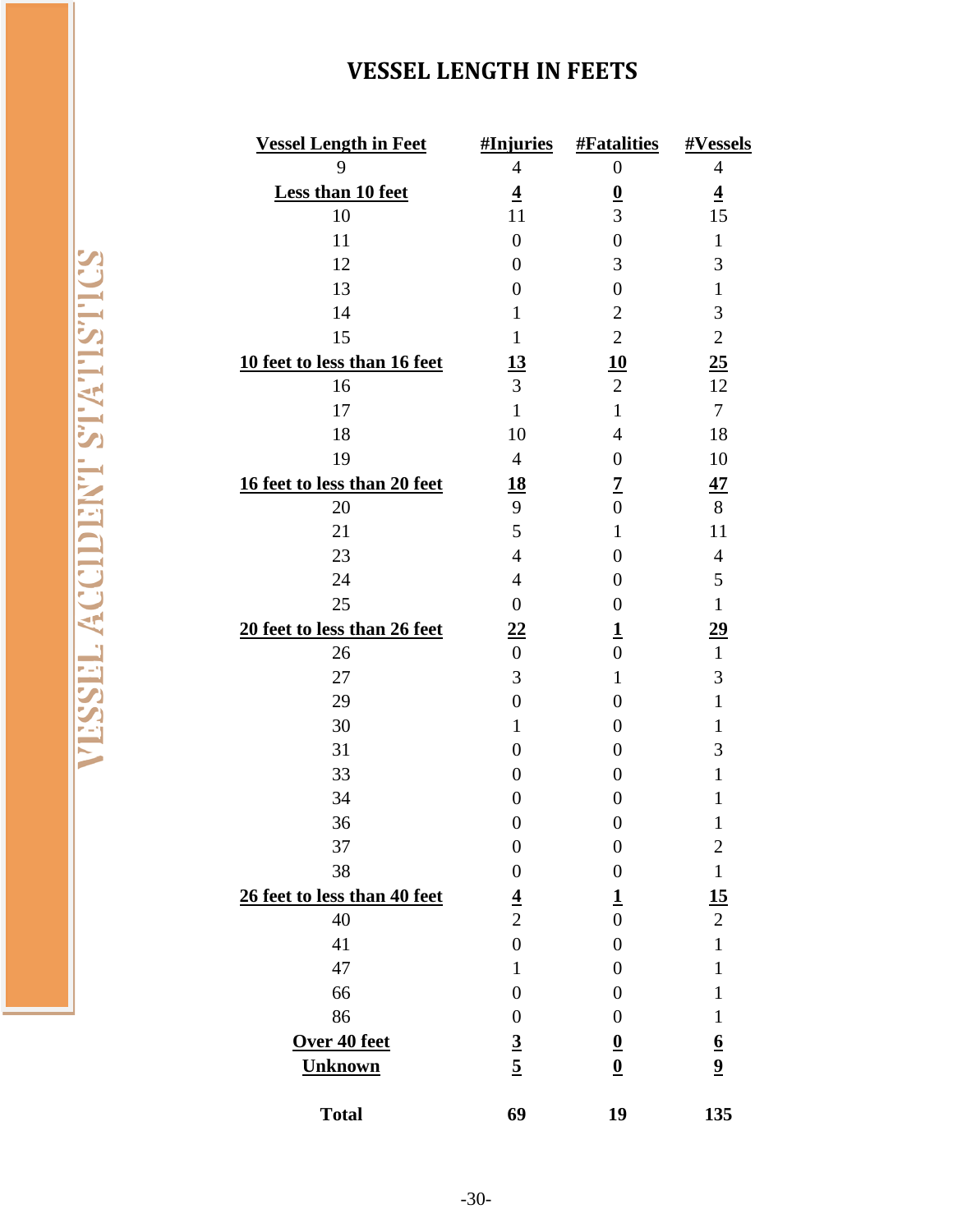#### **OPERATOR EDUCATION**

#### **Operator Education #Injuries #Fatalities #Vessels**

| Optiatul Euguation         | $\pi$ mediants | $\pi$ r atalitics | $\pi$ v CSSCIS |
|----------------------------|----------------|-------------------|----------------|
| <b>State Course</b>        |                |                   | 19             |
| <b>U.S. Power Squadron</b> |                |                   |                |
| <b>U.S.C.G. Auxiliary</b>  |                |                   |                |
| None                       | 42             | 13                | 82             |
| Unknown                    |                |                   | 22             |
| <b>Total</b>               | 69             | 19                | 135            |
|                            |                |                   |                |

#### **OPERATOR EXPERIENCE**

| <b>Operator Experience</b> | #Injuries | <b>#Fatalities</b> | <b>#Vessels</b> |
|----------------------------|-----------|--------------------|-----------------|
| Under 10 hours             |           |                    | 14              |
| $10 - 100$ hours           | 12        |                    | 24              |
| Over 100 hours             | 39        |                    | 75              |
| Unknown                    | 10        |                    | 22              |
| <b>Total</b>               | 69        | 19                 | 135             |

#### **OPERATOR AGE**

| <b>Operator Age</b> | #Injuries | <b>Fatalities</b> | #Vessels |
|---------------------|-----------|-------------------|----------|
| < 10                | 0         |                   | 0        |
| $10 - 12$           | 0         |                   |          |
| $13 - 17$           | 4         |                   | 5        |
| 18-19               |           |                   |          |
| 20-29               | 14        | 2                 | 23       |
| 30-39               | 10        |                   | 26       |
| 40-49               | 19        |                   | 30       |
| 50-59               | 6         | 3                 | 15       |
| 60-69               | 9         |                   | 18       |
| $70 +$              | $\Omega$  |                   | 3        |
| Unknown             | 6         |                   | 14       |
| <b>Total</b>        | 69        | 19                | 135      |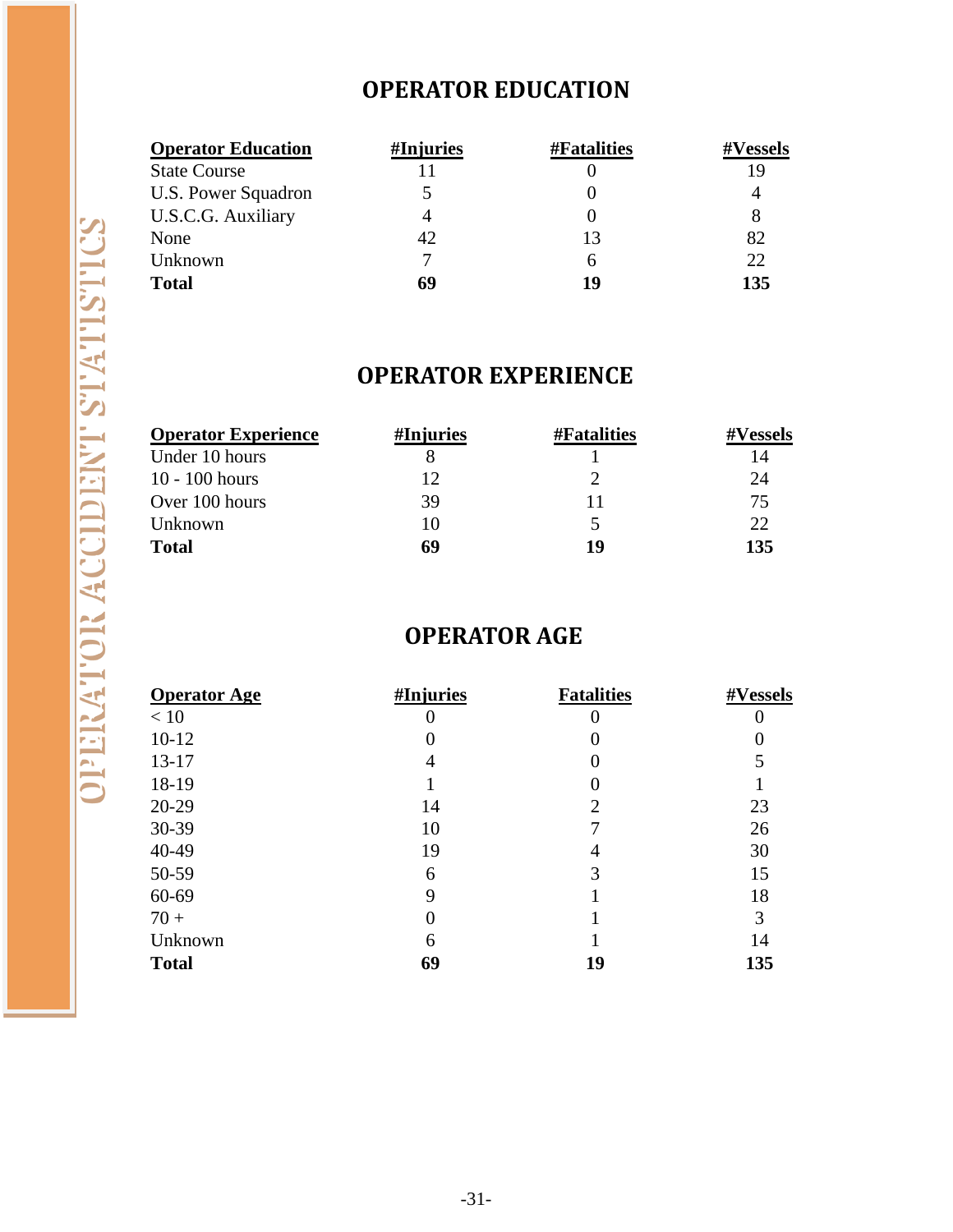# ACCIDENT STATISTICS BY BODY OF WATER

| Name_Of_Body_Of_Water #Accidents |                | #Injuries        | <b>#Fatalities</b> | #Vessels       |
|----------------------------------|----------------|------------------|--------------------|----------------|
| Apple Canyon Lake                |                | 2                | 0                  | I              |
| <b>Baldwin Lake</b>              | 1              | $\overline{0}$   | $\boldsymbol{0}$   | 1              |
| <b>Braidwood Lake</b>            | 1              | $\overline{0}$   | $\overline{0}$     | 1              |
| Carlyle Lake                     | 5              | $\overline{2}$   | 2                  | 5              |
| Chicago River                    | 1              | $\overline{0}$   | $\overline{0}$     | $\overline{c}$ |
| <b>Clinton Lake</b>              | 5              | 5                | $\overline{0}$     | $\overline{7}$ |
| Fox Lake                         | $\mathbf{1}$   | $\theta$         | $\overline{0}$     | $\mathbf{1}$   |
| Fox River                        | 6              | 12               | $\overline{0}$     | 10             |
| Gages Lake                       | 1              | $\boldsymbol{0}$ | 1                  | 1              |
| <b>Glenn Shoals Lake</b>         | 1              | $\overline{0}$   |                    | 1              |
| <b>Grand Marais Lake</b>         | 1              | $\overline{0}$   | 1                  | $\mathbf 1$    |
| Heideke Lake                     | $\overline{2}$ | 0                | 0                  | $\overline{2}$ |
| <b>Highland Silver Lake</b>      | $\mathbf{1}$   | $\overline{0}$   | $\overline{2}$     | $\mathbf{1}$   |
| <b>Holiday Lake</b>              | $\overline{2}$ | 1                | $\overline{0}$     | 3              |
| <b>Illinois River</b>            | 14             | 11               | 0                  | 16             |
| Kankakee River                   | 3              | 3                | $\overline{0}$     | 3              |
| Kaskaskia River                  | $\overline{2}$ | $\overline{0}$   | $\overline{0}$     | 3              |
| Kinkaid Lake                     | 1              | 0                | 0                  | $\mathbf{1}$   |
| Lake Holiday                     | 1              | $\overline{0}$   | $\overline{0}$     | $\overline{c}$ |
| Lake Iroquois                    | 1              | 1                | $\overline{0}$     | $\mathbf{1}$   |
| Lake Lou Yaeger                  | 1              | 1                | $\overline{0}$     | $\mathbf{1}$   |
| Lake Michigan                    | 12             | 10               | $\overline{0}$     | 17             |
| Lake Shelbyville                 | 5              | 4                | 1                  | 6              |
| Lake Springfield                 | 1              | 0                | $\boldsymbol{0}$   | $\frac{2}{2}$  |
| Lake Taylorville                 |                | 0                | 0                  |                |
| LaSalle Lake                     |                | $\overline{0}$   | $\overline{0}$     | $\mathbf{1}$   |
| Little Wabash River              | 1              | $\overline{0}$   | 1                  | $\mathbf{1}$   |
| Long Lake                        | 1              | 0                | 0                  | $\overline{2}$ |
| Mississippi River                | 12             | 9                | 3                  | 16             |
| Petite Lake                      | $\overline{2}$ | $\overline{0}$   | 1                  | 4              |
| Pistakee Lake                    | $\mathbf{1}$   | $\overline{2}$   | $\overline{0}$     | $\overline{c}$ |
| Private Pond                     | 3              | $\overline{0}$   | 3                  | $\overline{3}$ |
| <b>Rend Lake</b>                 | 4              | $\overline{2}$   | $\overline{2}$     | 6              |
| <b>Rock River</b>                | 5              | $\overline{4}$   | 1                  | 9              |
| Total                            | 101            | 69               | 19                 | 135            |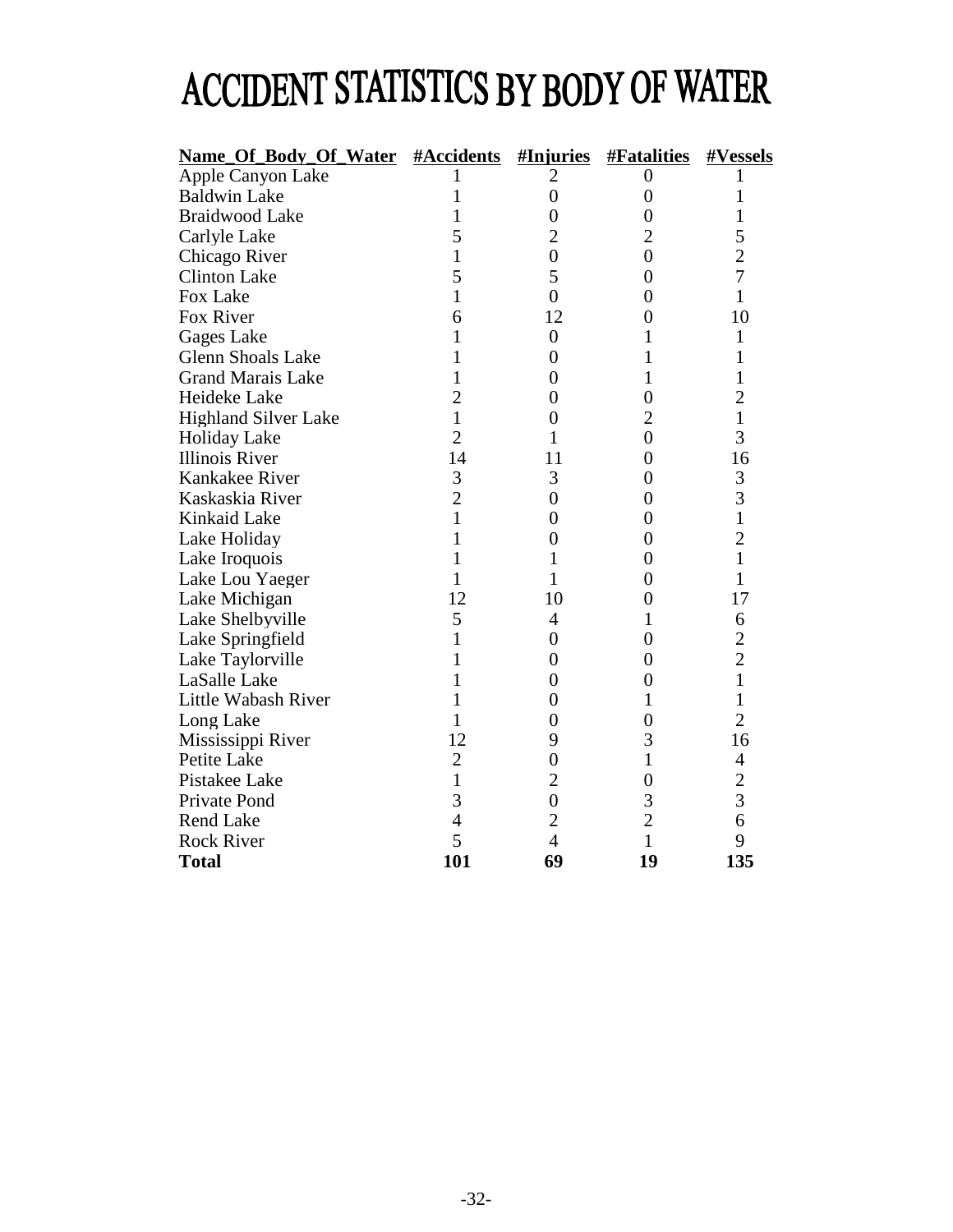# BODY OF WATER BROKEN DOWN BY COUNTY

| <b>Waterway</b>             |                          | <b>#Accidents #Injuries</b> |                  | <b>#Fatalities</b> | #Vessels       |
|-----------------------------|--------------------------|-----------------------------|------------------|--------------------|----------------|
| Apple Canyon Lake           | <b>Jo Daviess County</b> | $\mathbf{1}$                | $\overline{2}$   | $\boldsymbol{0}$   | $\mathbf{1}$   |
|                             | <b>Subtotal</b>          | $\mathbf{1}$                | $\overline{2}$   | $\bf{0}$           | $\mathbf{1}$   |
| <b>Baldwin Lake</b>         |                          |                             |                  |                    |                |
|                             | <b>Randolph County</b>   | $\mathbf{1}$                | $\overline{0}$   | $\boldsymbol{0}$   | $\mathbf{1}$   |
|                             | <b>Subtotal</b>          | $\mathbf{1}$                | $\boldsymbol{0}$ | $\bf{0}$           | $\mathbf{1}$   |
| <b>Braidwood Lake</b>       |                          |                             |                  |                    |                |
|                             | Will County              | $\mathbf{1}$                | $\boldsymbol{0}$ | $\overline{0}$     | $\mathbf{1}$   |
|                             | <b>Subtotal</b>          | $\mathbf{1}$                | $\boldsymbol{0}$ | $\boldsymbol{0}$   | $\mathbf{1}$   |
| Carlyle Lake                |                          |                             |                  |                    |                |
|                             | <b>Clinton County</b>    | 5                           | $\frac{2}{2}$    | $\frac{2}{2}$      | 5              |
|                             | <b>Subtotal</b>          | 5                           |                  |                    | 5              |
| Chicago River               |                          |                             |                  |                    |                |
|                             | <b>Cook County</b>       | $\mathbf{1}$                | $\boldsymbol{0}$ | $\boldsymbol{0}$   | $\mathbf{2}$   |
|                             | <b>Subtotal</b>          | $\mathbf{1}$                | $\boldsymbol{0}$ | $\boldsymbol{0}$   | $\overline{2}$ |
| <b>Clinton Lake</b>         |                          |                             |                  |                    |                |
|                             | Dewitt County            | 5                           | 5                | $\overline{0}$     | $\tau$         |
| Fox Lake                    | <b>Subtotal</b>          | 5                           | 5                | $\boldsymbol{0}$   | $\overline{7}$ |
|                             | Lake County              | $\mathbf{1}$                | $\boldsymbol{0}$ | $\overline{0}$     | $\mathbf{1}$   |
|                             | <b>Subtotal</b>          | $\mathbf{1}$                | $\boldsymbol{0}$ | $\boldsymbol{0}$   | $\mathbf{1}$   |
| Fox River                   |                          |                             |                  |                    |                |
|                             | <b>McHenry County</b>    | 6                           | 12               | $\boldsymbol{0}$   | 10             |
|                             | <b>Subtotal</b>          | 6                           | 12               | $\boldsymbol{0}$   | 10             |
| Gage Lake                   |                          |                             |                  |                    |                |
|                             | Lake County              | $\mathbf{1}$                | $\overline{0}$   | 1                  | $\mathbf{1}$   |
|                             | <b>Subtotal</b>          | $\mathbf{1}$                | $\boldsymbol{0}$ | $\mathbf{1}$       | $\mathbf{1}$   |
| <b>Glenn Shoals Lake</b>    |                          |                             |                  |                    |                |
|                             | <b>Montgomery County</b> | $\mathbf{1}$                | $\boldsymbol{0}$ | $\mathbf{1}$       | 1              |
|                             | <b>Subtotal</b>          | $\mathbf{1}$                | $\boldsymbol{0}$ | $\mathbf{1}$       | $\mathbf{1}$   |
| <b>Grand Marais Lake</b>    |                          |                             |                  |                    |                |
|                             | <b>St. Clair County</b>  | 1                           | $\boldsymbol{0}$ | $\mathbf{1}$       | 1              |
|                             | <b>Subtotal</b>          | $\mathbf{1}$                | $\boldsymbol{0}$ | $\mathbf{1}$       | 1              |
| Heideke Lake                | <b>Grundy County</b>     | $\overline{c}$              | $\boldsymbol{0}$ | $\boldsymbol{0}$   | $\overline{c}$ |
|                             | <b>Subtotal</b>          | $\overline{2}$              | $\boldsymbol{0}$ | $\bf{0}$           | $\overline{2}$ |
| <b>Highland Silver Lake</b> |                          |                             |                  |                    |                |
|                             | <b>Madison County</b>    | 1                           | $\boldsymbol{0}$ |                    | 1              |
|                             | <b>Subtotal</b>          | $\mathbf{1}$                | $\boldsymbol{0}$ | $\frac{2}{2}$      | $\mathbf{1}$   |
| Holiday Lake                |                          |                             |                  |                    |                |
|                             | <b>Madison County</b>    | $\overline{c}$              | 1                | $\boldsymbol{0}$   | 3              |
|                             | <b>Subtotal</b>          | $\overline{2}$              | 1                | $\boldsymbol{0}$   | 3              |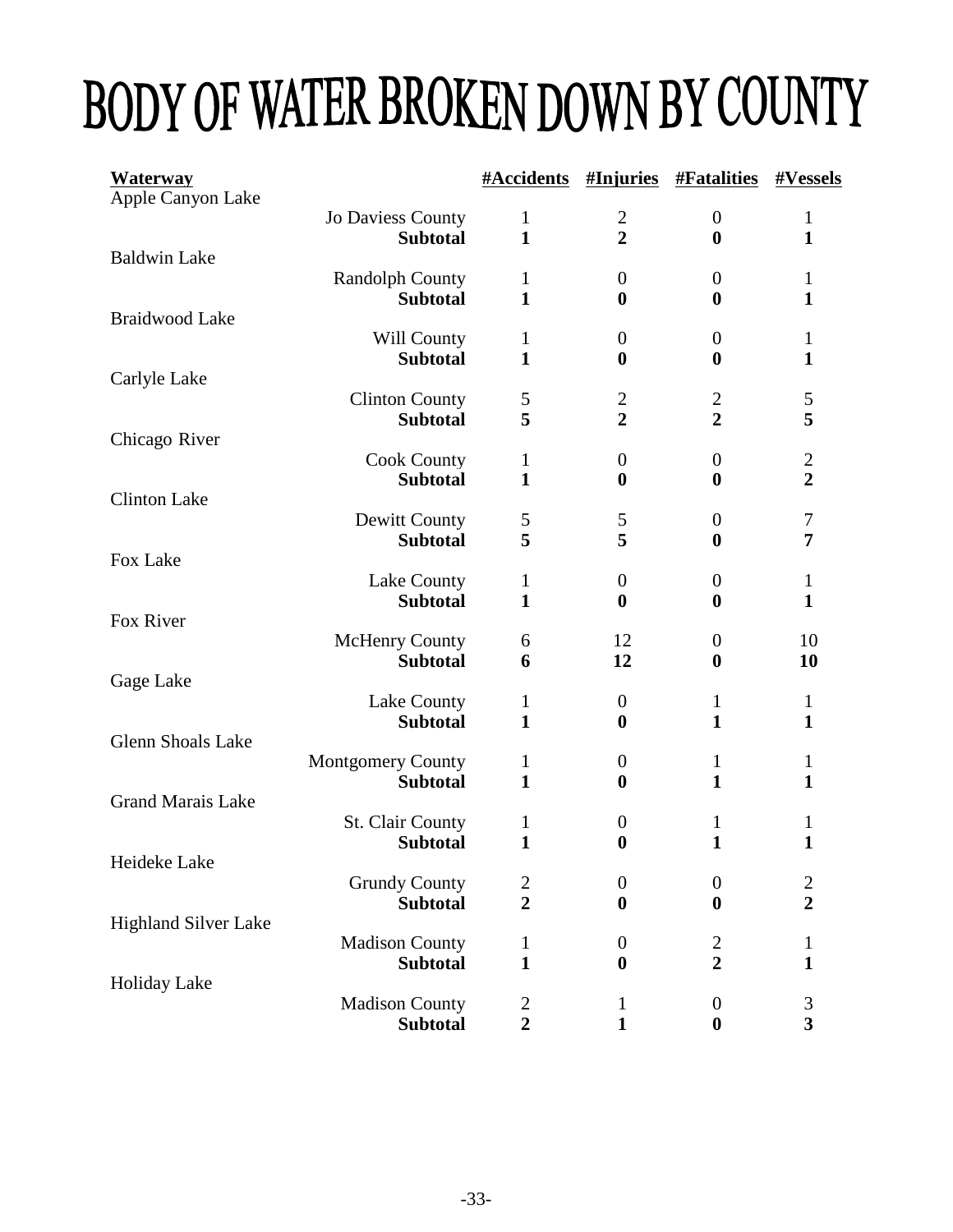#### **Body of Water Broken Down By County cont.**

| Waterway<br><b>Illinois River</b> |                          | #Accidents              |                         | #Injuries #Fatalities | #Vessels                |
|-----------------------------------|--------------------------|-------------------------|-------------------------|-----------------------|-------------------------|
|                                   |                          |                         |                         |                       |                         |
|                                   | <b>Bureau County</b>     | $\mathbf 1$             | $\boldsymbol{0}$        | $\boldsymbol{0}$      | 1                       |
|                                   | <b>Grundy County</b>     | 3                       | $\overline{c}$          | $\boldsymbol{0}$      | $\overline{4}$          |
|                                   | <b>LaSalle County</b>    | 3                       | $\overline{c}$          | $\boldsymbol{0}$      | $\overline{4}$          |
|                                   | <b>Marshall County</b>   | $\overline{2}$          | $\overline{3}$          | $\boldsymbol{0}$      | $\overline{2}$          |
|                                   | Pike County              | $\mathbf{1}$            | $\overline{2}$          | $\boldsymbol{0}$      | $\mathbf{1}$            |
|                                   | <b>Schuyler County</b>   | $\mathbf{1}$            | $\mathbf{1}$            | $\overline{0}$        | $\mathbf{1}$            |
|                                   | <b>Tazewell County</b>   | 3                       | $\mathbf{1}$            | $\overline{0}$        | 3                       |
|                                   | <b>Subtotal</b>          | 14                      | 11                      | $\boldsymbol{0}$      | 16                      |
| Kankakee River                    |                          |                         |                         |                       |                         |
|                                   | Kankakee County          | 1                       | 1                       | $\boldsymbol{0}$      | $\mathbf{1}$            |
|                                   | Will County              | $\overline{c}$          | $\overline{c}$          | $\boldsymbol{0}$      | $\frac{2}{3}$           |
|                                   | <b>Subtotal</b>          | $\overline{\mathbf{3}}$ | $\overline{\mathbf{3}}$ | $\bf{0}$              |                         |
| Kaskaskia River                   |                          |                         |                         |                       |                         |
|                                   | Monroe County            | 1                       | $\boldsymbol{0}$        | $\boldsymbol{0}$      | $\mathbf{1}$            |
|                                   | St. Clair County         | 1                       | $\boldsymbol{0}$        | $\boldsymbol{0}$      | $\sqrt{2}$              |
|                                   | <b>Subtotal</b>          | $\overline{2}$          | $\boldsymbol{0}$        | $\bf{0}$              | $\overline{\mathbf{3}}$ |
| Kinkaid Lake                      |                          |                         |                         |                       |                         |
|                                   | <b>Jackson County</b>    | 1                       | $\boldsymbol{0}$        | $\boldsymbol{0}$      | 1                       |
|                                   | <b>Subtotal</b>          | $\mathbf{1}$            | $\boldsymbol{0}$        | $\boldsymbol{0}$      | $\mathbf{1}$            |
| Lake Holiday                      |                          |                         |                         |                       |                         |
|                                   | LaSalle County           | 1                       | $\boldsymbol{0}$        | $\boldsymbol{0}$      | $\overline{c}$          |
|                                   | <b>Subtotal</b>          | $\mathbf{1}$            | $\boldsymbol{0}$        | $\boldsymbol{0}$      | $\overline{2}$          |
| Lake Iroquois                     |                          |                         |                         |                       |                         |
|                                   | Iroquois County          | 1                       | 1                       | $\boldsymbol{0}$      | 1                       |
|                                   | <b>Subtotal</b>          | $\mathbf{1}$            | $\mathbf{1}$            | $\bf{0}$              | $\mathbf{1}$            |
| Lake Lou Yeager                   |                          |                         |                         |                       |                         |
|                                   | <b>Montgomery County</b> | 1                       | $\mathbf{1}$            | $\boldsymbol{0}$      | 1                       |
|                                   | <b>Subtotal</b>          | $\mathbf{1}$            | $\mathbf{1}$            | $\boldsymbol{0}$      | $\mathbf{1}$            |
| Lake Michigan                     |                          |                         |                         |                       |                         |
|                                   | <b>Cook County</b>       | 7                       | 5                       | $\theta$              | 10                      |
|                                   | Lake County              | 5                       | 5                       | $\boldsymbol{0}$      | $\tau$                  |
|                                   | <b>Subtotal</b>          | 12                      | 10                      |                       | 17                      |
|                                   |                          |                         |                         | $\boldsymbol{0}$      |                         |
| Lake Shelbyville                  |                          |                         |                         |                       |                         |
|                                   | <b>Moultrie County</b>   | $\frac{2}{3}$           | $\overline{c}$          | $\mathbf{1}$          | $\mathfrak{Z}$          |
|                                   | <b>Shelby County</b>     |                         | $\overline{2}$          | $\boldsymbol{0}$      | $\overline{3}$          |
|                                   | <b>Subtotal</b>          | 5                       | $\overline{\mathbf{4}}$ | $\mathbf{1}$          | 6                       |
| Lake Springfield                  |                          |                         |                         |                       |                         |
|                                   | <b>Sangamon County</b>   | $\mathbf 1$             | $\boldsymbol{0}$        | $\boldsymbol{0}$      | $\frac{2}{2}$           |
|                                   | <b>Subtotal</b>          | $\mathbf{1}$            | $\boldsymbol{0}$        | $\boldsymbol{0}$      |                         |
| Lake Taylorville                  |                          |                         |                         |                       |                         |
|                                   | <b>Christian County</b>  | 1                       | $\boldsymbol{0}$        | $\overline{0}$        | $\frac{2}{2}$           |
|                                   | <b>Subtotal</b>          | $\mathbf{1}$            | $\boldsymbol{0}$        | $\bf{0}$              |                         |
| LaSalle Lake                      |                          |                         |                         |                       |                         |
|                                   | <b>LaSalle County</b>    | $\mathbf 1$             | $\boldsymbol{0}$        | $\boldsymbol{0}$      | 1                       |
|                                   | <b>Subtotal</b>          | $\mathbf{1}$            | $\boldsymbol{0}$        | $\boldsymbol{0}$      | $\mathbf{1}$            |
| Little Wabash River               |                          |                         |                         |                       |                         |
|                                   | White County             | 1                       | $\boldsymbol{0}$        | 1                     |                         |
|                                   | <b>Subtotal</b>          | $\mathbf{1}$            | $\boldsymbol{0}$        | $\mathbf{1}$          | $\mathbf{1}$            |
| Long Lake                         |                          |                         |                         |                       |                         |
|                                   | Lake County              | $\mathbf{1}$            | $\boldsymbol{0}$        | $\boldsymbol{0}$      | $\overline{c}$          |
|                                   | <b>Subtotal</b>          | $\mathbf{1}$            | $\boldsymbol{0}$        | $\boldsymbol{0}$      | $\overline{2}$          |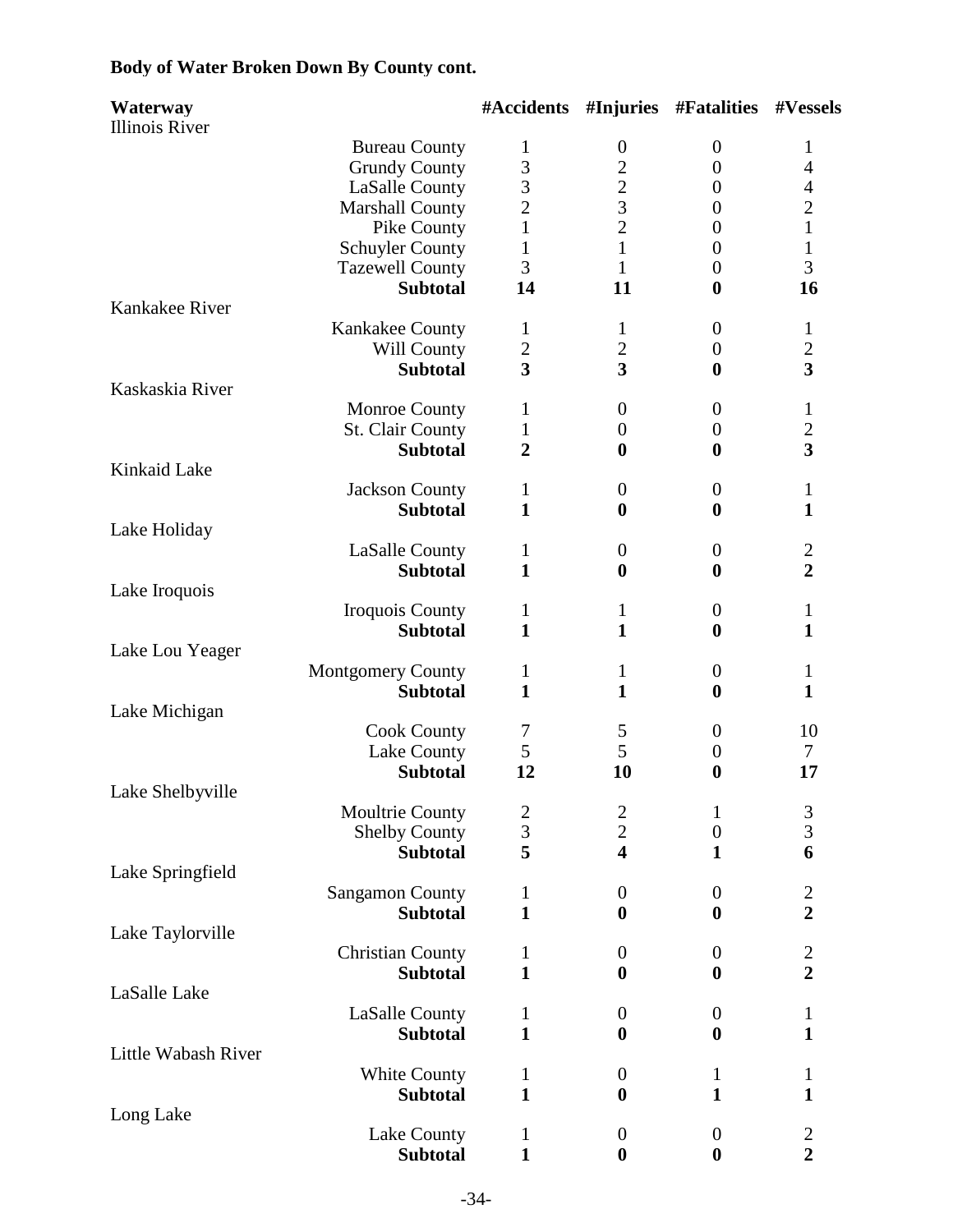#### **Body of Water Broken Down By County cont.**

| Waterway          |                         | #Accidents     |                  | #Injuries #Fatalities | #Vessels                                   |
|-------------------|-------------------------|----------------|------------------|-----------------------|--------------------------------------------|
| Mississippi River |                         |                |                  |                       |                                            |
|                   | <b>Adams County</b>     | 1              | $\mathbf{1}$     | $\boldsymbol{0}$      | $\overline{2}$                             |
|                   | <b>Calhoun County</b>   | 4              | 5                | 1                     | 5                                          |
|                   | JoDaviess County        | $\overline{c}$ | $\overline{2}$   | $\overline{0}$        | $\begin{array}{c} 2 \\ 5 \\ 2 \end{array}$ |
|                   | Rock Island County      | $\overline{4}$ | $\mathbf{1}$     |                       |                                            |
|                   | <b>St. Clair County</b> | 1              | $\overline{0}$   |                       |                                            |
|                   | <b>Subtotal</b>         | 12             | 9                | 3                     | 16                                         |
| Petite Lake       |                         |                |                  |                       |                                            |
|                   | Lake County             | $\overline{c}$ | $\overline{0}$   | 1                     | 4                                          |
|                   | <b>Subtotal</b>         | $\overline{2}$ | $\bf{0}$         | 1                     | $\overline{\mathbf{4}}$                    |
| Pistakee Lake     |                         |                |                  |                       |                                            |
|                   | Lake County             | $\mathbf{1}$   | $\overline{c}$   | $\theta$              | $\frac{2}{2}$                              |
|                   | <b>Subtotal</b>         | $\mathbf{1}$   | $\overline{2}$   | 0                     |                                            |
| Private Pond      |                         |                |                  |                       |                                            |
|                   | Greene County           | 1              | $\overline{0}$   | 1                     | 1                                          |
|                   | LaSalle County          | 1              | $\overline{0}$   | 1                     | $\mathbf{1}$                               |
|                   | Pike County             | 1              | $\overline{0}$   | 1                     | 1                                          |
|                   | <b>Subtotal</b>         | 3              | $\boldsymbol{0}$ | 3                     | 3                                          |
| <b>Rend Lake</b>  |                         |                |                  |                       |                                            |
|                   | <b>Franklin County</b>  | 4              | $\overline{2}$   | $\overline{c}$        | 6                                          |
|                   | <b>Subtotal</b>         | 4              | $\overline{2}$   | $\overline{2}$        | 6                                          |
| <b>Rock River</b> |                         |                |                  |                       |                                            |
|                   | Ogle County             | $\mathbf{2}$   | $\mathbf{2}$     | $\boldsymbol{0}$      | 4                                          |
|                   | <b>Whiteside County</b> | $\mathbf{1}$   | $\boldsymbol{0}$ | $\boldsymbol{0}$      | $\overline{c}$                             |
|                   | Winnebago County        | $\overline{c}$ | $\overline{2}$   | 1                     | $\overline{3}$                             |
|                   | <b>Subtotal</b>         | 5              | 4                |                       | $\boldsymbol{9}$                           |
| <b>Total</b>      |                         | 101            | 69               | 19                    | 135                                        |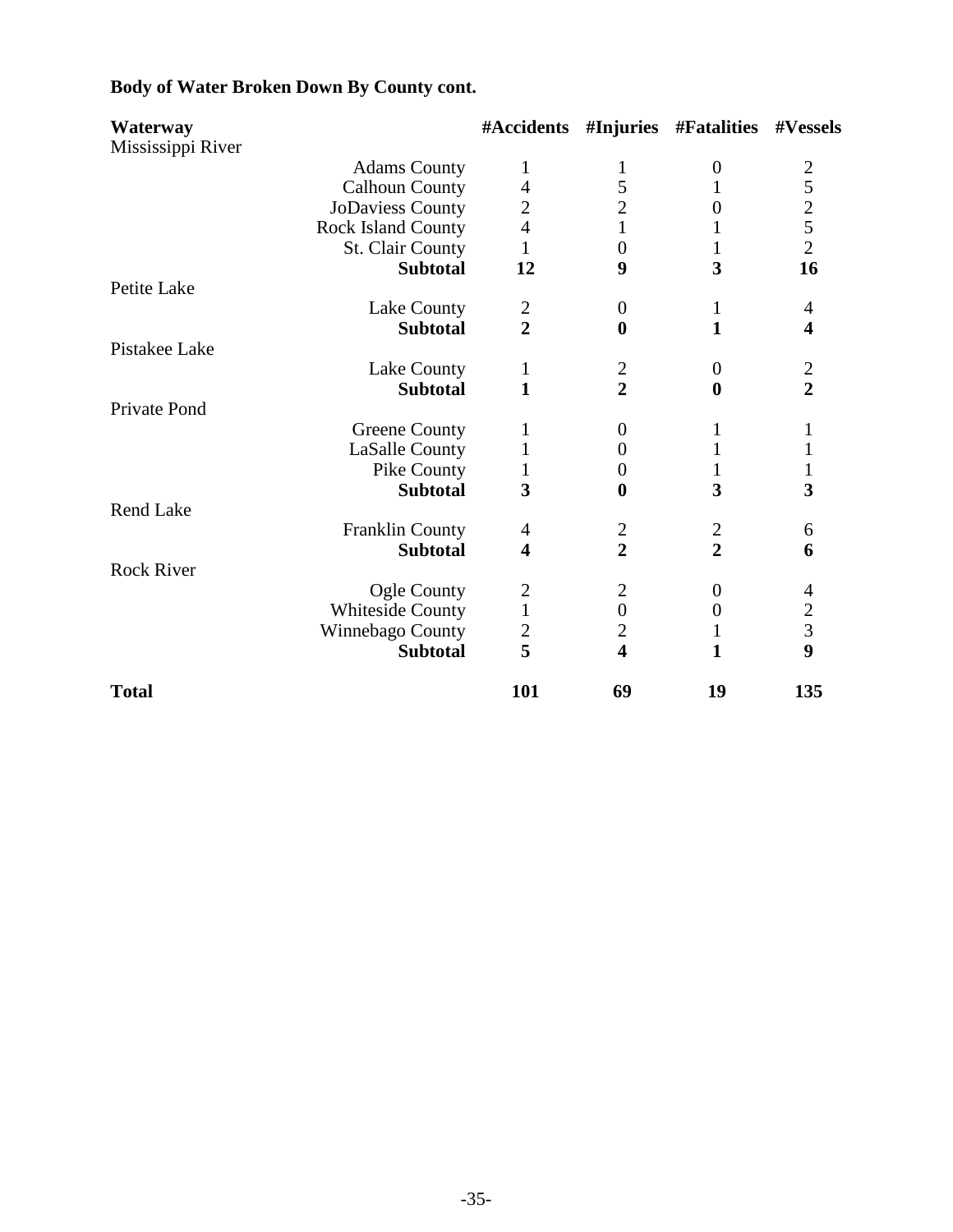# ACCIDENT STATISTICS BY COUNTY

| <b>County</b>     | #Accidents     | #Injuries        | <b>#Fatalities</b> | <u>#Vessels</u> |
|-------------------|----------------|------------------|--------------------|-----------------|
| <b>Adams</b>      | 1              | 1                | $\boldsymbol{0}$   | $\overline{2}$  |
| <b>Bureau</b>     | $\mathbf{1}$   | $\overline{0}$   | $\overline{0}$     | $\mathbf{1}$    |
| Calhoun           | $\overline{4}$ | 5                | $\mathbf{1}$       | 5               |
| Christian         | $\mathbf{1}$   | $\boldsymbol{0}$ | $\overline{0}$     | $\overline{c}$  |
| Clinton           | 5              | $\mathbf{2}$     | $\overline{2}$     | 5               |
| Cook              | 8              | 5                | $\overline{0}$     | 12              |
| De Witt           | 5              | 5                | $\overline{0}$     | $\tau$          |
| Franklin          | $\overline{4}$ | $\overline{c}$   | $\overline{2}$     | 6               |
| Greene            | $\mathbf{1}$   | $\boldsymbol{0}$ | $\mathbf{1}$       | $\mathbf{1}$    |
| Grundy            | 5              | $\mathbf{2}$     | $\overline{0}$     | 6               |
| Iroquois          | $\mathbf{1}$   | $\mathbf{1}$     | $\overline{0}$     | $\mathbf{1}$    |
| Jackson           | $\mathbf{1}$   | $\overline{0}$   | $\overline{0}$     | $\mathbf{1}$    |
| <b>Jo Daviess</b> | 3              | 4                | $\boldsymbol{0}$   | 3               |
| Kankakee          | $\mathbf{1}$   | $\mathbf{1}$     | $\overline{0}$     | $\mathbf{1}$    |
| La Salle          | 6              | $\mathbf{2}$     | $\mathbf{1}$       | 8               |
| Lake              | 11             | 7                | $\overline{2}$     | 17              |
| Madison           | 3              | $\mathbf{1}$     | $\overline{2}$     | $\overline{4}$  |
| Marshall          | $\overline{2}$ | 3                | $\overline{0}$     | $\overline{2}$  |
| McHenry           | 6              | 12               | $\overline{0}$     | 10              |
| Monroe            | $\mathbf{1}$   | $\boldsymbol{0}$ | $\overline{0}$     | $\mathbf{1}$    |
| Montgomery        | $\overline{2}$ | $\mathbf{1}$     | $\mathbf{1}$       | $\overline{c}$  |
| Moultrie          | $\overline{2}$ | $\overline{2}$   | $\mathbf{1}$       | 3               |
| Ogle              | $\overline{c}$ | $\overline{c}$   | $\overline{0}$     | $\overline{4}$  |
| Pike              | $\overline{2}$ | $\overline{2}$   | $\mathbf{1}$       | $\overline{c}$  |
| Randolph          | $\mathbf{1}$   | $\boldsymbol{0}$ | $\overline{0}$     | $\mathbf{1}$    |
| Rock Island       | $\overline{4}$ | $\mathbf{1}$     | $\mathbf{1}$       | 5               |
| Sangamon          | 1              | $\boldsymbol{0}$ | $\overline{0}$     | $\overline{c}$  |
| Schuyler          | $\mathbf{1}$   | 1                | $\boldsymbol{0}$   | $\mathbf{1}$    |
| Shelby            | 3              | $\boldsymbol{2}$ | $\boldsymbol{0}$   | 3               |
| St. Clair         | 3              | $\overline{0}$   | $\mathbf{2}$       | 5               |
| Tazewell          | 3              | $\mathbf{1}$     | $\overline{0}$     | 3               |
| White             | $\mathbf{1}$   | 0                | $\mathbf{1}$       | $\mathbf{1}$    |
| Whiteside         | $\mathbf{1}$   | $\overline{0}$   | $\boldsymbol{0}$   | $\overline{c}$  |
| Will              | 3              | $\overline{c}$   | $\overline{0}$     | $\overline{3}$  |
| Winnebago         | $\overline{2}$ | $\overline{c}$   | $\mathbf{1}$       | $\overline{3}$  |
| <b>Total</b>      | <b>101</b>     | 69               | 19                 | 135             |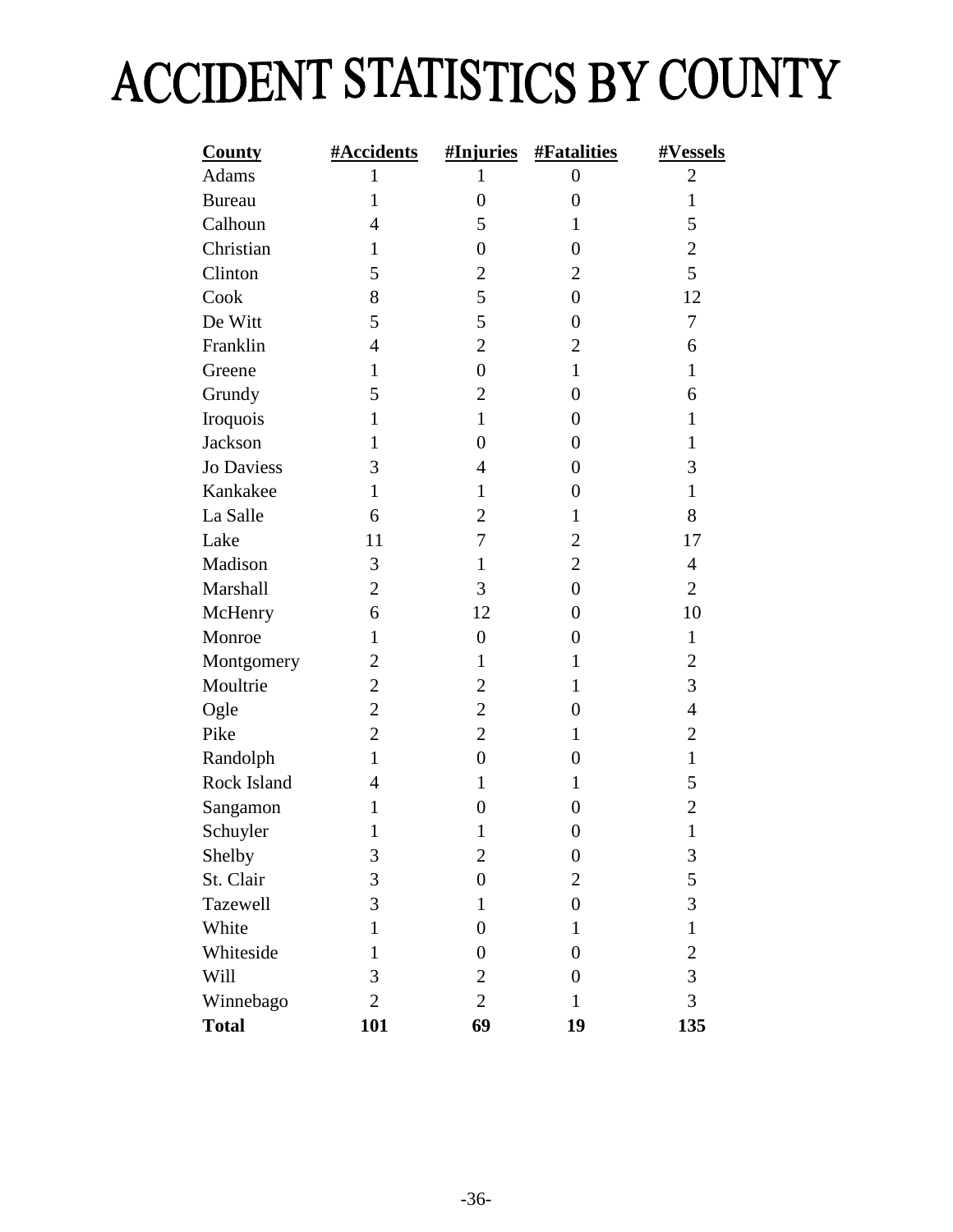# COUNTIES BROKEN DOWN BY BODY OF WATER

| <b>County</b>           |                                      |                     |                  | <b>#Accidents #Injuries #Fatalities</b> | <b>#Vessels</b> |
|-------------------------|--------------------------------------|---------------------|------------------|-----------------------------------------|-----------------|
| <b>Adams County</b>     |                                      |                     |                  |                                         |                 |
|                         | Mississippi River                    | $\mathbf{1}$        | $\mathbf{1}$     | $\boldsymbol{0}$                        | $\overline{2}$  |
|                         | <b>Subtotal</b>                      | $\mathbf{1}$        | $\mathbf{1}$     | $\boldsymbol{0}$                        | $\overline{2}$  |
| <b>Bureau County</b>    | <b>Illinois River</b>                |                     |                  |                                         |                 |
|                         | <b>Subtotal</b>                      | $\mathbf{1}$        | $\overline{0}$   | $\overline{0}$                          | $\mathbf{1}$    |
|                         |                                      | $\mathbf{1}$        | $\boldsymbol{0}$ | $\boldsymbol{0}$                        | $\mathbf{1}$    |
| <b>Calhoun County</b>   |                                      |                     |                  | $\mathbf{1}$                            | 5               |
|                         | Mississippi River<br><b>Subtotal</b> | $\overline{4}$<br>4 | 5<br>5           | $\mathbf{1}$                            | 5               |
|                         |                                      |                     |                  |                                         |                 |
| <b>Christian County</b> |                                      | $\mathbf{1}$        | $\overline{0}$   | $\boldsymbol{0}$                        | $\overline{2}$  |
|                         | Lake Taylorville<br><b>Subtotal</b>  | $\mathbf{1}$        | $\boldsymbol{0}$ | $\boldsymbol{0}$                        | $\overline{2}$  |
| <b>Clinton County</b>   |                                      |                     |                  |                                         |                 |
|                         | Carlyle Lake                         | 5                   | $\overline{2}$   | $\overline{2}$                          | 5               |
|                         | <b>Subtotal</b>                      | 5                   | $\overline{2}$   | $\overline{2}$                          | 5               |
| <b>Cook County</b>      |                                      |                     |                  |                                         |                 |
|                         | Chicago River                        | $\mathbf{1}$        | $\boldsymbol{0}$ | $\boldsymbol{0}$                        | $\overline{2}$  |
|                         | Lake Michigan                        | 7                   | 5                | $\boldsymbol{0}$                        | 10              |
|                         | <b>Subtotal</b>                      | 8                   | 5                | $\boldsymbol{0}$                        | 12              |
| Dewitt County           |                                      |                     |                  |                                         |                 |
|                         | <b>Clinton Lake</b>                  | 5                   | 5                | $\overline{0}$                          | $\tau$          |
|                         | <b>Subtotal</b>                      | 5                   | 5                | $\boldsymbol{0}$                        | 7               |
| <b>Franklin County</b>  |                                      |                     |                  |                                         |                 |
|                         | Rend Lake                            | $\overline{4}$      | $\overline{2}$   | $\overline{2}$                          | 6               |
|                         | <b>Subtotal</b>                      | 4                   | $\overline{2}$   | $\overline{2}$                          | 6               |
| Greene County           |                                      |                     |                  |                                         |                 |
|                         | Private Pond                         | $\mathbf{1}$        | $\boldsymbol{0}$ | $\mathbf{1}$                            | 1               |
|                         | <b>Subtotal</b>                      | 1                   | $\bf{0}$         | $\mathbf{1}$                            | $\mathbf{1}$    |
| <b>Grundy County</b>    |                                      |                     |                  |                                         |                 |
|                         | Heideke Lake                         | 2                   | $\boldsymbol{0}$ | $\boldsymbol{0}$                        | $\mathfrak{2}$  |
|                         | <b>Illinois River</b>                | 3                   | $\overline{2}$   | $\boldsymbol{0}$                        | $\overline{4}$  |
|                         | <b>Subtotal</b>                      | 5                   | $\overline{2}$   | $\boldsymbol{0}$                        | 6               |
| Iroquois County         |                                      |                     |                  |                                         |                 |
|                         | Lake Iroquois                        | $\mathbf{1}$        | $\mathbf{1}$     | $\overline{0}$                          | 1               |
|                         | <b>Subtotal</b>                      | $\mathbf{1}$        | $\mathbf{1}$     | $\boldsymbol{0}$                        | $\mathbf{1}$    |
| Jackson County          |                                      |                     |                  |                                         |                 |
|                         | Kinkaid Lake                         | $\mathbf{1}$        | $\boldsymbol{0}$ | $\boldsymbol{0}$                        | 1               |
|                         | Subtotal                             | $\mathbf{1}$        | $\boldsymbol{0}$ | $\boldsymbol{0}$                        | 1               |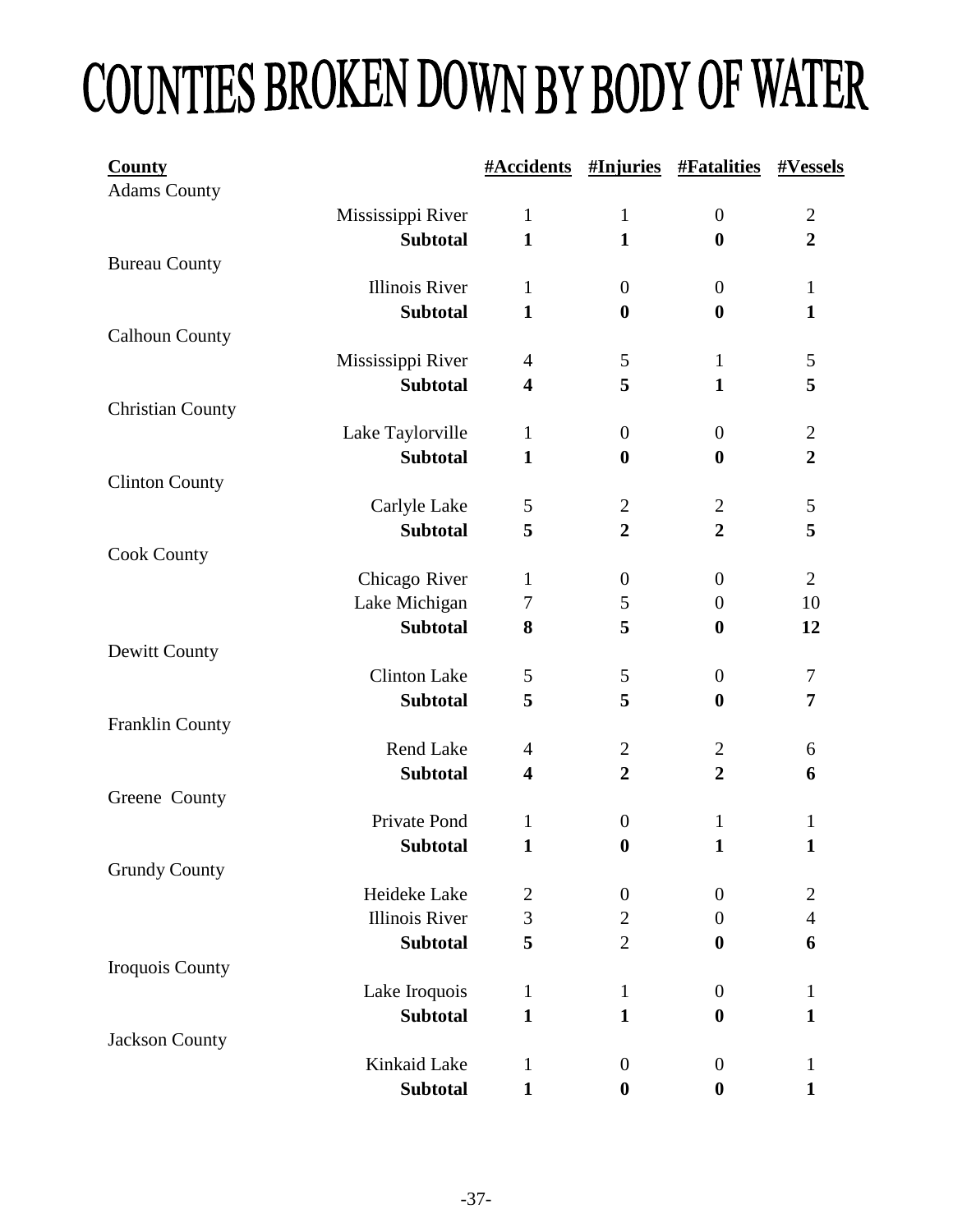| <b>Counties Broken Down By Body of Water</b> |                         |                         |                                |                         |
|----------------------------------------------|-------------------------|-------------------------|--------------------------------|-------------------------|
| County                                       | #Accidents              |                         | #Injuries #Fatalities #Vessels |                         |
| <b>Jo Daviess County</b>                     |                         |                         |                                |                         |
| Apple Canyon Lake                            | $\mathbf{1}$            | $\overline{2}$          | $\boldsymbol{0}$               | $\mathbf{1}$            |
| Mississippi River                            | $\overline{c}$          | $\overline{2}$          | $\boldsymbol{0}$               | 2                       |
| <b>Subtotal</b>                              | $\overline{\mathbf{3}}$ | $\overline{\mathbf{4}}$ | $\boldsymbol{0}$               | $\overline{\mathbf{3}}$ |
| Kankakee County                              |                         |                         |                                |                         |
| Kankakee River                               | $\mathbf{1}$            | $\mathbf{1}$            | $\overline{0}$                 | 1                       |
| <b>Subtotal</b>                              | $\mathbf{1}$            | $\mathbf{1}$            | $\boldsymbol{0}$               | $\mathbf{1}$            |
| Lake County                                  |                         |                         |                                |                         |
| Fox Lake                                     | $\mathbf{1}$            | $\boldsymbol{0}$        | $\boldsymbol{0}$               | 1                       |
| <b>Gages Lake</b>                            | $\mathbf{1}$            | $\boldsymbol{0}$        | 1                              | 1                       |
| Lake Michigan                                | 5                       | 5                       | $\overline{0}$                 | 7                       |
| Long Lake                                    | $\mathbf{1}$            | $\boldsymbol{0}$        | $\boldsymbol{0}$               | $\overline{2}$          |
| Petite Lake                                  | $\overline{2}$          | $\boldsymbol{0}$        | 1                              | $\overline{4}$          |
| Pistakee Lake                                | $\mathbf{1}$            | $\mathbf{2}$            | $\overline{0}$                 | $\overline{2}$          |
| <b>Subtotal</b>                              | 11                      | 7                       | $\overline{2}$                 | 17                      |
| LaSalle County                               |                         |                         |                                |                         |
| <b>Illinois River</b>                        | 3                       | $\overline{2}$          | $\overline{0}$                 | 4                       |
| Lake Holiday                                 | $\mathbf{1}$            | $\boldsymbol{0}$        | $\boldsymbol{0}$               | $\mathbf{2}$            |
| LaSalle Lake                                 | 1                       | $\boldsymbol{0}$        | $\boldsymbol{0}$               | 1                       |
| Private Pond                                 | 1                       | $\boldsymbol{0}$        | $\mathbf{1}$                   | 1                       |
| <b>Subtotal</b>                              | 6                       | $\overline{2}$          | $\mathbf{1}$                   | 8                       |
| <b>Madison County</b>                        |                         |                         |                                |                         |
| <b>Highland Silver Lake</b>                  | 1                       | $\boldsymbol{0}$        | $\overline{2}$                 | 1                       |
| Holiday Lake                                 | $\overline{c}$          | $\mathbf{1}$            | $\boldsymbol{0}$               | 3                       |
| <b>Subtotal</b>                              | 3                       | $\mathbf{1}$            | $\overline{2}$                 | 4                       |
| <b>Marshall County</b>                       |                         |                         |                                |                         |
| <b>Illinois River</b>                        | $\mathfrak{2}$          | 3                       | $\boldsymbol{0}$               | $\overline{2}$          |
| <b>Subtotal</b>                              | $\overline{2}$          | 3                       | $\boldsymbol{0}$               | $\overline{2}$          |
| <b>McHenry County</b>                        |                         |                         |                                |                         |
| Fox River                                    | 6                       | 12                      | $\overline{0}$                 | 10                      |
| <b>Subtotal</b>                              | 6                       | 12                      | $\bf{0}$                       | 10                      |
| Monroe County                                |                         |                         |                                |                         |
| Kaskaskia River                              | $\mathbf{1}$            | $\boldsymbol{0}$        | $\theta$                       | $\mathbf{1}$            |
| <b>Subtotal</b>                              | $\mathbf{1}$            | $\boldsymbol{0}$        | $\boldsymbol{0}$               | $\mathbf{1}$            |
| <b>Montgomery County</b>                     |                         |                         |                                |                         |
| <b>Glenn Shoals Lake</b>                     | $\mathbf{1}$            | $\overline{0}$          | $\mathbf{1}$                   | $\mathbf{1}$            |
| Lake Lou Yeager                              | 1                       | $\mathbf{1}$            | $\boldsymbol{0}$               | $\mathbf{1}$            |
| <b>Subtotal</b>                              | $\overline{2}$          | 1                       | 1                              | $\overline{2}$          |
| Moultrie County                              |                         |                         |                                |                         |
| Lake Shelbyville                             | $\overline{2}$          | 2                       | $\mathbf{1}$                   | 3                       |
| <b>Subtotal</b>                              | $\overline{2}$          | $\overline{2}$          | $\mathbf{1}$                   | 3                       |
| Ogle County                                  |                         |                         |                                |                         |
| <b>Rock River</b>                            | $\overline{2}$          | $\overline{2}$          | $\boldsymbol{0}$               | 4                       |
| <b>Subtotal</b>                              | $\boldsymbol{2}$        | $\overline{2}$          | $\boldsymbol{0}$               | 4                       |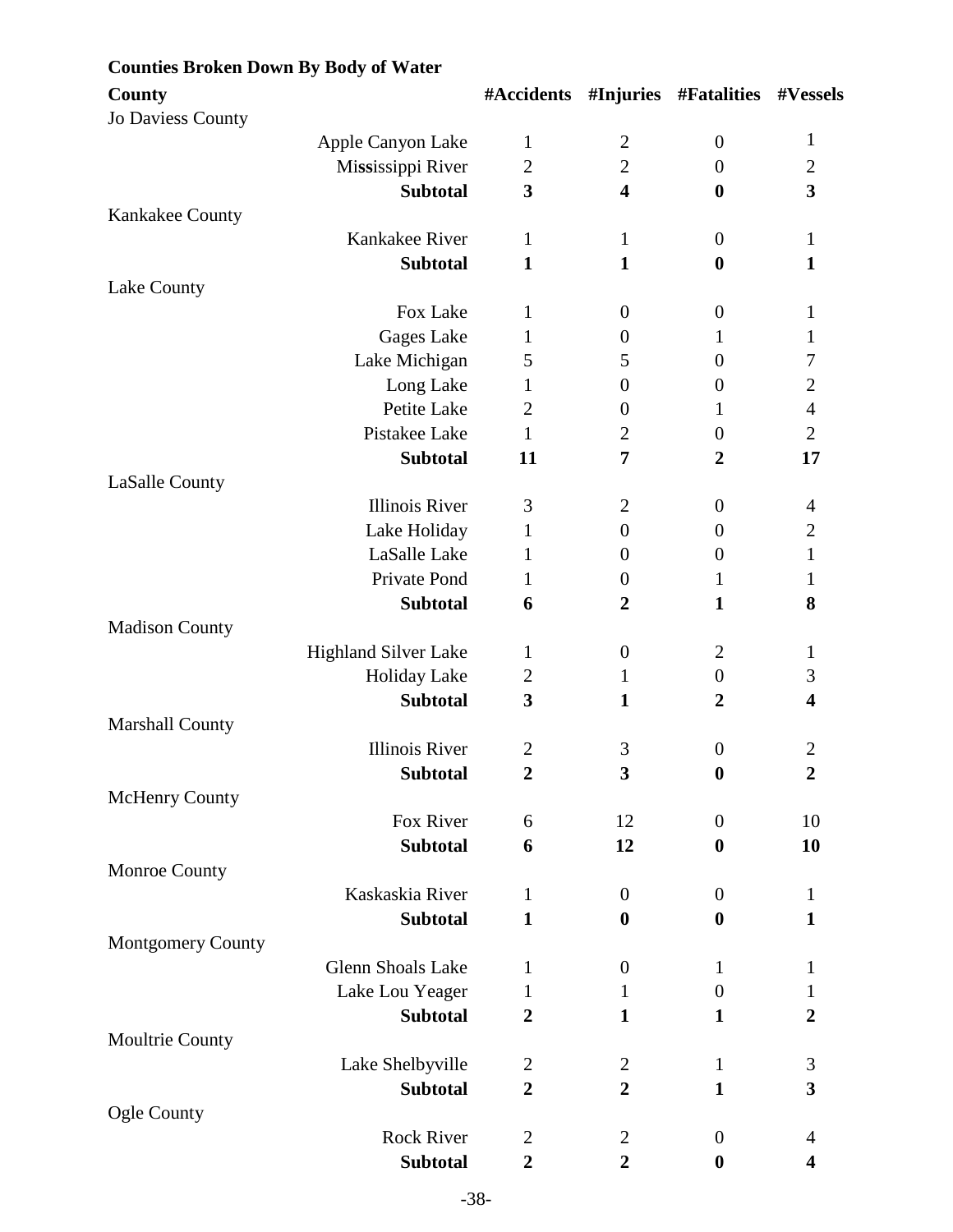| <b>Counties Broken Down By Body of Water</b> |                         |                  |                                |                |
|----------------------------------------------|-------------------------|------------------|--------------------------------|----------------|
| cont                                         |                         |                  |                                |                |
| <b>County</b>                                | #Accidents              |                  | #Injuries #Fatalities #Vessels |                |
| Pike County                                  |                         |                  |                                |                |
| Ilinois River                                | $\mathbf{1}$            | $\overline{2}$   | $\overline{0}$                 | 1              |
| Private Pond                                 | $\mathbf{1}$            | $\boldsymbol{0}$ | $\mathbf{1}$                   | $\mathbf{1}$   |
| <b>Subtotal</b>                              | $\overline{2}$          | $\boldsymbol{2}$ | $\mathbf{1}$                   | $\overline{2}$ |
| <b>Randolph County</b>                       |                         |                  |                                |                |
| <b>Baldwin Lake</b>                          | $\mathbf{1}$            | $\boldsymbol{0}$ | $\boldsymbol{0}$               | $\mathbf{1}$   |
| <b>Subtotal</b>                              | $\mathbf{1}$            | $\boldsymbol{0}$ | $\boldsymbol{0}$               | $\mathbf{1}$   |
| <b>Rock Island County</b>                    |                         |                  |                                |                |
| Mississippi River                            | 4                       | $\mathbf{1}$     | $\mathbf{1}$                   | 5              |
| <b>Subtotal</b>                              | $\overline{\mathbf{4}}$ | $\mathbf{1}$     | $\mathbf{1}$                   | 5              |
| <b>Sangamon County</b>                       |                         |                  |                                |                |
| Lake Springfield                             | $\mathbf{1}$            | $\boldsymbol{0}$ | $\overline{0}$                 | $\overline{2}$ |
| <b>Subtotal</b>                              | $\mathbf{1}$            | $\boldsymbol{0}$ | $\boldsymbol{0}$               | $\overline{2}$ |
| <b>Schuyler County</b>                       |                         |                  |                                |                |
| <b>Illinois River</b>                        | $\mathbf{1}$            | $\mathbf{1}$     | $\theta$                       | 1              |
| <b>Subtotal</b>                              | $\mathbf{1}$            | $\mathbf{1}$     | $\boldsymbol{0}$               | $\mathbf{1}$   |
| <b>Shelby County</b>                         |                         |                  |                                |                |
| Lake Shelbyville                             | 3                       | $\overline{2}$   | $\boldsymbol{0}$               | 3              |
| <b>Subtotal</b>                              | 3                       | $\overline{2}$   | $\boldsymbol{0}$               | 3              |
| <b>St Clair County</b>                       |                         |                  |                                |                |
| <b>Grand Marais Lake</b>                     | $\mathbf{1}$            | $\overline{0}$   | $\mathbf{1}$                   | $\mathbf{1}$   |
| Kaskaskia River                              | $\mathbf{1}$            | $\boldsymbol{0}$ | $\overline{0}$                 | $\overline{c}$ |
| Mississippi River                            | $\mathbf{1}$            | $\boldsymbol{0}$ | $\mathbf{1}$                   | $\overline{2}$ |
| <b>Subtotal</b>                              | 3                       | $\boldsymbol{0}$ | $\overline{2}$                 | 5              |
| <b>Tazewell County</b>                       |                         |                  |                                |                |
| <b>Illinois River</b>                        | 3                       | $\mathbf{1}$     | $\boldsymbol{0}$               | 3              |
| <b>Subtotal</b>                              | 3                       | $\mathbf{1}$     | $\boldsymbol{0}$               | 3              |
| White County                                 |                         |                  |                                |                |
| Little Wabash River                          | $\mathbf{1}$            | $\boldsymbol{0}$ | $\mathbf{1}$                   | $\mathbf{1}$   |
| <b>Subtotal</b>                              | $\mathbf{1}$            | $\boldsymbol{0}$ | $\mathbf{1}$                   | 1              |
| Whiteside County                             |                         |                  |                                |                |
| <b>Rock River</b>                            | $\mathbf{1}$            | $\theta$         | $\boldsymbol{0}$               | $\overline{2}$ |
| <b>Subtotal</b>                              | $\mathbf{1}$            | $\boldsymbol{0}$ | $\boldsymbol{0}$               | $\overline{2}$ |
| Will County                                  |                         |                  |                                |                |
| <b>Braidwood Lake</b>                        | $\mathbf{1}$            | $\boldsymbol{0}$ | $\theta$                       | 1              |
| Kankakee River                               | $\overline{2}$          | $\overline{2}$   | $\overline{0}$                 | $\overline{2}$ |
| <b>Subtotal</b>                              | 3                       | $\boldsymbol{2}$ | $\boldsymbol{0}$               | 3              |
| Winnebago County                             |                         |                  |                                |                |
| <b>Rock River</b>                            | 2                       | $\overline{c}$   | 1                              | 3              |
| <b>Subtotal</b>                              | $\overline{2}$          | $\overline{2}$   | 1                              | 3              |
| <b>Total</b>                                 | <b>101</b>              | 69               | 19                             | 135            |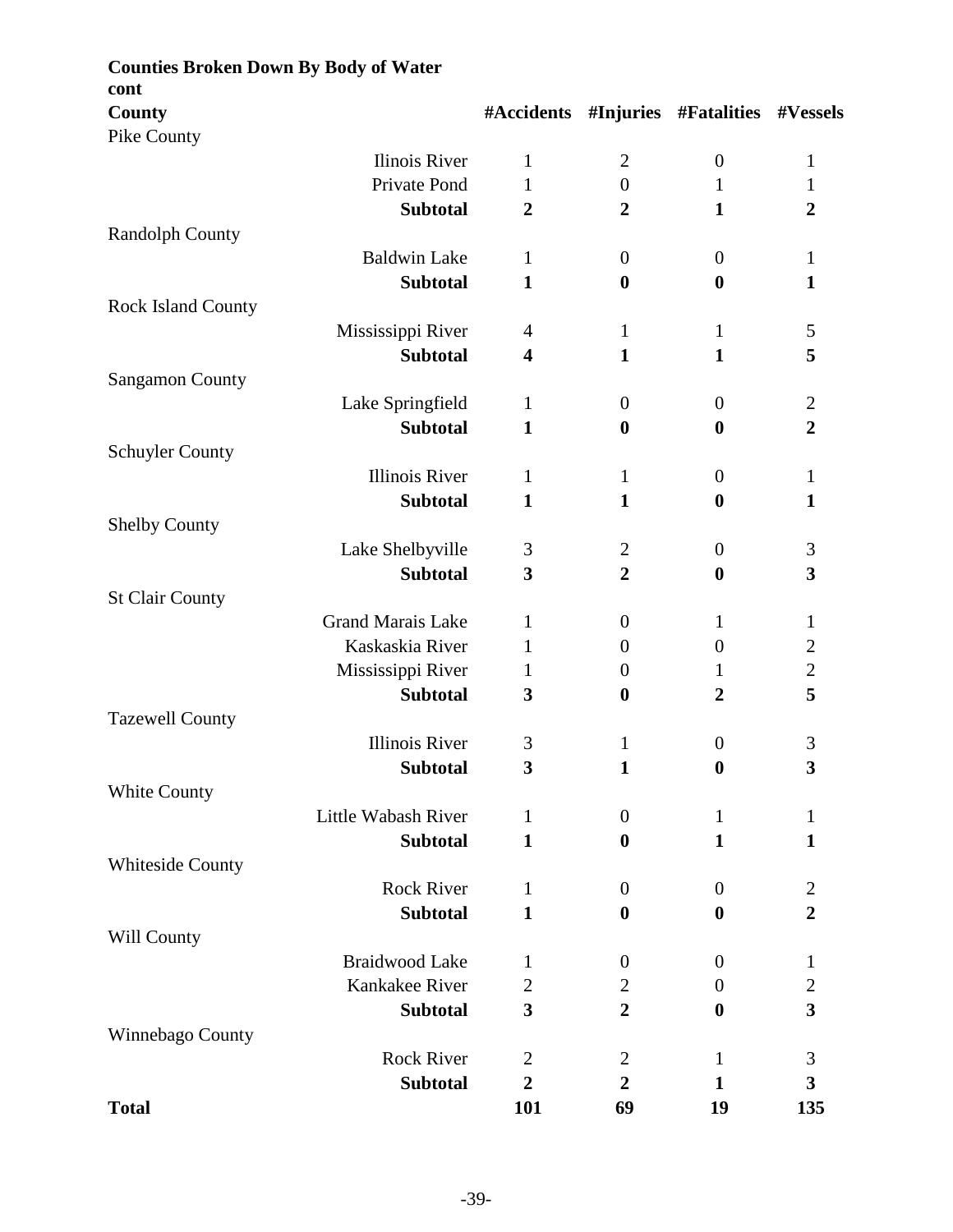#### 2012 Fatal Boat Accident Narratives

1. On October 7, 2011 at approximately 6:58 a.m., State Police communications received a call from a C. and E. railroad engineer regarding an overturned vessel on Lake Shelbyville just north of the railroad bridge. Conservation Police confirmed there was an overturned vessel along with a floating body. Based upon observations from the railroad bridge and the severe damage to the bow of the boat, it was determined the boat struck the far west pillar of the concrete railroad bridge and flipped over, ejecting the operator. The damage of the vessel indicated the victim was initially shoved forward, causing the console unit to be ripped from the bolts and shoved forward and sideways. The victim was then launched forward, striking his head on the under decking of the bow of the vessel. The upper portion of the bow of the vessel had been crushed and laid back, exposing the area underneath. Initial autopsy reports have shown the injuries the victim sustained were consistent with being shoved forward onto the console (lacerated liver, multiple severe internal injuries) and striking his head (severe head trauma with multiple frontal skull fractures).

| Contributing Factors: Careless/reckless operation |
|---------------------------------------------------|
| <b>Operator Inattention</b>                       |
| Failure to Wear Personal Floatation Device (PFD)  |

2. On October 14, 2011 five persons went out jug fishing on the Mississippi River. It was slightly windy and there was a chop out on the main channel, so the fishermen decided to fish in a chute between Iowa Island and Enterprise Island. The motor was off and the boat was drifting within the chute as they placed their jugs out. At some point, the victim stated he had to go to the bathroom and walked to the bow of the boat to urinate. The victim lost his balance and fell off the right side of the bow of the vessel and into the water. One occupant dove in to save the victim, but could not find him. They looked for the victim for about 15 minutes before heading to a friend's house on shore to place a phone call to 911. Missouri Water Patrol (MWP) looked for the victim that night but could not locate him. MWP notified the Illinois Conservation Police the following morning and both agencies continued with the search. The victim was located at approximately 11:32 p.m. on October 15, 2011. The victim had been drinking and showed signs of impairment.

| Contributing Factors: Alcohol Impairment |                                                  |
|------------------------------------------|--------------------------------------------------|
|                                          | Overloading                                      |
|                                          | Standing/Sitting In Inappropriate Position       |
|                                          | Failure to Wear Personal Floatation Device (PFD) |

3. On October 22, 2011 at approximately 7:16 a.m., Highland PD received a call from the family of the victim number 1. They stated that the 2 victims had gone catfishing for the night at Highland Silver Lake. A park worker and Highland officer went out on the lake and located the boat floating capsized near duck blind #3, about 3/4 of a mile north of the boat ramp along the East bank of the lake. The officer secured the area and anchored the boat at the location. Illinois Conservation Police were contacted and dispatched to the scene. Conservation Police started a sonar search at 10:11 a.m. The first victim was located by sonar at 10:18 a.m. and was recovered at 10:35 a.m. The second victim was located by sonar at 12:31 p.m. and was recovered at 12:41 p.m.

Contributing Factors: Unknown Failure to Wear Personal Floatation Device (PFD)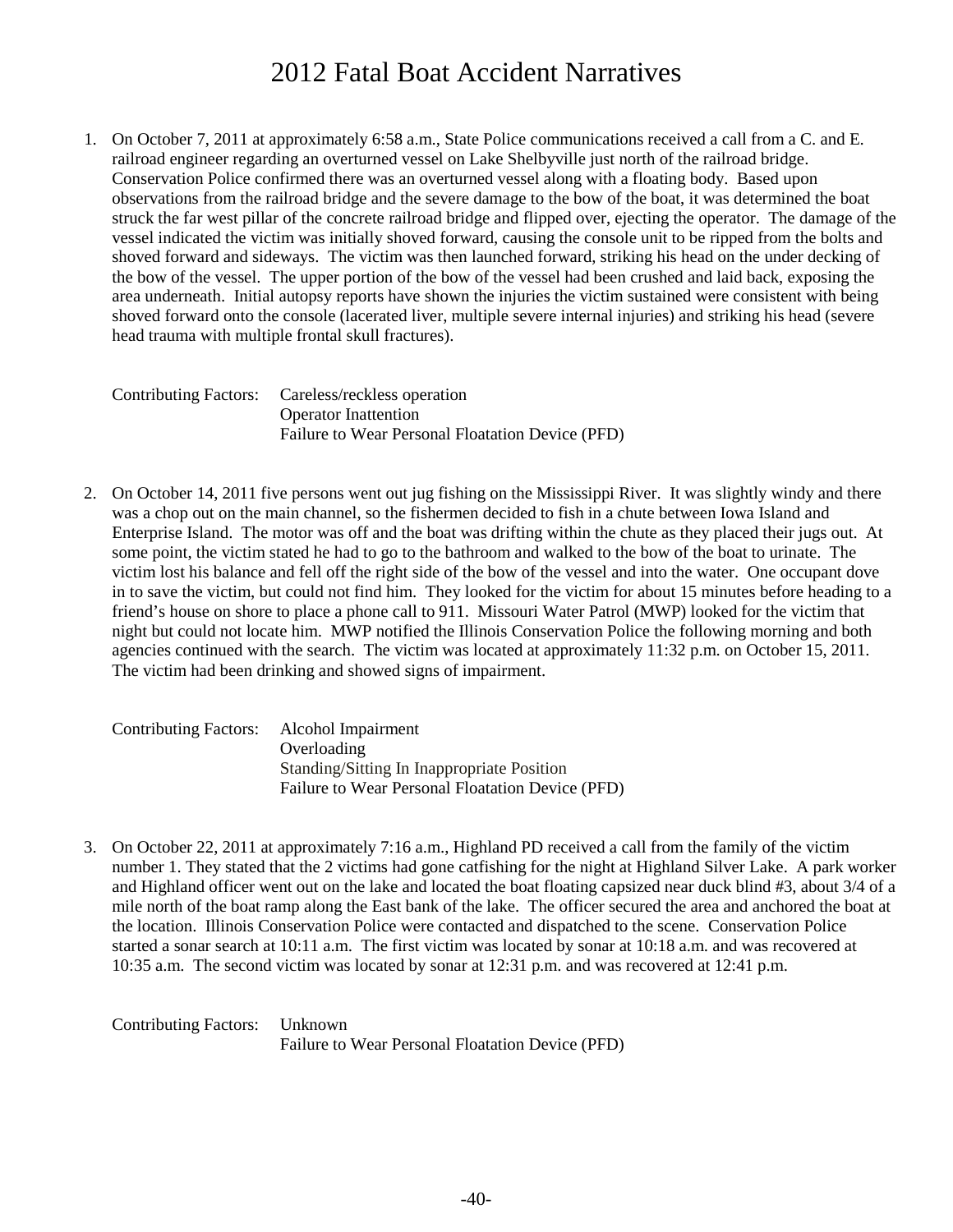4. On April 1, 2012 a PWC accident occurred near the 55th street boat launch in Moline, IL, Mississippi River Pool #15. The victim was test driving his new PWCs. The victim gave short rides to two children prior to the third and final trip. On the third trip, the victim turned to come back to the boat launch area. At this time the victim and passenger fell off the PWC and were approximately 20 yards away from where the PWC stopped. The Passenger (wearing a PFD) was able to swim back and reboard the PWC. The victim (not wearing a PFD) was unable to swim to the PWC and started yelling. The victim was observed "bobbing" above and below the water line before going under the water and not resurfacing. Passenger was uninjured. Passenger was unable locate the victim. 911 was called at 6:48 p.m. Moline Fire Dept. responded to the scene and began the body recovery effort at this location. A search was conducted by Moline, East Moline and Arsenal Fire Departments via boat. On April 2, 2012 a body recovery was made at 6:55 p.m.

Contributing Factors: Alcohol Impairment Cold Water Immersion Sharp Turn Failure to Wear Personal Floatation Device (PFD)

5. On April 1, 2012, the victim fell from his boat while fishing, and drowned. The victim was reported missing on the morning of April 2, 2012 to Pike County Sheriff Department. The brother went to the pond (located on property) and discovered the ATV the victim used to travel from the house to the pond. The brother found the jon boat the victim used to fish from in the middle of pond. The brother could see the fishing pole the victim used was still in the boat and appeared to have not been casted into the water. There was the bucket the victim used to sit on was also turned on its side in the boat. The brother stated he believed his father had fallen into the water and drowned. The brother conducted a brief search of the water himself and after a short while contacted the sheriff's department for assistance. The Pike County Sheriff Dept. contacted Conservation Police at 9:15 a.m. and asked for their assistance in searching the pond for the victim. Conservation Police observed a camouflage hat floating near where the brother stated he had first found the victim's boat floating. After a few passes in the area of the hat they were able to retrieve the victim from the bottom of the pond. The victim apparently used a bucket as a seat in the small jon boat. The position of the bucket (on its side) lead Conservation police to believe that the victim was seated when he fell overboard. Due to the victims' age, it is possible the victim suffered from a heart condition which may have contributed to the accident. The victim was not wearing a life jacket and he drowned as a result of falling overboard.

Contributing Factors: Medical Condition Failure to Wear Personal Floatation Device (PFD)

6. On May 20, 2012 at approximately 4:25 p.m., the victim's boat was discovered unoccupied and was then reported to the Winnebago County Sheriff's Dept. The vessel was located on the Rock River at the vacant U.S. Coast Guard Auxiliary Station boat launch with the victim missing. A joint investigation was conducted by the Winnebago County Sheriff's Department and the Conservation Police. For an unknown reason, the victim left his watercraft or was ejected during use. The Conservation Police sonar operator discovered what was believed to be the victim in 14 feet of water a short distance downstream of the U.S. Coast Guard Auxiliary Boat Launch. The Rockford Fire Dive Team dove on the site and subsequently recovered the victim. The victim was not wearing a personal floatation device (PFD) at the time of the incident. There is no evidence of criminal activity. His Mercury outboard motor had a "kill switch" installed, but it had been overridden. The victim was not wearing the "engine kill lanyard," (There was none present on the boat). There were no obvious signs of injury to the victim's body at the autopsy. The toxicology report indicates his blood alcohol content at time of death was .152% with the presence of cannabis and cocaine in his system. Alcohol/Drug impairment, failure to wear a PFD and failure to have the engine kill switch lanyard properly installed and worn are the primary factors which lead to the victim's death in this incident.

Contributing Factors: Alcohol Impairment Failure to Wear Personal Floatation Device (PFD)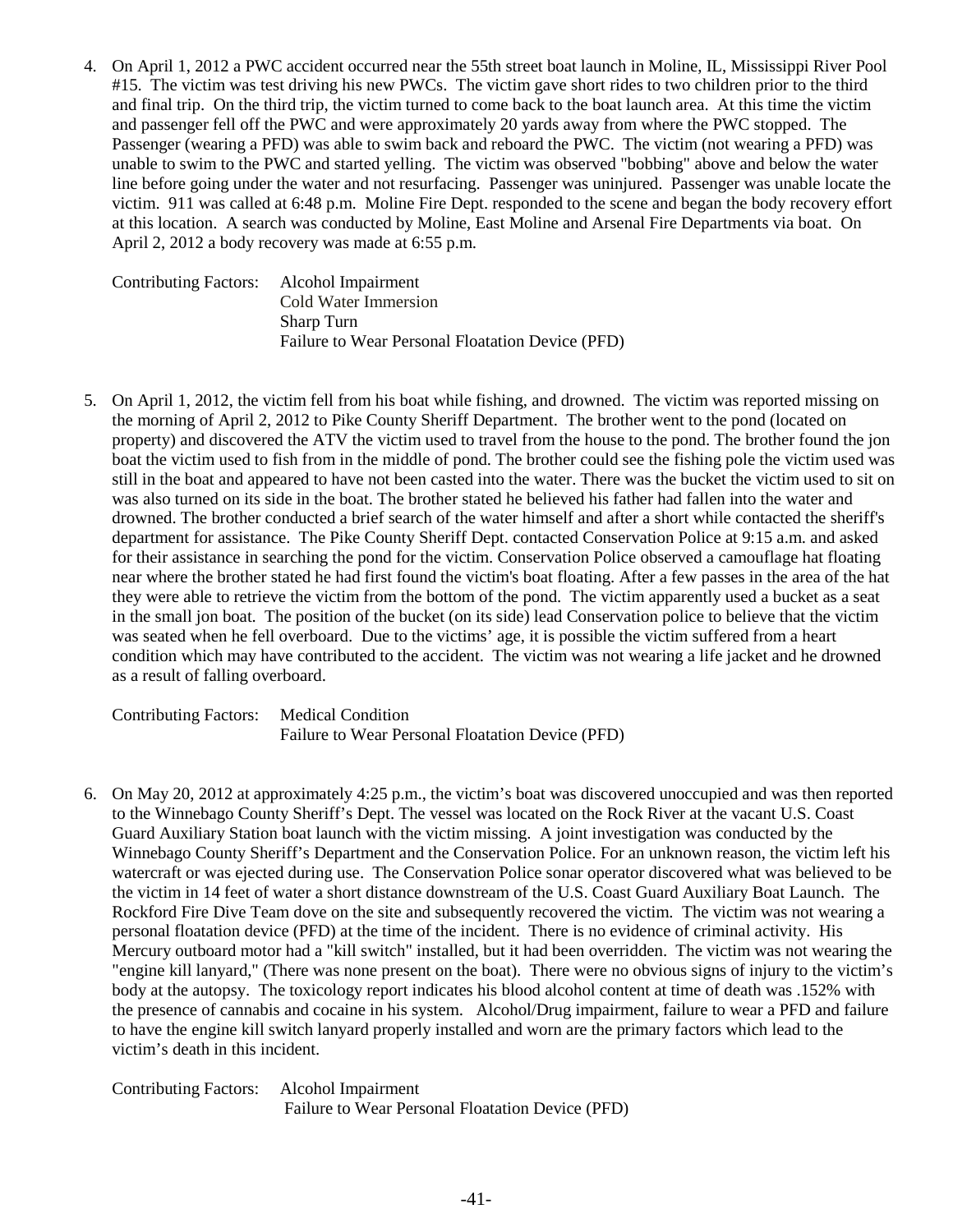7. On June 6, 2012 Conservation Police responded to a capsized boat on a private pond. The victim and friend were in a boat, fishing on a private pond. The boat was anchored at the front and back (bow and stern). Both individuals were straddling the boat's seats, fishing off the left (port) side. The victim stood up in the boat and lost his balance. The victim fell hitting his back on the right (starboard) gunwale. The victim fell within the boat causing the boat to lean to starboard. The boat's movement caused the friend to fall backwards to starboard. With their combined weight and momentum the boat capsized causing both of them to fall into the water. They attempted to swim with the boat to shore. After approximately 15 minutes they decided to leave the boat and swim to shore. The friend made it to shore. The victim did not. The victims' body was recovered. There were no personal flotation devices on the boat. LaSalle County Coroner completed the autopsy report. The findings were Accidental Drowning with Methadone Intoxication as a contributing factor.

Contributing Factors: Drug/Alcohol Impairment Failure to Wear Personal Floatation Device (PFD)

8. On June 12, 2012 vessel 1, with five occupants, had launched beneath the Arch in St. Louis. They drove for a few minutes upstream when the vessel motor quit. They could restart the motor, but when put in gear the motor would die. Vessel 1 drifted downstream toward some moored barges, eventually getting wedged underneath one of the barge's rakes. A commercial tug saw vessel 1 in distress and launched a rescue vessel, a Zodiac, with two crew members on board. The Zodiac attempted to rescue the five passengers trapped under the moored barges inside vessel 1. On one of the passes in front of the barges, the Zodiac was caught in swift current, which caused the bow to swing downstream and hit the front of a flat barge. The Zodiac capsized and ejected the operator and passenger (the victim) into the river. The operator and the victim went under the barge. The operator was able to pull himself out quickly, while the victim could not. Other commercial tugs in the area responded to the distress call and rescued the two crew members of the Zodiac. The victim was not breathing. The victim was later taken to the hospital and pronounced dead. The operator of the Zodiac, along with workers from the barge that picked him up, tied off to the moored barges and lowered a line to the five passengers of vessel 1 still caught under the barge. As soon as the five passengers grabbed onto the line, vessel 1 was forced under the barge by the river current. One passenger was lifted onto the moored barges, while the other four were rescued by being thrown lines from a tug positioned on one of the flat barges and being pulled forward. All persons were transported to nearby hospitals with the victim (the Zodiac passenger) being pronounced dead. All other persons involved were checked out, with nothing more than scratches being reported.

| Contributing Factors: Operator Inexperience      |
|--------------------------------------------------|
| Sudden Acceleration                              |
| <b>Sharp Turn</b>                                |
| Failure to Wear Personal Floatation Device (PFD) |

9. On June 18, 2012 at approximately 9:30 p.m. the operator and the victim were drifting on Gages Lake. They had reportedly been drinking alcohol most of the evening and swimming on Gages Lake. They had jumped off the boat multiple times over the course of the evening. According to the Lake County Sheriff's report, just after 9:30 p.m. both the operator and the victim had jumped off the pontoon boat, which had not been anchored. The pontoon boat had drifted away from them, so they both tried to swim to shore. The operator heard the victim gasping behind him in the water. When the operator exited the water on shore, he looked back and did not see the victim. The operator walked home, but did not call 911. A witness observed the pontoon boat near his pier, and observed the operator walking on the shoreline. The operator hid from police most of the night, and a search for the victim was unsuccessful during the night. On June 19, 2012 at approximately 3:20 p.m. a McHenry Fire Department diver located the victim in 44 feet of water. Grayslake Fire Department assisted in the recovery. The Lake County Coroner toxicology report indicated the victim had a BAC of .324. The operator was later arrested and charged with failure to render aid to the victim (Class 2 Felony) and OUI/Alcohol resulting in death (Class 2 Felony).

Contributing Factors: Alcohol Impairment Failure to Wear Personal Floatation Device (PFD)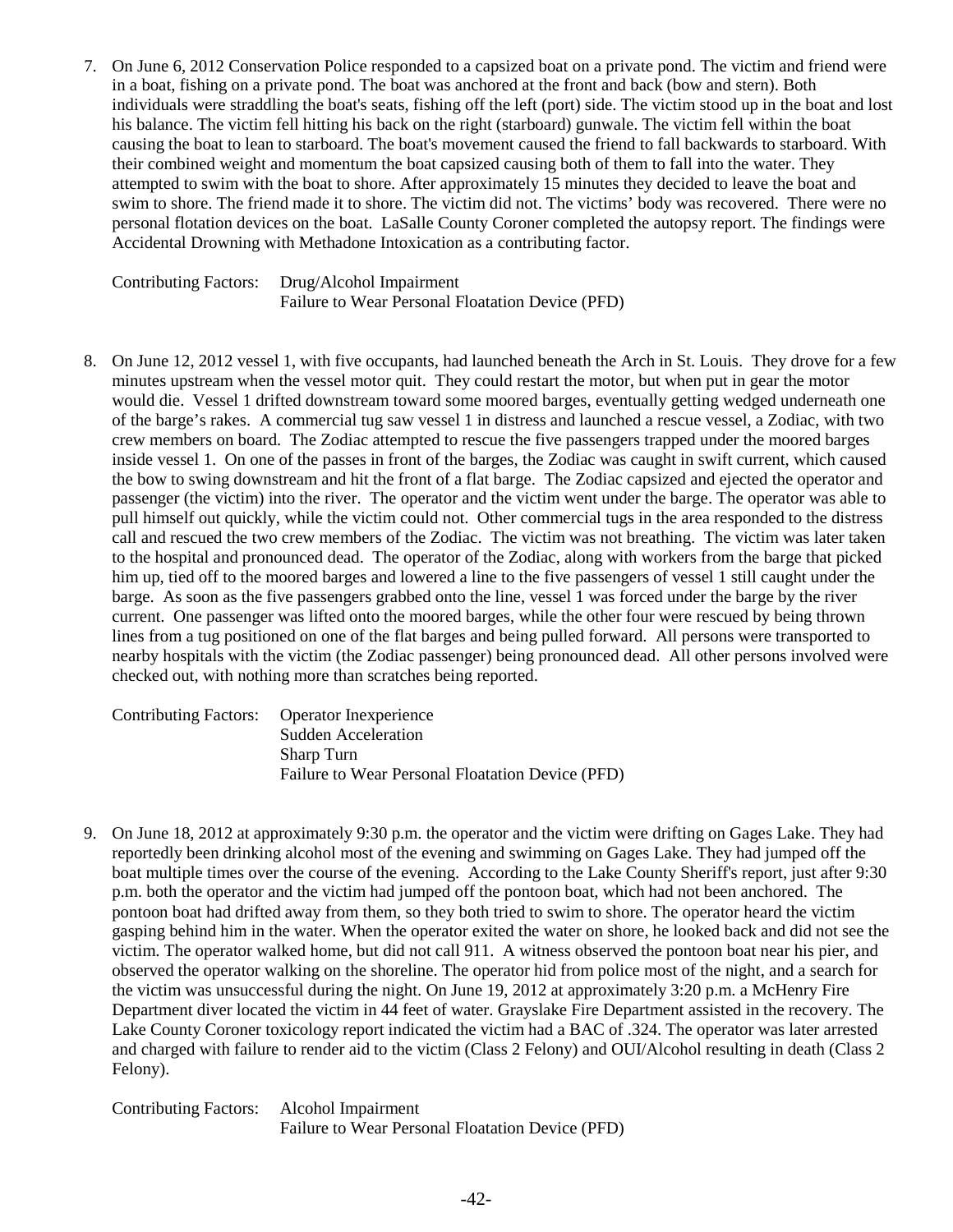10. On June 26, 2012 at approximately 3:00 p.m. a fatal boat crash involving two boats occurred on Rend Lake just north of the Gun Creek Boat Ramp. Vessel 1 (23 foot open bow) and Vessel 2 (15 foot open bow) were cruising together in a northeast direction. Vessel 1 (V1) was approximately 100 yards behind and to the left of Vessel 2 (V2). V2 executed a sharp left turn, directly in the path of V1. V1 struck V2 just forward of midship and continued up and over V2. V1 then came to rest. V1 struck throttle control of V2 and broke it off at base while passing over. V2 continued in forward motion with the throttle broke off in the half speed position, at approximately 35 mph. V2 then ran aground, travelling about 40 feet on shore before being stopped by small trees. At impact of V1 and V2, V1 operator struck windshield and steering wheel of V1, sustaining minor injuries and was subsequently admitted and released. The front passenger of V1 sustained major injuries and was flown to emergency care unit in St. Louis. The rear passenger of V1 sustained very minor scrapes and was treated at the scene. At impact of V1 and V2, the operator of V2 was ejected from the boat and was not recovered until the next day, pronounced deceased at the scene by the coroner. Passenger on V2 was ejected upon impact with trees at final resting spot of boat. EMS stabilized and immediately transported the passenger back to boat ramp where he was eventually airlifted to St. Louis and pronounced dead.

Contributing Factors: Alcohol Impairment Failure to Wear Personal Floatation Device (PFD)

11. On July 15, 2012 at 1:53 p.m. the Greene County Sheriff's Department was notified of a subject floating face down in a farm pond. The victim was found floating face down in the center of the pond. At the east end of the pond was a 12 foot aluminum jon boat. It was turned over and floating in the shallow east end of the pond. It is unknown at what time the victim entered the water. According to Greene County Sheriff's Deputy, the victim's wife stated the victim went to the farm about 2:30 p.m. on July 14, 2012. On July 15, 2012 about 1:30 p.m. she went to the farm and found him floating face down. It is unknown if the jon boat was used by the victim. No life jackets were found in the water, in the boat, or on the bank of the pond. Coroner's Forensic Pathologist ruled the immediate cause of death was drowning.

Contributing Factors: Unknown Failure to Wear Personal Floatation Device (PFD)

12. On July 28, 2012 the victim was being pulled on a tube behind vessel #2 In the middle of Petite Lake, approximately 150 yards. out from shore The subject fell off of the tube and was struck by vessel #1.The operator of vessel 1 was charged with OUI and reckless homicide.

| <b>Contributing Factors:</b> | Drug/Alcohol Impairment     |
|------------------------------|-----------------------------|
|                              | Careless/Reckless Operation |
|                              | <b>Operator Inattention</b> |

13. On August 8, 2012 at approximately 5:15 p.m., Conservation Police received a call from a Frank Holten State Park worker that there was an overturned vessel in Grand Marais Lake. Conservation Police responded to find a kayak overturned along the East shore of the lake. The kayak was against a rip rap point about 120 yards north of the south boat launch. At about 6:10 p.m., two fishermen yelled to Conservation Police that a body was floating in the lake. The body was recovered from the lake. Autopsy results showed drowning as the cause of death.

Contributing Factors: Unknown Failure to Wear Personal Floatation Device (PFD)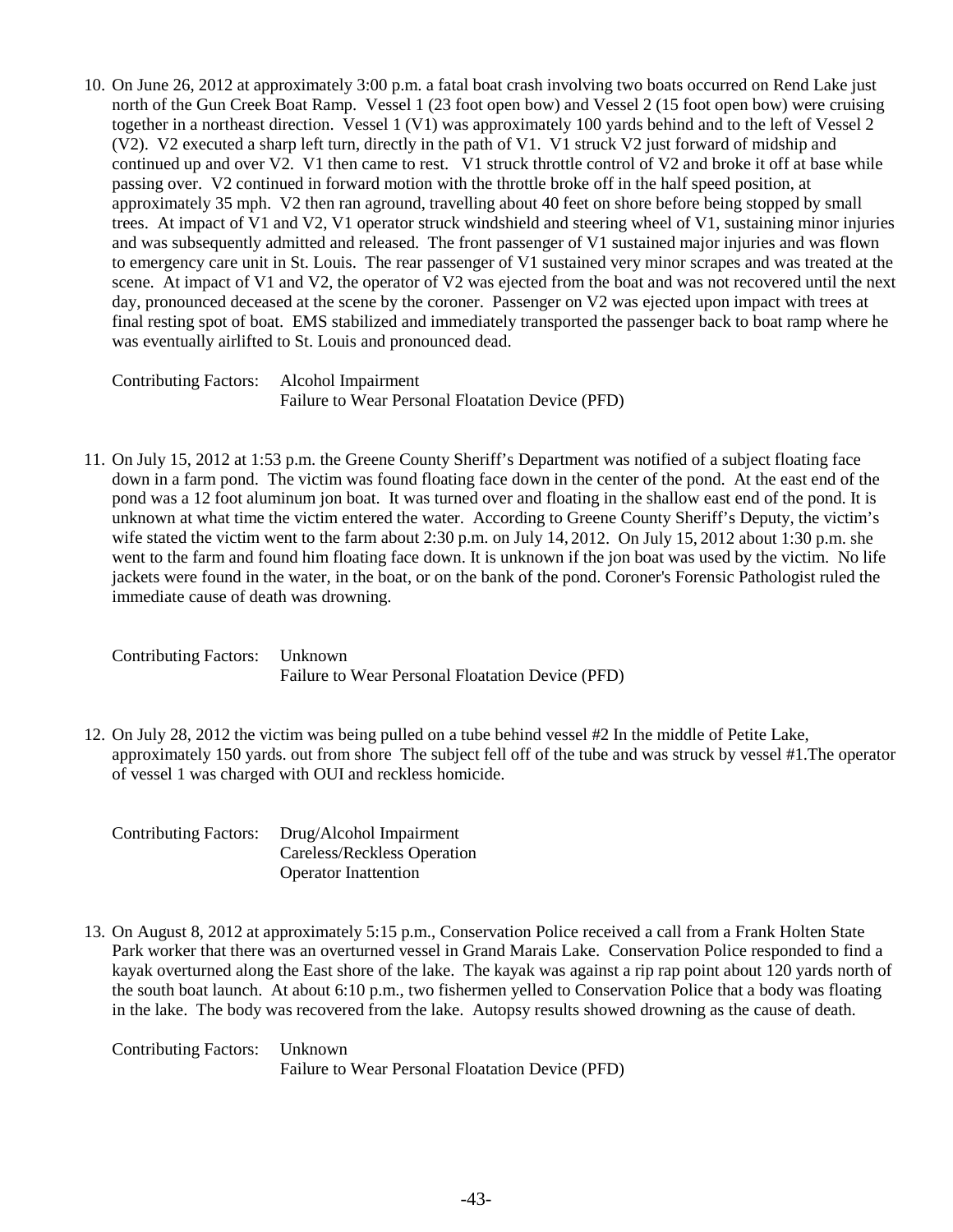14. On August 27, 2012 vessel 1 was operating from a beach commonly referred to as "Nude Beach" on the East side of Carlyle Lake. The vessel was heading towards the west side of the lake. Passenger 1 (victim 1) jumped into the lake so he could urinate after Vessel 1 came to a stop. Victim 1 could not swim and went under water. Operator (victim 2) then jumped into the lake in an attempt to help him. Victim 2 began to struggle in the water. Passenger 2 could not get the vessel to start due to the fact that the engine kill switch had been flipped. Passenger 2 yelled for help, and witnesses stopped and jumped into the water in an attempt to save them. They were unsuccessful. On August 27, 2012 the body of victim 1 was found approximately 1.75 miles north of the accident location. On August 28, 2012 the body of Victim 2 was found approximately 1.75 miles south of the accident location. The results from the St Louis University Forensic Toxicology Lab showed victim 1 had a BAC of .029 and victim 2 had a BAC of .030.

| Contributing Factors: Alcohol Impairment |                                                  |
|------------------------------------------|--------------------------------------------------|
|                                          | Departed Vessel Voluntary                        |
|                                          | Failure to Wear Personal Floatation Device (PFD) |

15. On September 29, 2012 at approximately 11:00 a.m., the victim met 2 Subjects at the 600 North bridge crossing the Little Wabash River 1/2 mile south of Emma, IL. Subject 1 brought an extra kayak for the victim to use. Subject 1 stated Subject 2, the victim, and himself all shared smoking a marijuana joint under the bridge before they left. All three then got into their own kayak and began heading down the river. At approximately 12:30 p.m. Subject 1 first navigated around a log jam at a bend in the river, followed by Subject 2. Subject 2 stated he felt the victim's kayak hit the back of his kayak and when Subject 2 turned around the victim was not there. Subject 1 stated the victim's kayak was pushed by the strong current up against the log jam and caused his kayak to roll. The strong current then swept the victim under the log jam. Both Subject 1 and Subject 2 stated they observed the victim's hand come up between the logs; however they could not get to him. Subject 1 called 911 at 12:33 p.m. Conservation Police arrived on the scene approximately 1:15 p.m. Additional Conservation Police also arrived to help with the sonar search. At approximately 8:00 p.m. the Black Township Fire Dept. (Indiana Dive Team) and the Mars Township Fire Dept. (Indiana) arrived to help in the search. The Black Township Fire Dept. (Indiana Dive Team) decided the current was too strong and hazardous to dive. The Black Township Fire Dept. (Indiana Dive Team) also used a sonar unit and the search continued until approximately 10:30 p.m. on September 29, 2012. On September 30, 2012 Black Township Fire Dept. (Indiana Dive Team), and Conservation Police searched with sonar and drag bars. On October 2, 2012 at approximately 9:10 a.m. Conservation Police spotted the victim 200 feet down river from the log jam. The victim was found floating against the bank. Drowning was determined to be the cause of death. The kayak struck a log jam and capsized causing the victim to enter the water and drown. Strong current and large amounts of debris are contributing factors as well as operator inexperience. Additional factors leading to the victim's death were cannabis use and not using a Personal floatation device (PFD).

Contributing Factors: Drug Use Operator Inexperience Hazardous Waters Due to Currents Failure to Wear Personal Floatation Device (PFD)

16. On September 30, 2012 the victim was operating a newly acquired jon boat on Glenn Shoals Lake directly West of Irving Cove on West side of lake. However, he operating without the engine cut off lanyard properly attached to his person. The boat was improperly loaded (to the stern) and was unstable, resulting in the victim falling overboard. Upon falling overboard, the jon boat continued to run unoccupied in a circling pattern. The victim drowned as a result of the accident.

| Contributing Factors: Operator Inexperience      |
|--------------------------------------------------|
| <b>Improper Loading</b>                          |
| Failure to Wear Personal Floatation Device (PFD) |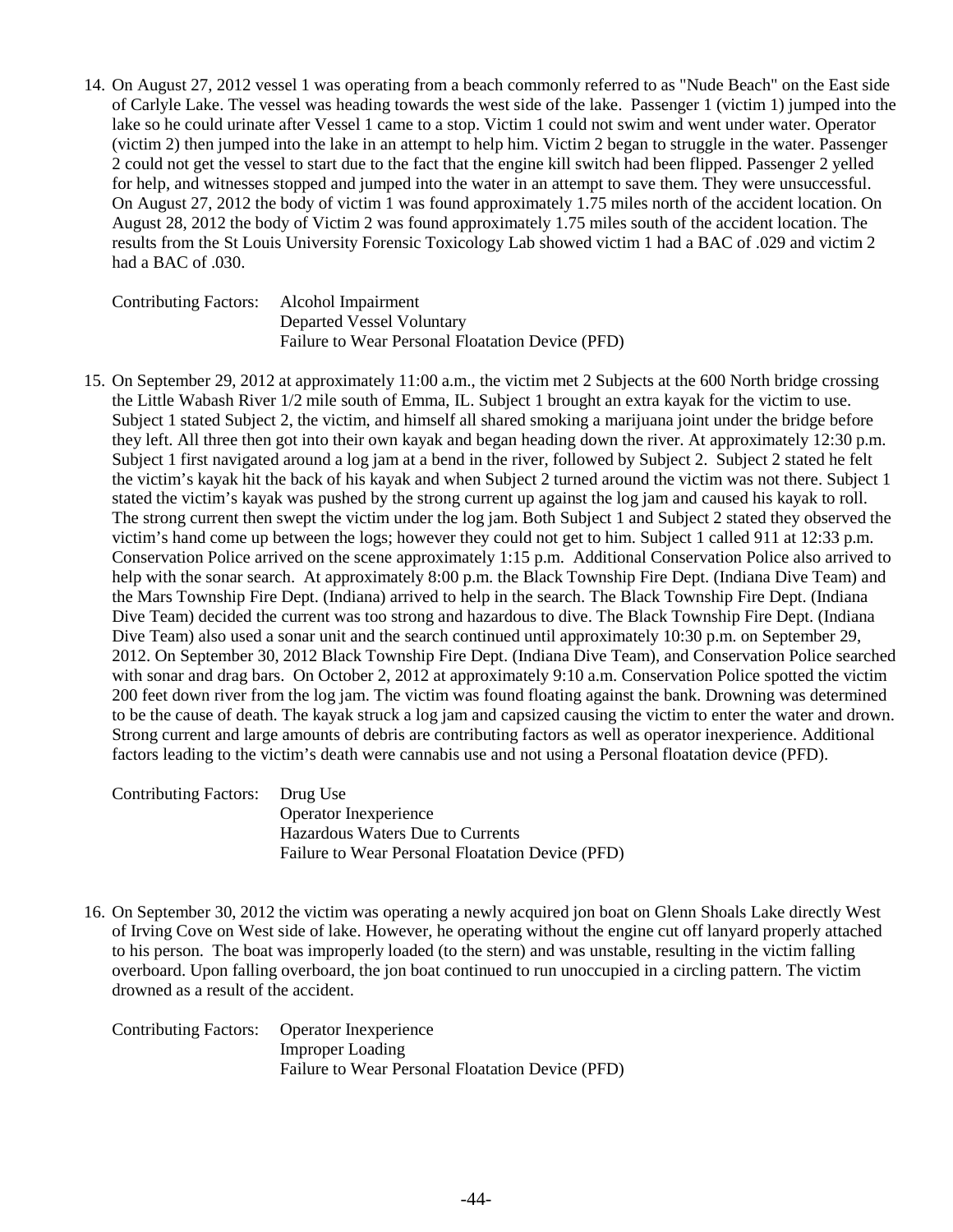### **Glossary of Boating Terminology**

**Airboat** - A boat propelled by an engine producing air thrust. This type of boat does not include ground effect vessels or air cushion vehicles (hovercraft).

**At anchor** - Held in place in the water by an anchor; includes "moored" to a buoy or anchored vessel and "dragging anchor".

**Auxiliary Sail** - A sailboat also equipped with an engine.

**Cabin motorboat** - A motorboat equipped with accommodation spaces, i.e., bunks or berths.

**Canoe** - A small narrow boat, propelled by paddles. Canoes usually are pointed at both bow and stern and are normally open on top, but can be covered.

**Capsizing** - Overturning of a vessel.

**Carbon Monoxide Poisoning** - Death or injury resulting from an odorless, colorless gas generated from auxiliary boat equipment (stoves, heaters, refrigerators, generators, hot water heaters, etc.), another boat's exhaust, or the exhaust of the vessel on which persons were either aboard or in close proximity.

**Careless/Reckless Operation** - A vessel is being operated carelessly or negligently when it endangers the life, limb or property of persons onboard or other vessels.

**Collision with fixed object** - The striking of any fixed object, above or below the surface of the water.

**Collision with floating object** - Collision with any waterborne object above or below the surface that is free to move with the tide, current, or wind, except another vessel.

**Collision with vessel** - Any striking together of two or more vessels, regardless of operation at time of the accident, is a collision.

**Congested Waters** - Where the body of water is either too small or narrow to safely accommodate the number of boats on it.

**Cruising** - Proceeding normally, unrestricted, with an absence of drastic rudder or engine changes.

**Documented vessel** - A vessel of five or more net tons owned by a citizen of the United States and used exclusively for pleasure with a valid marine document issued by the Coast Guard. Documented vessels are not numbered.

**Drifting** - Underway, but proceeding over the bottom without use of engines, oars or sails; being carried along only by the tide, current, or wind.

**Electrocution** - Death or injury resulting from an electrical current that comes in contact with water causing electrocution of the victim.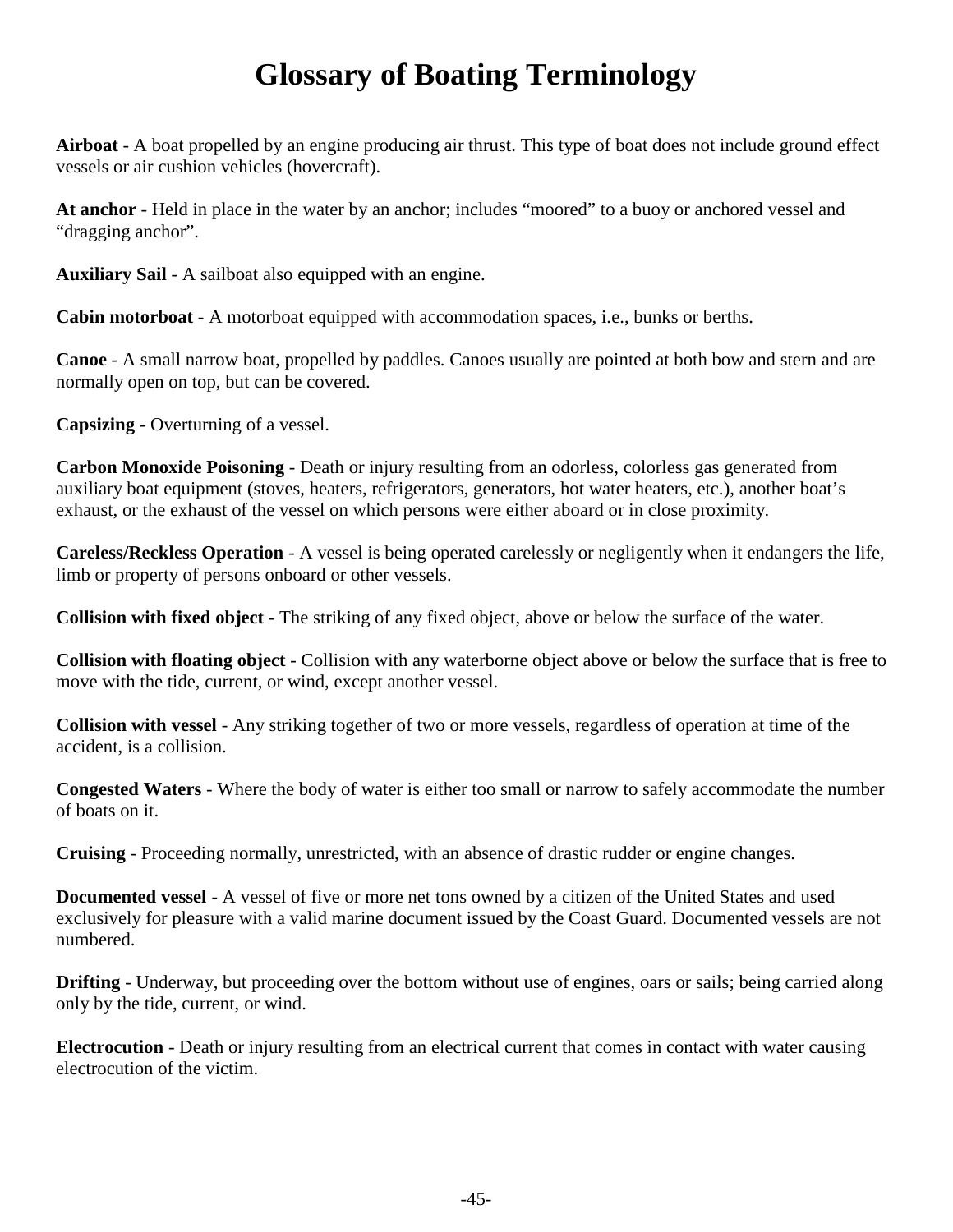**Excessive Speed** - Speed above that which a reasonable and prudent person would have operated under the conditions that existed. It is not necessarily a speed in excess of a posted limit.

**Failure to vent** - Prior to starting the engine, failure to turn on the powered ventilation system that brings in "fresh air" and expels gasoline vapors from the engine compartment.

**Fall in Boat** - Any operator or passenger who slips, trips, or falls on board or within the vessel.

**Falls on Boat -** Any operator or passenger who impacts the vessel.

**Falls Overboard** - Any operator or passenger who falls off of the vessel.

**Fiberglass (plastic) hul**l - Hulls of fiber-reinforced plastic. The laminate consists of two basic components, the reinforcing material (glass filaments) and the plastic or resin in which it is embedded.

**Fire/explosion (fuel**) - Accidental combustion of vessel fuel, liquids, including their vapors, or other substances such as wood.

**Fire/explosion (other)** - Accidental burning or explosion of any material onboard except vessel fuels or their vapors.

**Flooding/Swamping** - Filling with water, regardless of method of ingress, but retaining sufficient buoyancy to remain on the surface.

**Fueling** - Any stage of the fueling operation; primarily concerned with introduction of explosive or combustible vapors or liquids on board.

**Grounding** - Running aground of a vessel, striking or pounding on rocks, reefs, or shoals; stranding.

**Hazardous Waters** - Rapid tidal flows (the vertical movement of water) and/or currents (the horizontal flow of water) resulting in hazardous conditions in which to operate a boat.

**Houseboat** - A motorized vessel designed primarily with accommodation spaces with little or no foredeck or cockpit, with low freeboard and with a low length to beam ratio.

**Hull Failure** - Defect or failure of the structural body of a vessel (i.e., hull material, design, or construction) not including superstructure, masts, or rigging.

**Ignition of Spilled Fuel or Vapor** - Accidental combustion of vessel fuel, liquids, and/or their vapors.

**Improper anchoring** - Where a boat is either in the process of being anchored incorrectly or incorrectly held in place in the water by an anchor.

**Improper loading** - Loading, including weight shifting, of the vessel causing instability, limited maneuverability, or dangerously reduced freeboard.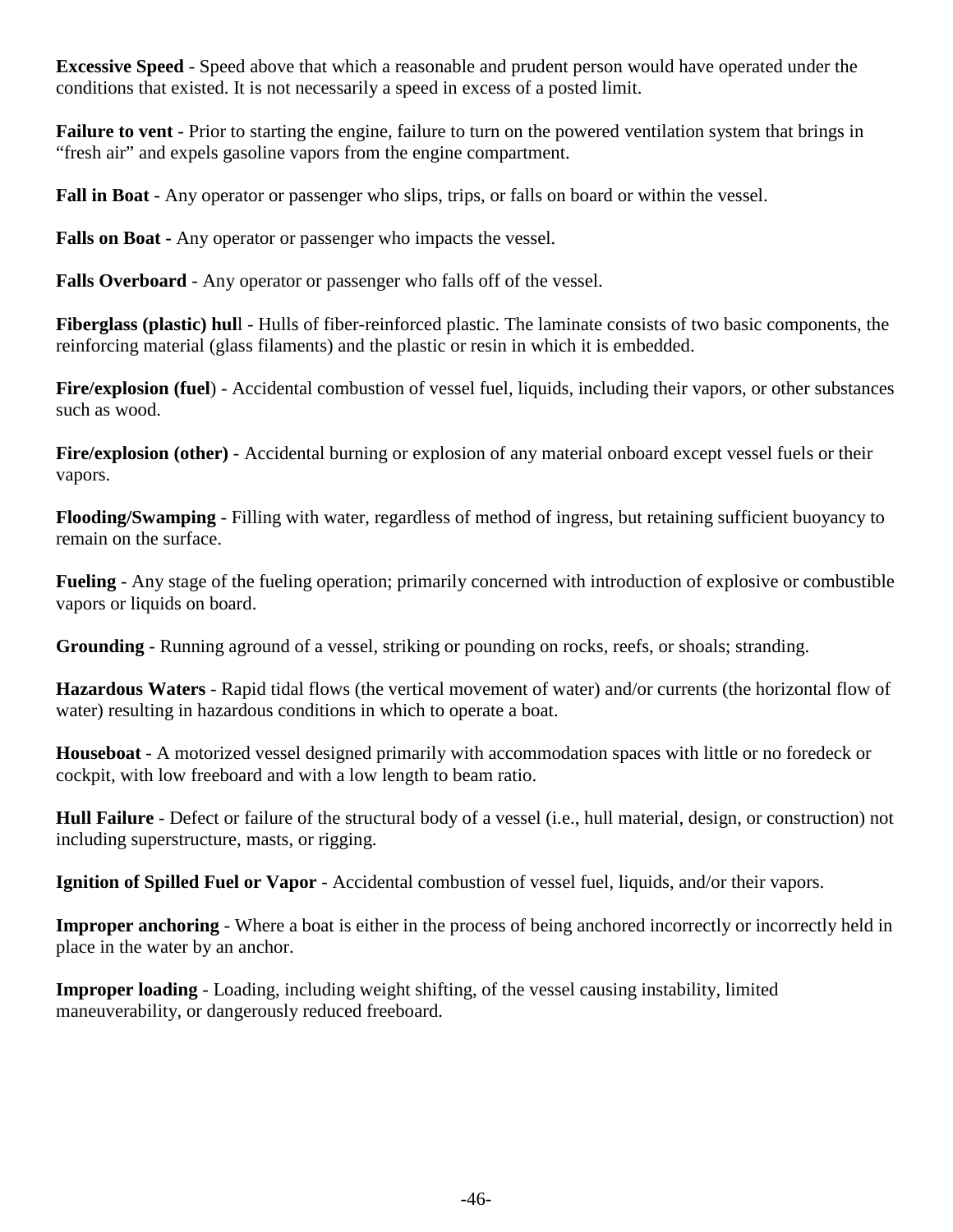**Improper lookout** - No proper watch; the failure of the operator to perceive danger because no one was serving as lookout or the person so serving failed in that regard. Every vessel shall at all times maintain a proper lookout by sight and hearing as well as by all available means appropriate in the prevailing circumstances and conditions so as to make a full appraisal of the situation and of the risk of collision.

**Inflatable -** A vessel constructed with its sides and bow made of flexible tubes containing pressurized gas. On smaller inflatables, the floor and hull beneath it is often flexible. On larger inflatables, the boat often has a rigid floor and solid hull capable of supporting a more powerful transom mounted outboard engine or even an inboard engine.

**Kayak** - A small boat with a cockpit that is propelled by a double-bladed paddle by a sitting paddler.

**Lack of or improper boat lights** - Insufficient and/or improper lights shown by a boat that indicate course, position, and occupation, such as fishing or towing.

**Machinery Failure** - Defect and/or failure in the machinery or material, design or construction, or components installed by the manufacturer involved in the mechanical propulsion of the boat (e.g., engine, transmission, fuel system, electric system, and steering system).

**Maneuvering** - Changing of course, speed, or similar boat handling action during which a high degree of alertness is required or the boat is imperiled because of the operation, i.e. docking, mooring, undocking, etc.

**Motorboat** - Any vessel equipped with propulsion machinery.

**Numbered vesse**l - An undocumented vessel numbered by a state with an approved numbering system under Chapter 123 of title 46, U.S.C.

**Open Motorboat** - Craft of open construction specifically built for operating with a motor, including boats canopied or fitted with temporary partial shelters.

**Operator Inattention** - Failure on the part of the operator to pay attention to the vessel, its occupants, or the environment in which the vessel is operating.

**Operator Inexperience** - Lack of practical experience or knowledge in operating a vessel or, more particularly, the vessel involved in the accident.

**Outboard** - An engine not permanently affixed to the structure of the craft, regardless of the method or location used to mount the engine, e.g., motor wells, "kicker pits", motor pockets, etc.

**Overloading** - Excessive loading of the vessel causing instability, limited maneuverability, dangerously reduced freeboard, etc.

**Passenger/Skier Behavior** - Behavior by any of the boats passengers as well as those being towed that interferes with the safe operation of a vessel.

**Personal Watercraft** - Craft designed to be operated by a person or persons sitting, standing or kneeling on the craft rather than within the confines of a hull.

**Pontoon Boat** - A boat consisting of a rigid structure connecting at least two parallel fore (front) and aft (back) rigid sealed buoyancy chambers.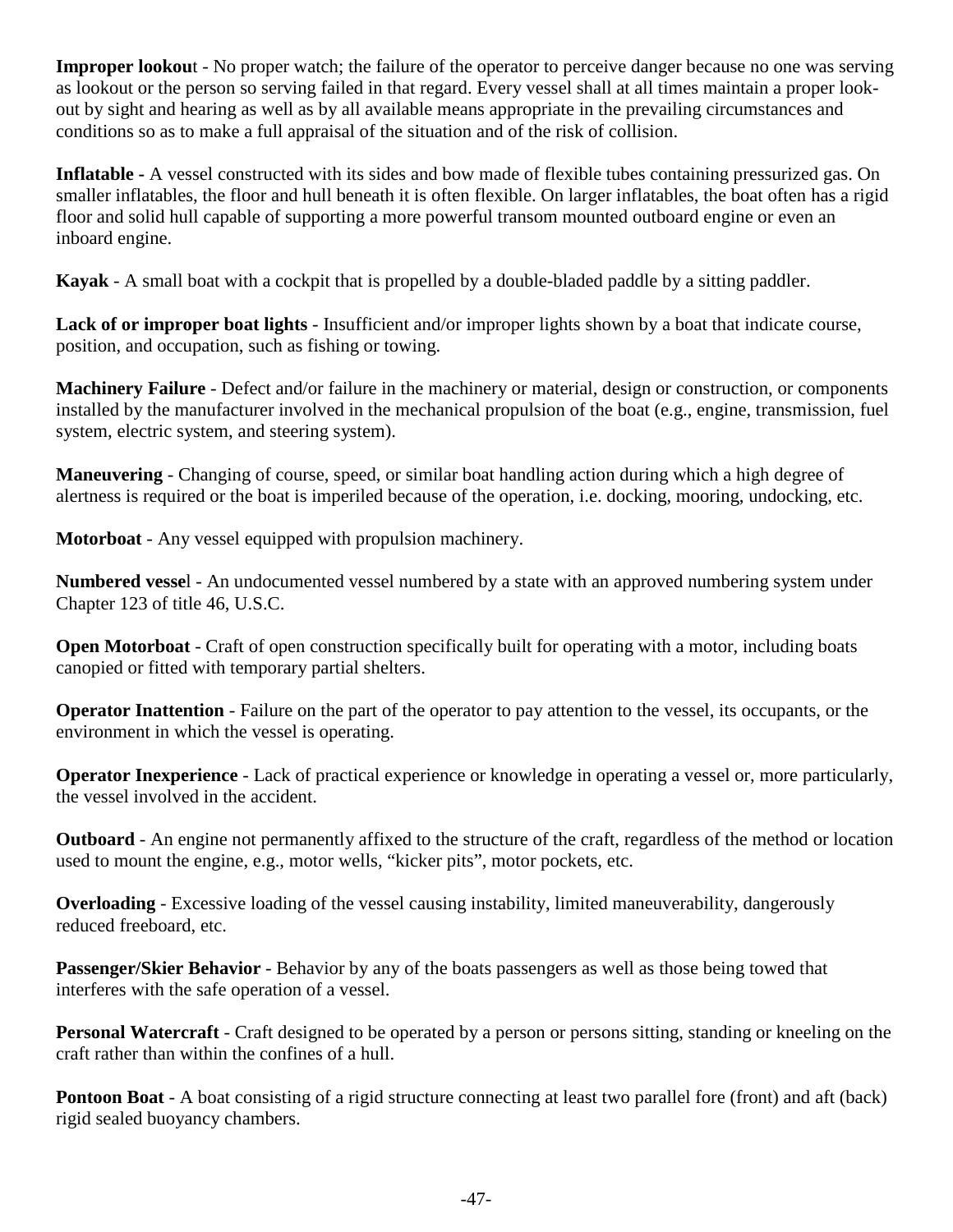**Restricted Vision** - A vessel operator's vision is said to be restricted when it is limited by a vessel's bow high trim, or by glare, sunlight, bright lights, a dirty windshield, spray, a canopy top, etc.

**Rowboat** - A open boat propelled by one or more persons using oars.

**Rules of the Road Infraction** - Violation of the statutory and regulatory rules governing the navigation of vessels.

**Sail (only)** - Any boat whose sole source of propulsion is the natural element (i.e., wind) or a boat designed or intended to be propelled primarily by sail, regardless of size or type.

**Sharp Turn** - An immediate or abrupt change in the boat's course of direction.

**Sinking** - Losing enough buoyancy to settle below the surface of the water.

**Skier Mishap -** Skier mishap is defined by persons (1) falling off their water-skis, (2) striking a fixed or submerged object, or by (3) becoming entangled or struck by the tow line. Also includes mishaps involving inner-tubes and other devices on which a person can be towed behind a boat.

**Standing/Sitting on gunwales, bow, and transom** - Standing/Sitting on the upper edge of the side of a boat, usually on a small projection above the deck; and/or standing/sitting on the most forward part of the boat; and/or standing/sitting on the back of the boat.

**Starting in Gear** - The boat's engine is started with the transmission in forward or reverse.

**Steel hull** - Hulls of sheet steel or steel alloy, not those with steel ribs and wood, canvas, or plastic hull coverings.

**Sterndrive** - An inboard/outboard engine system, with the engine inside the hull connected to an external lower unit containing a propeller. Steering is achieved by turning the lower unit.

**Struck by Boat** - A person is struck by a boat.

**Struck by Propeller/Propulsion Unit** - A person is struck by the propeller, propulsion unit, or steering machinery.

**Struck Submerged Object** - A boat's collision with any waterborne or fixed object that is below the surface of the water.

**Towing** - Engaged in towing any vessel or object, other than a person.

**Wake** - The track in the water of a moving boat; commonly used for the disturbance of the water (waves) resulting from the passage of the boat's hull.

**Weather** - As a contributing factor of an accident, "Weather" is supposed to signify a stormy or windy condition, usually connoting rough or high seas and dangerous operating conditions.

**Wood hull** - Hulls of plywood, molded plywood, wood planking, or any other wood fiber in its natural consistency, including those of wooden construction that have been "sheathed" with fiberglass or sheet metal.